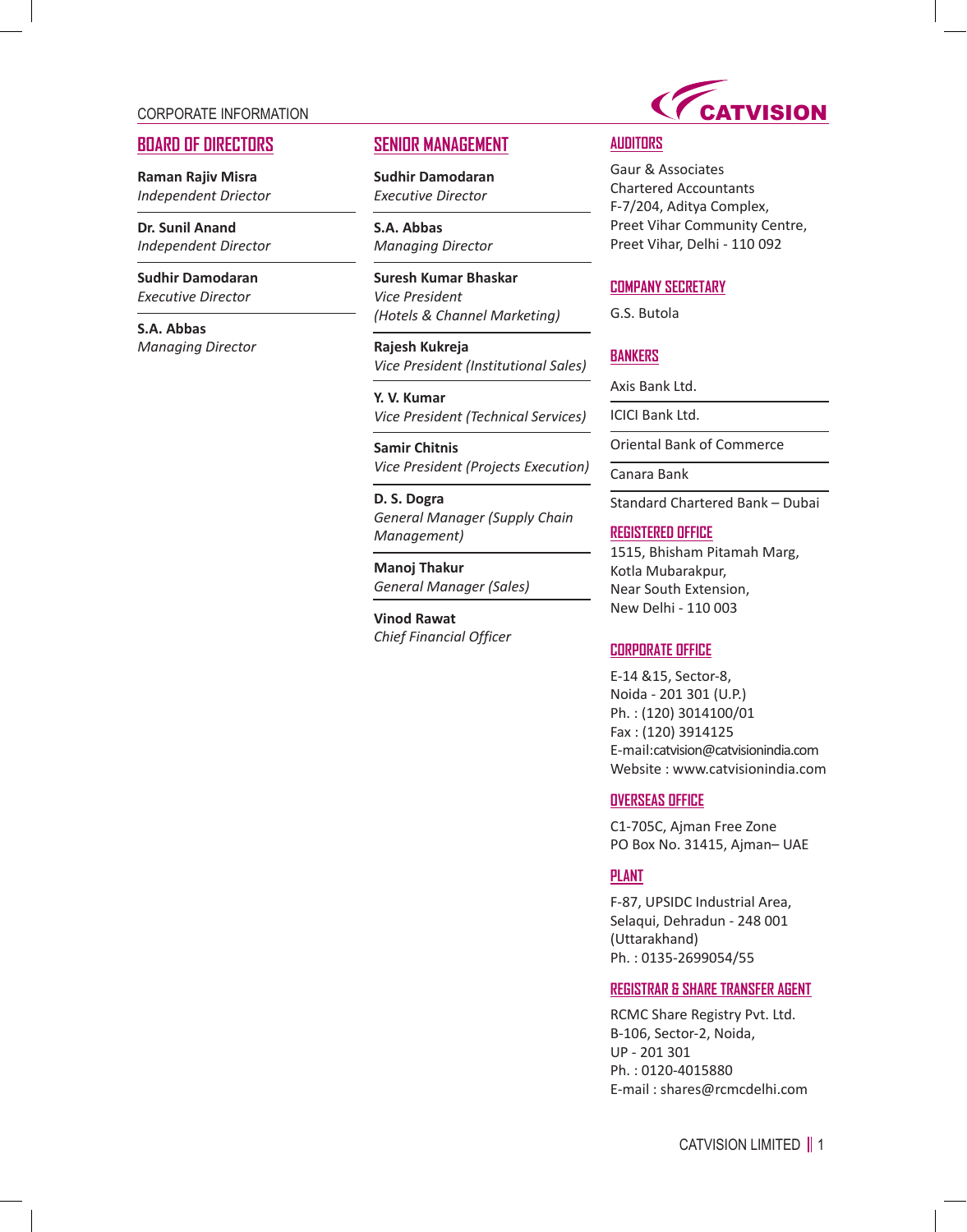

**CATVISION** 

Notice is hereby given that the 27th Annual General Meeting of the members of Catvision Ltd. will be held on 29th September, 2012 at 11.30 a.m. at Riverside Sports & Recreation Club, Club Avenue, Mayur Vihar, Phase I, New Delhi-110091 to transact the following business:

### **ORDINARY BUSINESS:**

- 1. To receive, consider and adopt the Audited Balance Sheet as at 31st March, 2012, Statement of Profit and Loss of the Company for the financial year ended on that date and the Reports of the Directors' and Auditors' thereon.
- 2. To appoint a Director in place of Mr. Raman Rajiv Misra , who retires by rotation and, being eligible, offers himself for re-appointment.
- 3. To declare dividend on equity shares for the financial year ended 31st March, 2012.
- 4. To appoint M/s Gaur & Associates, Chartered Accountants, as the Auditors of the Company, to hold office from the conclusion of this Annual General Meeting until the conclusion of the next Annual General Meeting at a remuneration to be determined by the Board of Directors of the Company.

### **SPECIAL BUSINESS:**

4. To consider and if thought fit, to pass with or without modification, the following resolution, as a Special Resolution. :

"RESOLVED THAT pursuant to Section 19, 269, 309 and 310 read with Schedule XIII and other applicable provisions, if any, of the Companies Act, 1956 and subject to such approvals from the Central Government and from such other authorities and agencies as may be applicable in this regard, the Company hereby approves the re-appointment of Mr. S. A. Abbas as the Managing Director of the Company for further period of three years w. e. f 1st October, 2012 on the remuneration, perquisites, other benefits and amenities as set out in the resolution and the terms and conditions, as set out hereunder , with further liberty to the Board of Directors , from time to time to alter and vary the said terms and conditions, in such a manner as may be agreed upon between the Board of Directors and Mr. S. A. Abbas in the best interest of the Company but subject to the provisions contained in Schedule XIII to the Companies Act, 1956

or any other applicable provisions of the Act and guidelines issued by the Central Government from time to time.

### **Salary :**

In the range of Rs.1,75,000- 2,50,000 per month with the authority to the Board (which expression shall include a committee thereof) to revise his basic salary from time to time so long it does not exceed Rs. 2,50,000 per month. The annual increment shall be based on and will take into account the Company's performance.

### **Perquisites:**

In addition to the basic salary, he shall also be entitled to perquisites and allowances like rent free accommodation (furnished or otherwise) or house rent allowance in lieu thereof, house maintenance allowance, children education allowance together with the reimbursement of expenses or allowance for utilities such as gas, electricity, water, furnishing, repairs, society charges, medical reimbursement, medical/accident insurance, leave travel concession for himself and his family and such other perquisites and allowances in accordance with the Rules of the Company or as may be agreed between the Board of Directors and him but such perquisites and allowances will not exceed Rs. 2,50,000 per month, subject to overall ceiling of remuneration stipulated in Section 198 and 309 read with Schedule XIII of the Companies Act, 1956.

### **Terminal Benefits:**

- (i) **Company's contribution towards Provident Fund:** In accordance to the rules of the Company to the extent that these, either singly or put together, are not taxable under the Income Tax Act;
- (ii) **Gratuity:** In accordance with the scheme as applicable to other senior management employees, at the rate not exceeding one-half month's salary for each completed year of service;
- (iii) Provision for use of the Company's car for official duties and telephone at residence (including payment for local calls and long distance official calls); and
- (iv) Encashment of earned leave at the end of tenure.

These terminal benefits shall not be included in the computation of perquisites and allowances for the purpose of calculating the said ceiling.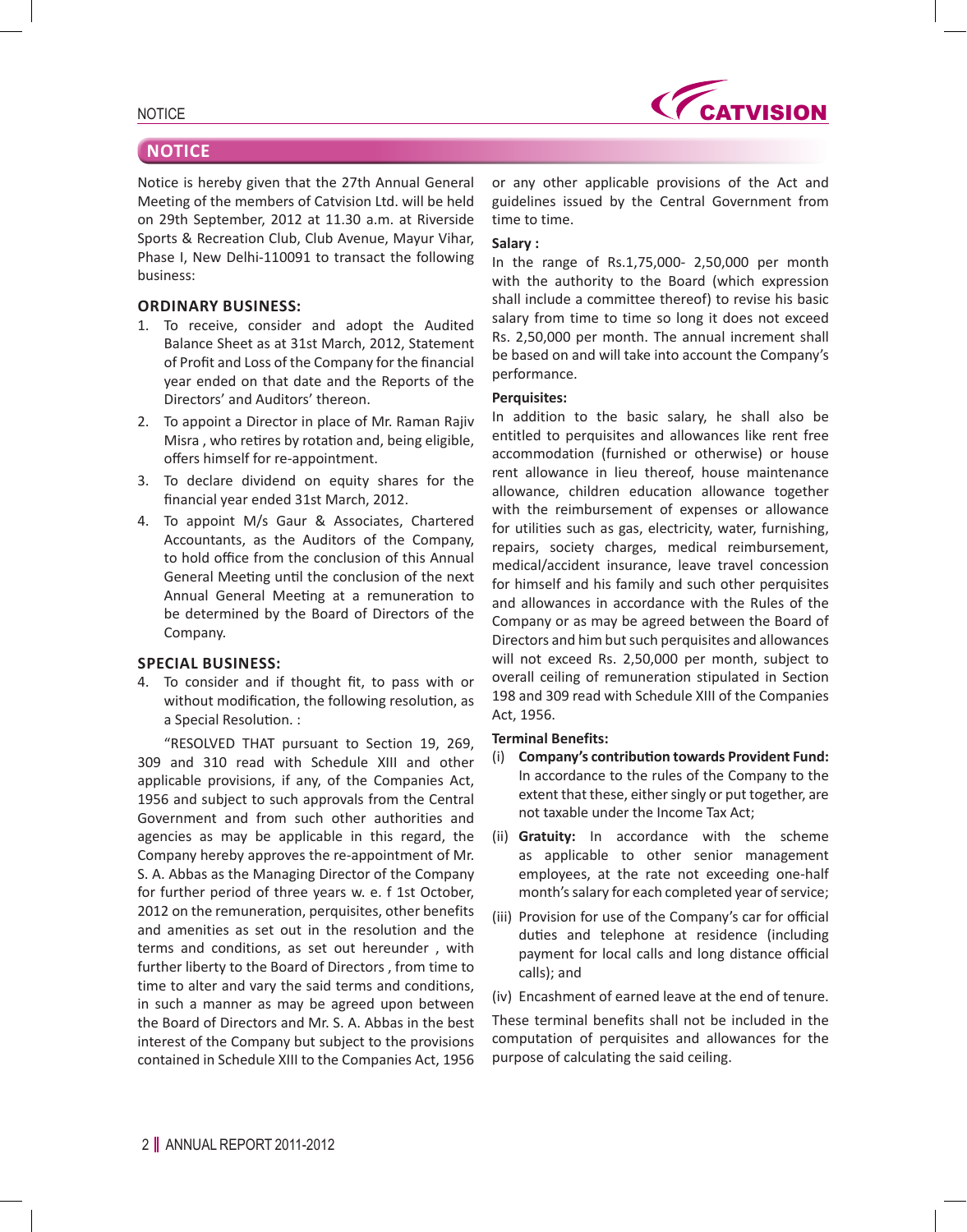#### **Incentive:**

**CATVISION** 

# Performance based incentive shall be payable to Mr. S. A Abbas at the end of the financial year based on the performance of the Company and at the discretion of the Board not exceeding 10% of the net profits of the Company.

### **Minimum Remuneration:**

Notwithstanding anything to the contrary herein contained, in the event of loss or inadequacy of profits in any financial year during the currency of his tenure, the Company will, subject to applicable laws, pay remuneration by way of basic salary and perquisites and allowances as specified above.

"FURTHER RESLOVED THAT Mr. S. A. Abbas shall not be subject to retirement by rotation during his tenure as Managing Director. However, in order to comply with the provisions of the Articles of Association of the Company and the Companies Act, 1956, he shall be liable to retire by rotation, if at any time the number of non-rotational Directors exceed one-third of the total number of Directors. If he is re-appointed as Director immediately on retirement by rotation, he shall continue to hold the office of Managing Director and the retirement by rotation and re-appointment shall not be deemed to constitute a break in his appointment as Managing Director."

5. To consider, and if thought fit, to pass with or without modification, the following resolution, as a Special Resolution:

"RESOLVED THAT pursuant to Section 19, 269, 309 and 310 read with Schedule XIII and other applicable provisions, if any, of the Companies Act, 1956 and subject to such approvals from the Central Government and from such other authorities and agencies as may be applicable in this regard, the Company hereby approves the re-appointment of Mr. Sudhir Damodaran as the Executive Director of the Company for further period of three years w. e. f 1st October, 2012 on the remuneration, perquisites, other benefits and amenities as set out in the resolution and the terms and conditions, as set out hereunder, with further liberty to the Board of Directors , from time to time to alter and vary the said terms and conditions, in such a manner as may be agreed upon between the Board of Directors and Mr. Sudhir Damodaran in the best interest of the Company but subject to the provisions contained in Schedule XIII to the Companies Act, 1956 or any other applicable provisions of the Act and guidelines issued by the Central Government from time to time.

### **Salary:**

In the range of Rs. 1,75, 000 -2,50,000 per month with the authority to the Board (which expression shall include a committee thereof) to revise his basic salary from time to time so long it does not exceed Rs. 2,50,000 per month. The annual increment shall be based on and will take into account the Company's performance.

#### **Perquisites:**

In addition to the basic salary, he shall also be entitled to perquisites and allowances like rent free accommodation (furnished or otherwise) or house rent allowance in lieu thereof, house maintenance allowance, children education allowance together with the reimbursement of expenses or allowance for utilities such as gas, electricity, water, furnishing, repairs, society charges, medical reimbursement, medical/accident insurance, leave travel concession for himself and his family and such other perquisites and allowances in accordance with the Rules of the Company or as may be agreed between the Board of Directors and him but such perquisites and allowances will not exceed Rs. 2,50,000 per month, subject to overall ceiling of remuneration stipulated in Section 198 and 309 read with Schedule XIII of the Companies Act, 1956.

## **Terminal Benefits:**

- (i) **Company's contribution towards Provident Fund:** In accordance to the rules of the Company to the extent that these, either singly or put together, are not taxable under the Income Tax Act;
- (ii) **Gratuity:** In accordance with the scheme as applicable to other senior management employees, at the rate not exceeding one-half month's salary for each completed year of service;
- (iii) Provision for use of the Company's car for official duties and telephone at residence (including payment for local calls and long distance official calls); and
- (iv) Encashment of earned leave at the end of tenure.

These terminal benefits shall not be included in the computation of perquisites and allowances for the purpose of calculating the said ceiling.

### **Incentive :**

Performance based incentive shall be payable to Mr. Sudhir Damodaran at the end of the financial year based on the performance of the Company and at the discretion of the Board not exceeding 10% of the net profits of the Company.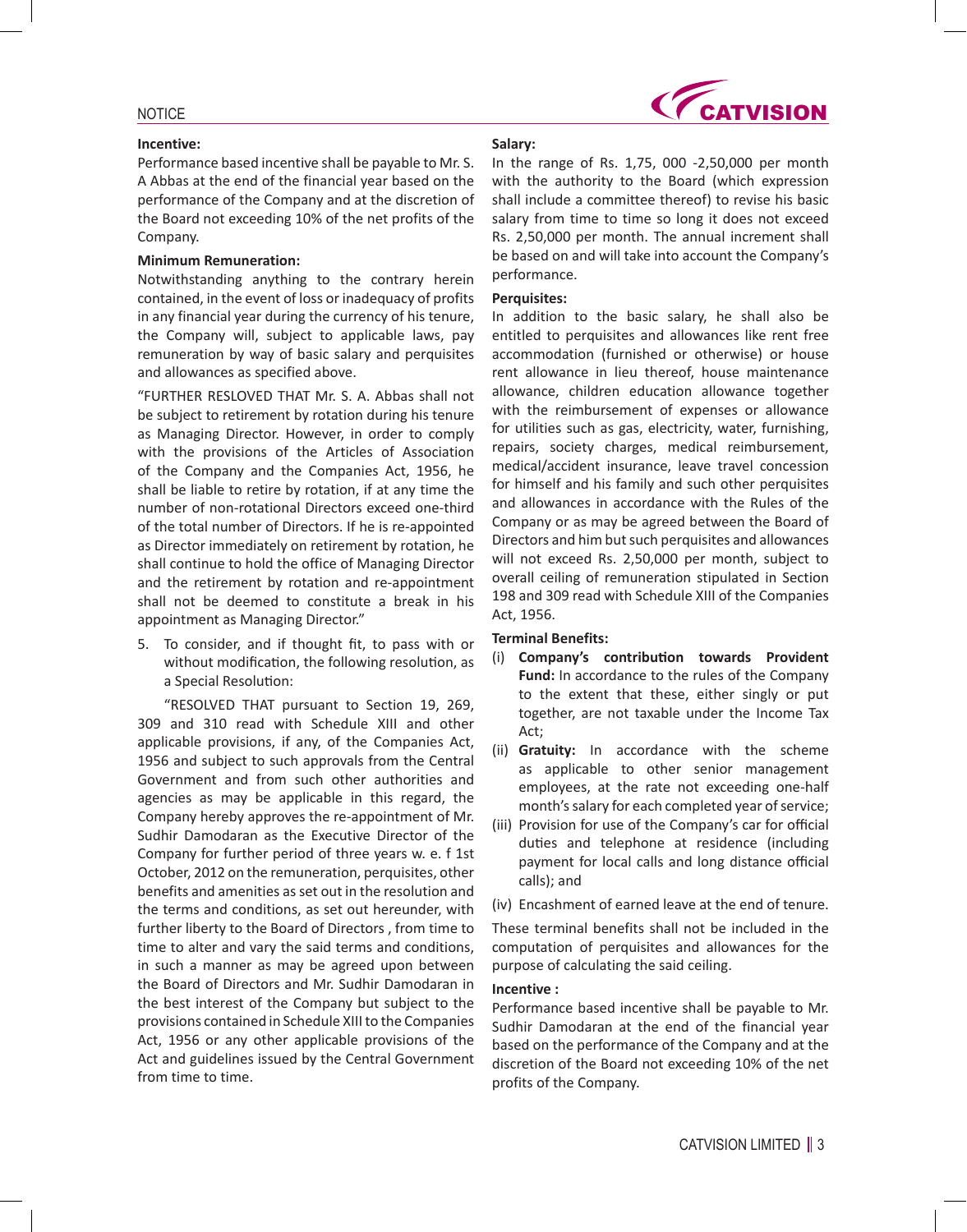#### **Minimum Remuneration:**

Notwithstanding anything to the contrary herein contained, in the event of loss or inadequacy of profits in any financial year during the currency of his tenure, the Company will, subject to applicable laws, pay remuneration by way of basic salary and perquisites and allowances as specified above.

"FURTHER RESLOVED THAT Mr. Sudhir Damodaran shall not be subject to retirement by rotation during his tenure as Executive Director. However, in order to comply with the provisions of the Articles of Association of the Company, and the Companies Act, 1956, he shall be liable to retire by rotation, if at any time the number of non-rotational Directors exceed one-third of the total number of Directors. If he is re-appointed as Director immediately on retirement by rotation, he shall continue to hold the office of Executive Director and the retirement by rotation and re-appointment shall not be deemed to constitute a break in his appointment as Executive Director."

6. To consider, and if thought fit, to pass with or without modification, the following resolution, as a Special Resolution:

"RESOLVED THAT subject to the provisions of the Articles of Association of the Company, Section 79, 81(1A) and other applicable provisions, if any, of the Companies Act, 1956 ("the Act"), including any statutory modification(s) or re-enactment of the Act for the time being in force and the provisions contained in the Securities and Exchange Board of India (Employee Stock Option Scheme and Employee Stock Purchase Scheme) Guidelines, 1999 (hereinafter called The SEBI Guidelines) including any modification(s) thereof or supplements there to and the Listing Agreement entered into by the Company with the Stock Exchange where the Securities of the Company are listed and subject to such other approval(s), permission(s) and sanction(s) as may be necessary, consent of the Company be and is hereby accorded to the Board of Directors (hereinafter referred to as "the Board "which term shall include any "Remuneration Committee" of the Board), to introduce and implement 'Catvision Limited Employee Stock Option Scheme (hereinafter referred to as 'CL- ESOP-2012 ') and to grant, offer, issue and allot at any time to time present and future employee(s) including Director(s) of the Company, whether whole time Directors or otherwise,(hereinafter referred to as Employee or Employees) under CL- ESOP-2012 such number of options ,as may be decided by the



Board, exercisable and convertible into Equity Shares (hereinafter referred to as 'the securities ') of the Company not exceeding in the aggregate 5% of the issued, subscribed and paid up capital of the Company as on 31st March, 2012 i.e 2,32,680 Equity Shares of Rs. 10/- each of the Company (or such other adjusted number of shares for any bonus, consolidation or other re-organization of the capital structure of the Company as may be applicable from time to time, at such price, in such manner, during such period and on such terms and conditions as may be determined by the Board in accordance with SEBI Guidelines or any other applicable provisions as may be prevailing at that time."

### **FURTHER RESOLVED THAT:**

- a. the Board be and is hereby authorized to formulate, evolve, decide upon and bring into effect the Scheme on such terms and conditions as contained in the Explanatory Statement to this Notice and tomake anymodification(s), change(s), variation(s), alteration(s), or revision(s) in the terms and conditions of the Scheme from time to time including but limited to amendments with respect of the vesting period/schedule, exercise price/period, eligibility criteria or to suspend, withdraw, terminate or revise the Scheme.
- b. the Non-Executive Directors of the company including independent Directors be granted up to a maximum of 25000 options in aggregate under the Scheme.
- c. the securities may be allotted in accordance with the Scheme either directly or through a trust which may be set up in permissible manner and that the scheme may also envisage for providing any financial assistance to the trust to enable to acquire, purchase or subscribe to the Securities of the Company.
- d. the new Equity Shares to be issued and allotted upon exercise of options from time to time under CL-ESOP-2012 shall rank pari passue, inter-se in all respect with the then existing Equity Shares of the Company.
- e. the Board be and is hereby authorized to take requisite steps for listing of the Securities allotted under CL-ESOP-2012 on the Stock Exchange where the Securities of the Company are listed as per the provisions of the Listing Agreement with the concerned Stock Exchange and other applicable guidelines , rules and regulations; and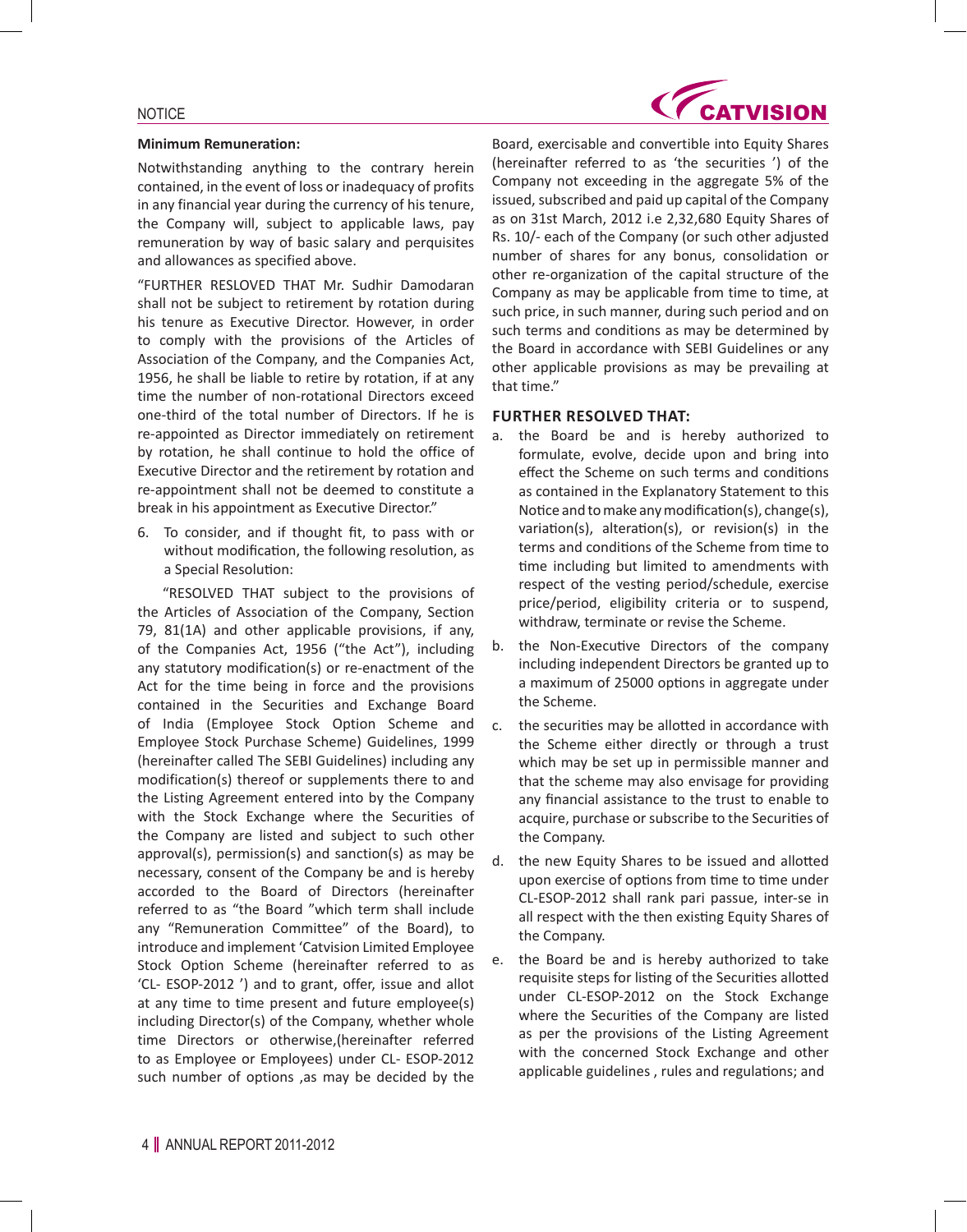f. for the purpose of giving effect to this resolution, the Board be and is hereby authorized on behalf of the Company to do all such acts, deeds , matters, things, as may be necessary or expedite and settle any questions, difficulties or doubts that may arise in this regard at any stage including at the time of listing of the Security without requiring the Board to secure any further consent or approval of the members of the Company to the end and intent that they shall be deemed to have given their approval thereto expressly by the authority of this resolution."

> By Order of the Board For **Catvision Limited**

Place : Noida, U.P. **G. S. Butola** Date: 31st August, 2012 Company Secretary

# **NOTES:**

- 1. A member entitled to attend and vote at this meeting is entitled to appoint a proxy to attend and vote instead of himself / herself and the proxy need not be a member of the Company. The proxy form should be lodged with the Company at its Registered Office at least 48 hours before the commencement of Annual General Meeting.
- 2. Corporate Members are requested to send to the Registered Office of the Company, a duly certified copy of the Board Resolution, pursuant to Section 187 of the Companies Act, 1956, authorizing their representative to attend and vote at the Annual General Meeting.
- 3. The Register of the Members and share transfer books of the Company shall remain closed from 24th September to 29th September 2012 (both days inclusive).
- 4. Member/proxy holder must bring attendance slip to the meeting and hand it over at the entrance duly signed.
- 5. Members desiring any information with regard to accounts are requested to write to the Company so as to reach latest by 20th September 2012, to enable the management to give the information at the time of the meeting.
- 6. Members holding shares in identical order of names in more than one folio are requested to write to the company to enable consolidation of their holdings in one folio.
- 7. Members who are holding shares in demat mode are requested to notify any change in their residential address, Bank Account details and or email address immediately to their respective Depository Participants.
- 8. Members who are holding shares in physical form are requested to immediately intimate any change in their residential address to the Registrar & Transfer Agent of the company M/s RCMC Share Registry Pvt. Ltd., B-106, Sector-2, Noida, UP- 201 301 so that change could be effected in the Register of Members before the closure.
- 9. Additional information, pursuant to Clause 49 of the Listing Agreement with Stock Exchanges, on Directors, recommended by the Board of Directors for appointment/ re-appointment at the Annual General Meeting forms part of the Report on Corporate Governance in the Annual Report.
- 10. Under Section 109A of the Companies Act, 1956, shareholders are entitled to make nomination in respect of shares held by them in physical for Shareholders desires of making nominations are requested to send their requests in Form No. 2B in duplicate (which will be made available at request) to M/s R C M C Share Registry Pvt. Ltd.
- 11. The Government has taken a "Green Initiative in Corporate Governance" by allowing the Companies to service the documents to its Members through electronic mode. The Company proposes to send the Annual Report and other documents /notices to shareholders to the emai address provided to the Depository. Shareholders are requested to register and/or update their email address with the respective Depository Participants or with the Company to ensure that the documents from the Company reach their email address.

By Order of the Board For **Catvision Limited**

Place : Noida, U.P. **G. S. Butola** Date: 31st August, 2012 Company Secretary

# **Registered Office**

1515, Bhishampitamah Marg, Kotla Mubarkapur, Near South Extention New Delhi-110003

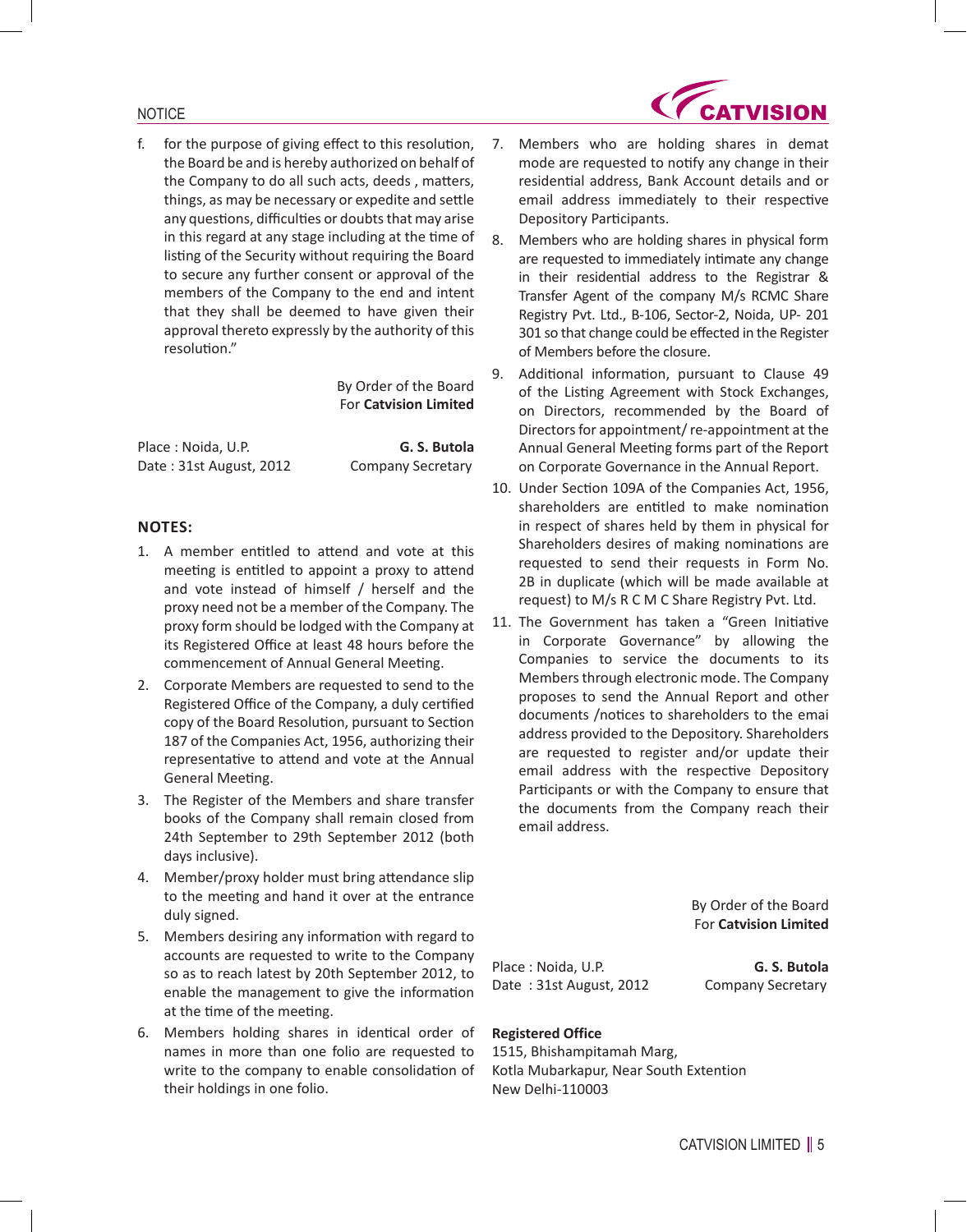

# **ANNEXURE TO THE NOTICE**

### **(Explanatory Statement pursuant to Section 173(2) of the Companies Act, 1956)**

#### **Item No. 4 & 5**

The members of the Company in their meeting held on 30th September, 2009 approved the appointment of Mr. S. A Abbas as Managing Director and Mr. Sudhir Damodaran as Executive Director for a period of 3 years with effect from 1st October, 2009 at an aggregate remuneration of Rs. 42,00,000/- per annum to each of them and appointment and remuneration for Mr. S. A Abbas and Mr. Sudhir Damodaran were approved by the Central Government.

Considering the significant growth achieved by the Company and the ambitious growth plan for immediate future, the Board of Directors of the Company at its meeting held on 31st August, 2012 has pursuant to the recommendation of the Remuneration Committee and subject to the approval of Members and Central Government, if applicable, has reappointed Mr. S. A Abbas as the Managing Director and Mr. Sudhir Damodaran as the Executive Director of the Company for further period of three years with effect from 1st October, 2012 at a remuneration approved by the Remuneration Committee on 31st August, 2012. Keeping in view of their vast experience in the industry , the remuneration proposed by the Remuneration Committee is in line with the current trend.

Since the salary, allowances, perquisites and benefits proposed for Mr. S. A Abbas and Mr. Sudhir Damodaran, shall be governed by the provisions of Part- C of Section II, of Schedule XIII to the Companies Act, 1956, the following additional information as required by Part C of Section II, of Schedule XIII to the Companies Act, 1956, is given with abundant caution:

### **I. GENERAL INFORMATION:**

- i. **Nature of Industry:** The Company is engaged in the manufacturing and dealing in CATV equipments, energy saving equipments, electronics security surveillance systems and equipments and providing related services in Channel marketing to hotels and cable operators.
- ii. **Date or expected date of commencement of commercial production:** It has been in its existing business since 1985.
- iii. **In case of new companies, expected date of commencement of activities as per project approved by financial institutions appearing the prospectus:** Not applicable.

iv. **Financial Performance:** The financial performance the Company for the year ended 31st March, 2012 is as follows:

|                                | Rs. in Lacs |
|--------------------------------|-------------|
| <b>Gross Operating Revenue</b> | 3187.41     |
| Profit Before Taxation         | 161.01      |
| Provision for Taxation         |             |
| including Deferred Tax         | 44.28       |
| Profit after Taxation          | 116.73      |

v. **Export Performance:** For the year ended 31st March, 2012 the performance of the Company in export related activities is as under:

|                              | <b>Rs. in Lacs</b> |
|------------------------------|--------------------|
| FOB Value of Export          | 70.67              |
| Overseas Merchant Trade Sale | 876.76             |
| Channel Marketing & Others   | 69.55              |

vi. **Foreign Investments or collaborator, if any:** The Company does not have any foreign investment or collaboration but it has tie-ups with Inncom of USA for energy saving equipment, Alcad of France for SMATV equipments for Indian market.

### **II. INFORMATION ABOUT APPOINTEES:**

## **a. Mr. S. A Abbas:**

i. **Background:**

 Mr. S. A Abbas is B. Tech. from IIT, Kanpur and MBA from IIM, Calcutta. Mr. Abbas , prior to promoting Catvision, worked with Network Ltd. in its marketing department where he was closely associated with the sales andmarketing of electronic typewriters and subscriber-use telecom equipment from 1980 to 1985. He left Network Ltd. in 1985 to promote Catvision Products Ltd. Since then he has been looking after the operations of Catvision and presently is the Managing Director of the Company.

ii. **Past Remuneration:**

 The members of Company in their meeting held on 30th September, 2009 approved the appointment of Mr. S. A Abbas as the Managing Director for a period of 3 years with effect from 1st October, 2009 at an aggregate remuneration of Rs.42,00,000/- per annum.

#### iii. **Recognition or awards:**

 Mr. S. A Abbas is also a member of Consumer Electronics and Appliances Manufactures Association (CEAMA) which takes up various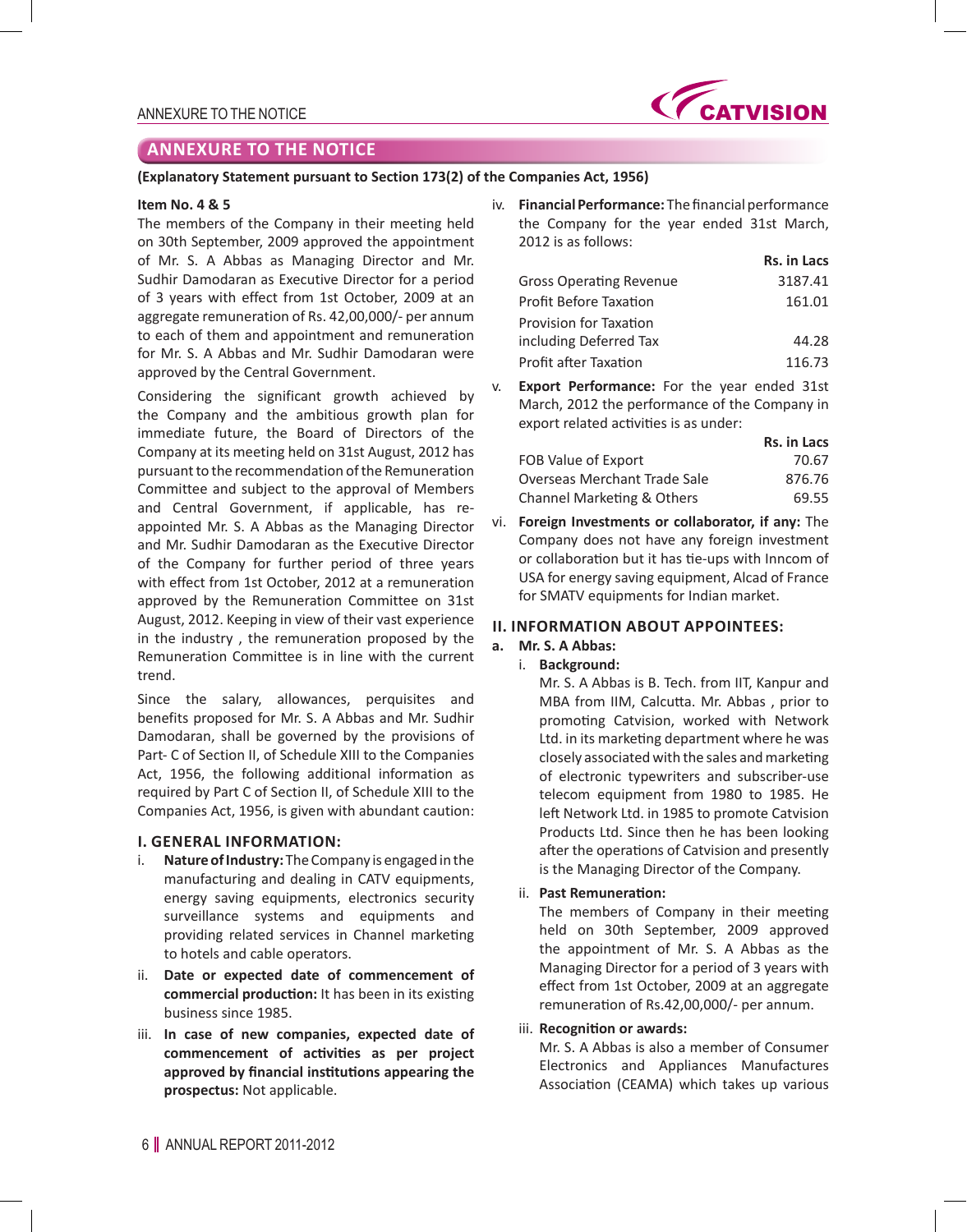issues relating to consumers electronics manufacturing units at various forums.

iv. **Job Profile and his suitability:**

 Mr. S. A Abbas is professionally qualified technocrat having around 30 years of diversified experience including more than 28 years rich experience in cable television industry. He is responsible for day to day operation and management of the Company, subject to overall superintendence, control and direction of the Board of Directors. Taking into consideration of his qualification and rich experience and recognition, your Board feels that Mr. S. A. Abbas would be the most competent person to continue as the Managing Director of the Company.

### v. **Remuneration Proposed:**

- 1. **Basic Salary :** In the scale of Rs. 1,75,000- 2,50,000 per month. The annual increment will be on merit, pursuant to necessary recommendation and approvals of the Board.
- 2. **Perquisites:** In addition to the basic salary, Mr. S. A. Abbas shall be entitled to perquisites and allowances like rent free accommodation (furnished or otherwise) or house rent allowance in lieu thereof, house maintenance allowance, children education allowance together with the reimbursement of expenses or allowance for utilities such as gas, electricity, water, furnishing, repairs, society charges, medical reimbursement, medical/accident insurance, leave travel concession for himself and his family and such other perquisites and allowances in accordance with the Rules of the Company or as may be agreed between the Board of Directors and him but such perquisites and allowances will not exceed Rs. 2,50,000 per month excluding the terminal benefits.
- 3. **Terminal Benefits :** Further, Mr. Abbas shall also be entitled for the following terminal benefits:
	- (i) **Company's contribution towards Provident Fund:** In accordance to the rules of the Company to the extent that these, either singly or put together, are not taxable under the Income Tax Act;
	- (ii) **Gratuity:** In accordance with the scheme as applicable to other senior



management employees, at the rate not exceeding one-half month's salary for each completed year of service;

- (iii) Provision for use of the Company's car for official duties and telephone at residence (including payment for local calls and long distance official calls); and
- (iv) Encashment of earned leave at the end of tenure.

### 4. **Incentive:**

 Performance based incentive shall be payable to Mr. S. A. Abbas at the end of the financial year based on the performance of the Company and at the discretion of the Board not exceeding 10% of the net profits of the Company.

## **b. Mr. Sudhir Damodaran:**

### i. **Background:**

 Mr. Sudhir Damodaran is Science graduate from Banglore University. He joined Micro Comp Ltd. (A HCL group company) in 1978 in its marketing department and rose to become the head of Western Region operation in a span of four years. In 1982 he joined Usha International Ltd. as Dy. Divisional Manager at Mumbai for Western Region. He left Usha International Ltd. in 1985 to promote Catvision. Since then he has been looking after the operation of Catvision and presently is the Executive Director of the Company.

### ii. **Past Remuneration:**

 The members of Company in their meeting held on 30th September, 2009 approved the appointment of Mr. Sudhir Damodaran as Executive Director of the Company for a period of 3 years with effect from 1st October, 2009 at an aggregate remuneration of Rs. 42,00,000/ per annum.

### iii. **Job Profile and his suitability:**

 Mr. Damodaran is a qualified graduate and is having 30 years of diversified experience including more than 27 years of rich experience in Cable and hospitality industry. He has been looking after the international and hotel segment operations of the Company under the direction and supervision of the Board of Directors of the Company. Under his dynamic leadership, the Company has established itself a formidable business player in CATV and IPTV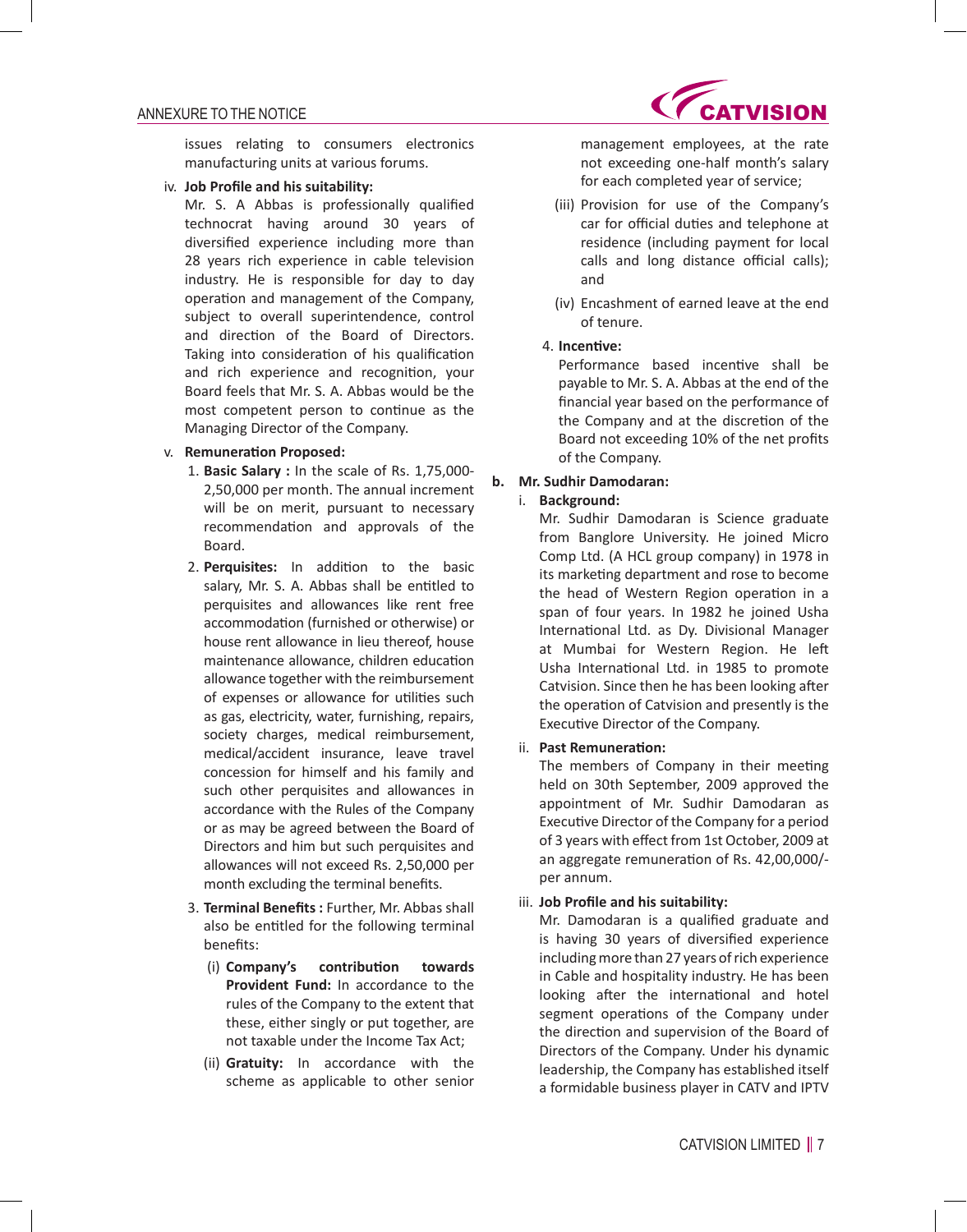

segment in hospitality industry. In view of his very rich experience and recognition, your board feels that Mr. Sudhir Damodaran would be the most competent person to continue as the Executive Director of the Company.

### iv. **Remuneration Proposed:**

- 1. **Basic Salary :** In the scale of Rs. 1,75,000- 2,50,000 per month. The annual increment will be on merit, pursuant to necessary recommendation and approvals of the Board.
- 2. **Perquisites:** In addition to the basic salary, Mr. Sudhir Damodaran shall be entitled to perquisites and allowances like rent free accommodation (furnished or otherwise) or house rent allowance in lieu thereof, house maintenance allowance, children education allowance together with the reimbursement of expenses or allowance for utilities such as gas, electricity, water, furnishing, repairs, society charges, medical reimbursement, medical/accident insurance, leave travel concession for himself and his family and such other perquisites and allowances in accordance with the Rules of the Company or as may be agreed between the Board of Directors and him but such perquisites and allowances will not exceed Rs. 2,50,000 per month excluding the terminal benefits.
- 3. **Terminal Benefits :** Further, Mr. Sudhir Damodaran shall also be entitled for the following terminal benefits:
	- (i) **Company's contribution towards Provident Fund:** In accordance to the rules of the Company to the extent that these, either singly or put together, are not taxable under the Income Tax Act;
	- (ii) **Gratuity:** In accordance with the scheme as applicable to other senior management employees, at the rate not exceeding one-half month's salary for each completed year of service;
	- (iii) Provision for use of the Company's car for official duties and telephone at residence (including payment for local calls and long distance official calls); and
	- (iv) Encashment of earned leave at the end of tenure.

### 4. **Incentive:**

 Performance based incentive shall be payable to Mr. Sudhir Damodaran at the end of the financial year based on the performance of the Company and on the discretion of the Board not exceeding 10% of the net profits of the Company.

**c. Comparative Remuneration profile with respect to industry size of the company, profile of the position and person:**

 The remuneration proposed for Managing Director and Executive Director are not comparable as the companies in the similar business are either private limited companies or unlisted companies. But keeping in view the size of the Company, the profile of Mr. S. A Abbas and Mr. Sudhir Damodaran, the responsibilities they both shoulder and the industry bench mark, the proposed remuneration to be paid is commensurate with the remuneration packages paid to similar senior level counterpart(s) in other companies.

**d. Pecuniary Relationship directly or indirectly with the Company or relationship with the managerial personnel :**

 Besides the remuneration proposed to be paid to Mr. S. A Abbas and Mr. Sudhir Damodaran they don't have any other pecuniary relationship with the Company or relationship with the managerial personnel.

### **III. OTHER INFORMATION :**

#### **a. Reasons for loss or inadequate profits:**

 Company invested substantial amount on Cable TV Networks in anticipation that sooner or later cable industry will transform into a regulated industry. Unfortunately it could not happen. Even the regulations, such as mandatory Conditional Access System, could not be implemented. Due to this the operations of the Cable TV Networks could not take off at anticipated level resulting the inadequacy in the profits. Company has to face stiff competition from un-organized sector which always keep a pressure on the margin and sub-optimal pricing of the products.

# **b. Steps taken or proposed to be taken for improvement:**

 Gradually the Company hived off the loss making networks and the proceeds form such hive offs were used to reduce high interest bearing financial debts. In addition to this the Company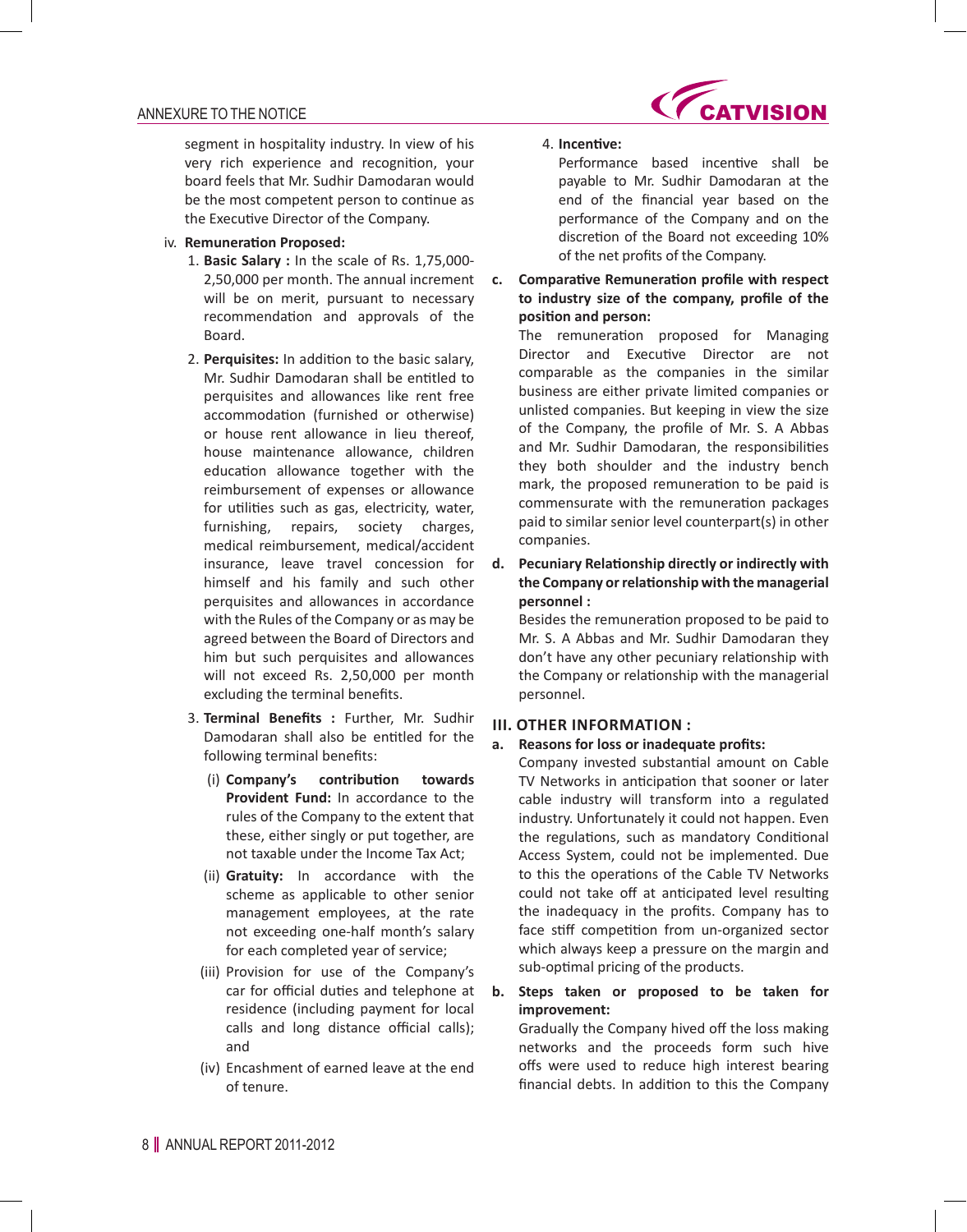

has been augmenting its product range by adding new product range and it has started yielding good results. In addition to this, continuous efforts are being made to contain the cost across all the heads and areas which shall have a further positive impact and such efforts will continue in the years to come.

**c. Expected increase in productivity and profits in measurable terms:**

With the above steps company's turnover started going up and it expects to achieve the gross revenue of Rs. 40 crores by the year ending 31st March, 2013 and Rs. 50 crores by the year ending 31st March, 2014.

The Board of Directors of the Company at its meeting held on 31st August, 2012 has appointed Mr. S. A Abbas as the Managing Director and Mr. Sudhir Damodaran as the Executive Director for a period of three years with effect from 1st October, 2012 on the terms and conditions as approved by the Remuneration Committee of Directors and set out in the proposed resolution of the convening Notice.

### **IV. DISCLOSURES :**

The information and disclosures of the remuneration package of the managerial personnel have been mentioned in the Annual Report in the Corporate Governance Report Section under the heading of Remuneration paid/payable to Managing Director/ Executive Director for the year ended 31st March, 2012.

Your Directors recommend the said Special Resolution at Item No. 4 & 5 for your approval.

None of the Directors of the Company except Mr. S. A. Abbas and Mr. Sudhir Damodaran, are interested in the proposed resolutions

The given particulars of their appointment and remuneration as stated above, may be treated as an abstract pursuant to Section 302 of the Companies Act, 1956.

#### **Item No. 6**

Employee Stock Options have long been recognized as an effective instrument, to align the interest of the employees with those of the Company and its shareholders, providing an opportunity to the employees to share the growth of the Company and to create long term wealth in the hands of the employees. Though the Company has been rewarding its employees from time to time, with a view to reward the employees for their contribution; encourage

value creation and value sharing with employees and to attract and retain best talent, your Board has, at its meeting held on 31st August, 2012, subject to your approval, proposed to introduce the Employees Stock Option Scheme, called CL-ESOP-2012, for the benefit of the present and future employees including executive /non-executive directors of the Company and such other persons including employees/ directors, now or in future, in accordance with the provision of prevailing regulations. Therefore, to promote the culture of the employee ownership, approval of the shareholders is being sought for issue of Stock Options to the employees of the Company. The salient feature of the Scheme is as follows:

#### **1. Total number of options to be granted:**

 Total number of options to be granted under the Scheme shall not exceed 5% of the issued, subscribed and paid-up equity share capitol of the Company as on 31st March, 2012 i. e 2,32,680 Equity Shares of Rs. 10/- each. It is also proposed to reserve maximum of 25,000 options for the Directors (other than promoter Director) of the Company from time to time. In the event of any corporate action(s) viz. bonus, consolidation or the re-organizations of the capital structure of the Company, number of options, be issued shall undergo fair, reasonable and appropriate adjustment pursuant to the SEBI Guideline. Each option when exercised would be converted into One Equity Share of Rs. 10/- each fully paid up.

 Any vested option(s) that lapse due to nonexercise or unvested options that get cancelled due to resignation of the employees or otherwise, would be available for being re-granted at a future date.

# **2. Identification of classes of employees entitled to participate in the Employee Stock option Scheme:**

 All employees ofthe Company, including Executive and Non-Executive Directors, but excluding the promoter director of the Company, as may be decided by the remuneration committee from time to time, would be entitled to be granted stock options under the ESOP.

 The class of employee eligible for participating in the CL-ESOP-2012, shall be determined on the basis of the grade, performance and such other parameters as may be decided by the Remuneration Committee in its sole discretion from time to time.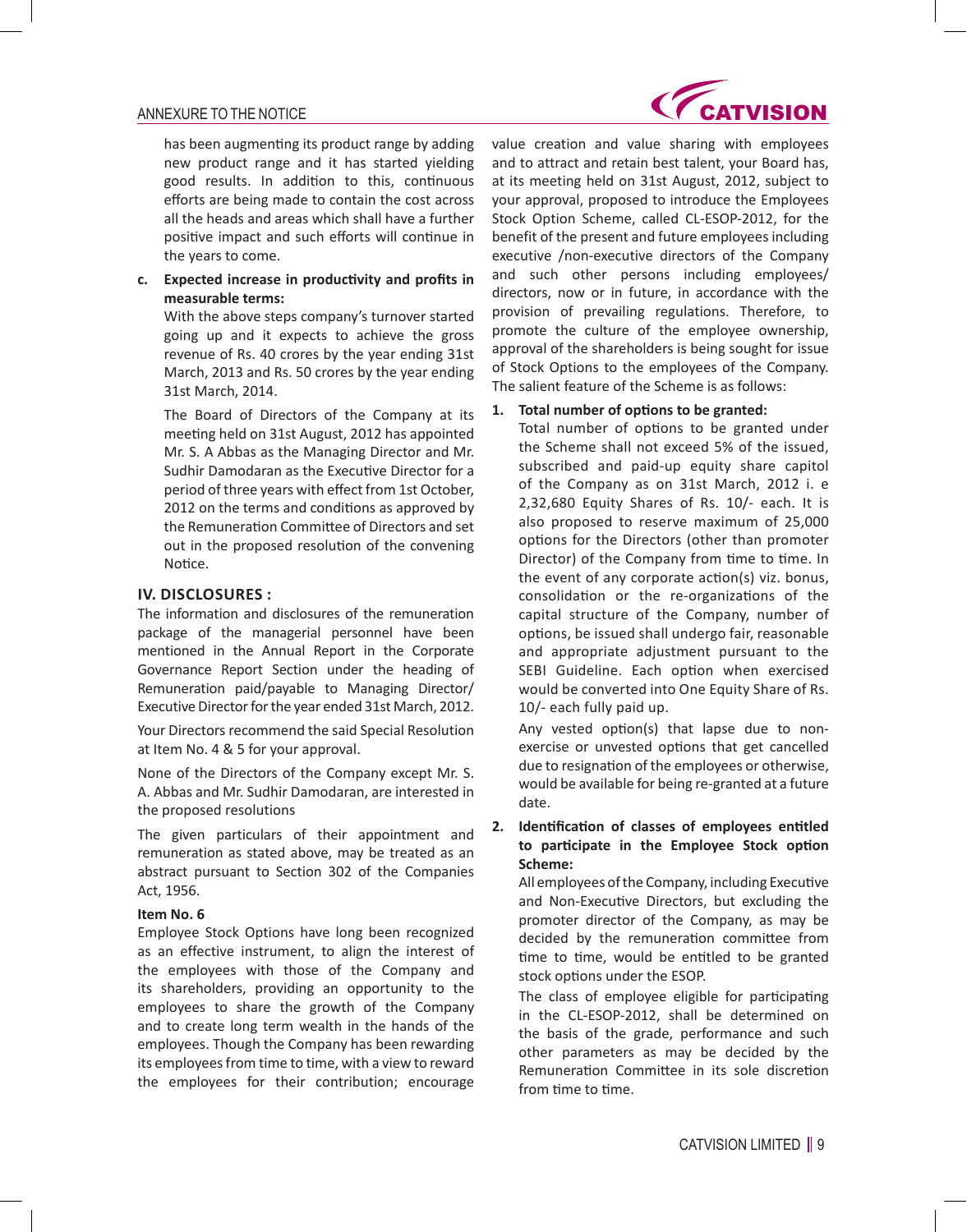

#### **3. Transferability of employee stock option:**

- The stock option granted to an employee will not be transferable to any other persons and shall not be pledged, hypothecated, mortgaged or otherwise alienated in any manner. However, in the event of death of any employee/option holder while in the employment, the right to exercise all vested options granted to him/her till such date shall be transferable to his/her legal heirs or nominees.
- **4. Requirement of vesting, period of vesting and maximum period vesting:**

 Vesting of Options may commence after a period of not less than one year from the date of grant. The vesting may occur in one or more tranches , subject to the terms and conditions of vesting, as may be stipulated by the Board /Remuneration Committee in its sole discretion.

 The maximum vesting period may extend up to five years from the date of Grant of Options unless otherwise decided by the Board/Remuneration Committee.

### **5. Exercise Price or Pricing Formula:**

The Exercise Price means the price at which the Eligible Employee is entitled to acquire the Equity Shares pursuant to the Options granted and vested in him/her under CL-ESOP-2012.

The Exercise Price per equity shares shall be equal to or not less than the face value of the shares in accordance with the recommendations of the Board / Remuneration Committee at the time of grant of Option.

#### **6. Exercise Period and the process of Exercise:**

The Exercise period would commence from the date of vesting and will expire on completion of four years from the date of vesting of such options. The options will lapse if not exercised within the specified exercise period or such other period as may be decide by the Board / Remuneration Committee from time to time.

 The options will be exercisable by the employee by a written application addressed to the designated officer of the Company intimating his/her intention to exercise the option in such manner, and on execution of such documents, as may be prescribed by the Board /Remuneration Committee from time to time.

 The Options will lapse if not exercised within the specified exercised period. The Options may also lapse under certain circumstances even before the expiry of the specified exercise period.

### **7. Appraisal Process for determining the eligibility employees to ESOP:**

The Company has a formal performance appraisal system established in line with emerging standards, wherein the performance of the employees is assessed each year on the basis of various functional and managerial parameters. Stock Options would be granted based on performance linked parameters, value creation, leadership, role/designation of the employee, length of service with the Company, past performance record, future potential of the employee and/ or such other criteria as may be determined by the Board/. Remuneration Committee at is sole discretion. The Board/ Remuneration Committee may at its sole discretion extend the benefits to a new entrant on such basis as it may deem fit.

 The number of options that may be granted to any specific employee under the Scheme will depend upon the rank/designation and performance assessed of the employee and shall in the aggregate less then 1% of the issued capital of the Company at the time of grant of options.

# **8. Maximum number of options to be issued per employee and in aggregate:**

 The maximum number of Options granted per employee will not exceed 50,000 equity shares of Rs.10/- each. The aggregate of all such grants shall not exceed 5% of the issued equity shares capital of the Company as on 31st March, 2012.

#### **9. Disclosure and Accounting Polices:**

The Company shall comply with disclosure and the accounting policies prescribed under Securities and Exchange Board of India (SEBI) Guidelines and by the Institute of Chartered Accountants of India (ICAI) amended from time to time.

### **10. Method of Valuation:**

 The Company shall use the valuation method for valuing is options as prescribed by SEBI ESOP Guidelines. In case the Company computes the employee compensation cost, using the intrinsic value of the stock options, the difference between the employee compensation cost so calculated and employee compensation cost that would have been recognized , if the Company had used fair value method, its impact on the profits and earnings per share would be disclosed in the Directors' Report.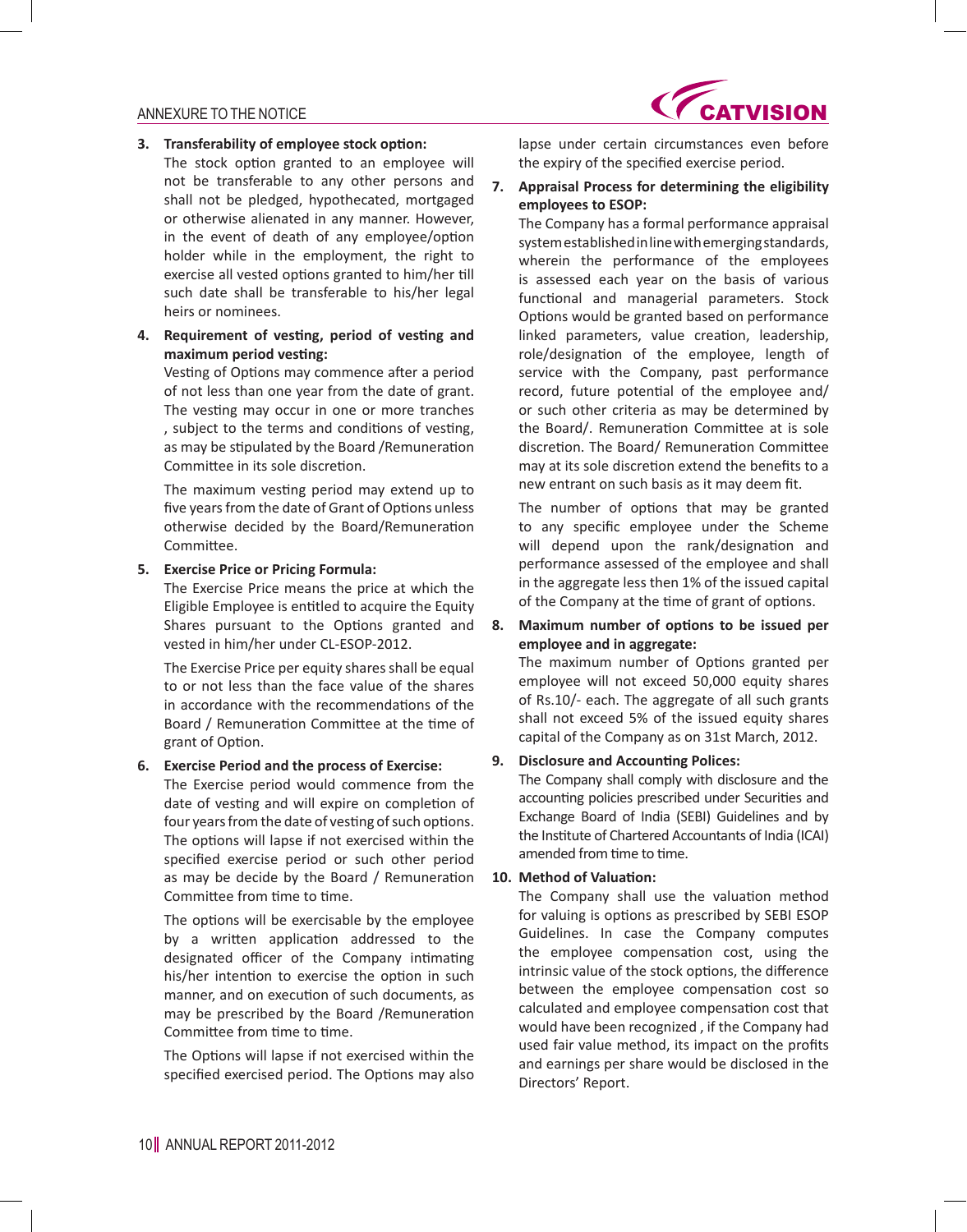#### **11. Other terms:**

 The Board/Remuneration Committee shall have the absolute authority to vary or modify or alter the terms of CL-ESOP-2012 in accordance with the Regulations and Guidelines as prescribed the Securities and Exchange Board of India or Regulations that may be issued by any appropriate authority, from time to time, unless such variation, modification or alternation is detrimental to the interest of the employees.

 The Remuneration Committee shall, inter-alia formulate the detailed terms and conditions of the CL-ESOP-2012 and frame suitable policies and system to ensure that there is no violation of any law and SEBI Regulations.

As the CL-ESOP-2012 provides for issue of shares to be offered to persons other than existing shareholders of the Company, consent of the members is being sought pursuant to Section



81(1A) and all other applicable provisions, if any, of the Companies Act, 1956 and as per Clause 6 of the SEBI Guidelines.

 The Board recommends the Special resolution as set out in Item No. 6 for the approval of the members.

None of the Directors of the Company are in any way concerned or interested in this resolution , except to the extent of any securities that may be offered to them under CL-ESOP-2012.

> By Order of the Board For **Catvision Limited**

Place : Noida, U.P. **G. S. Butola** Date: 31st August, 2012 Company Secretary

#### **Registered Office**

1515, Bhishampitamah Marg, Kotla Mubarkapur, Near South Extention New Delhi-110003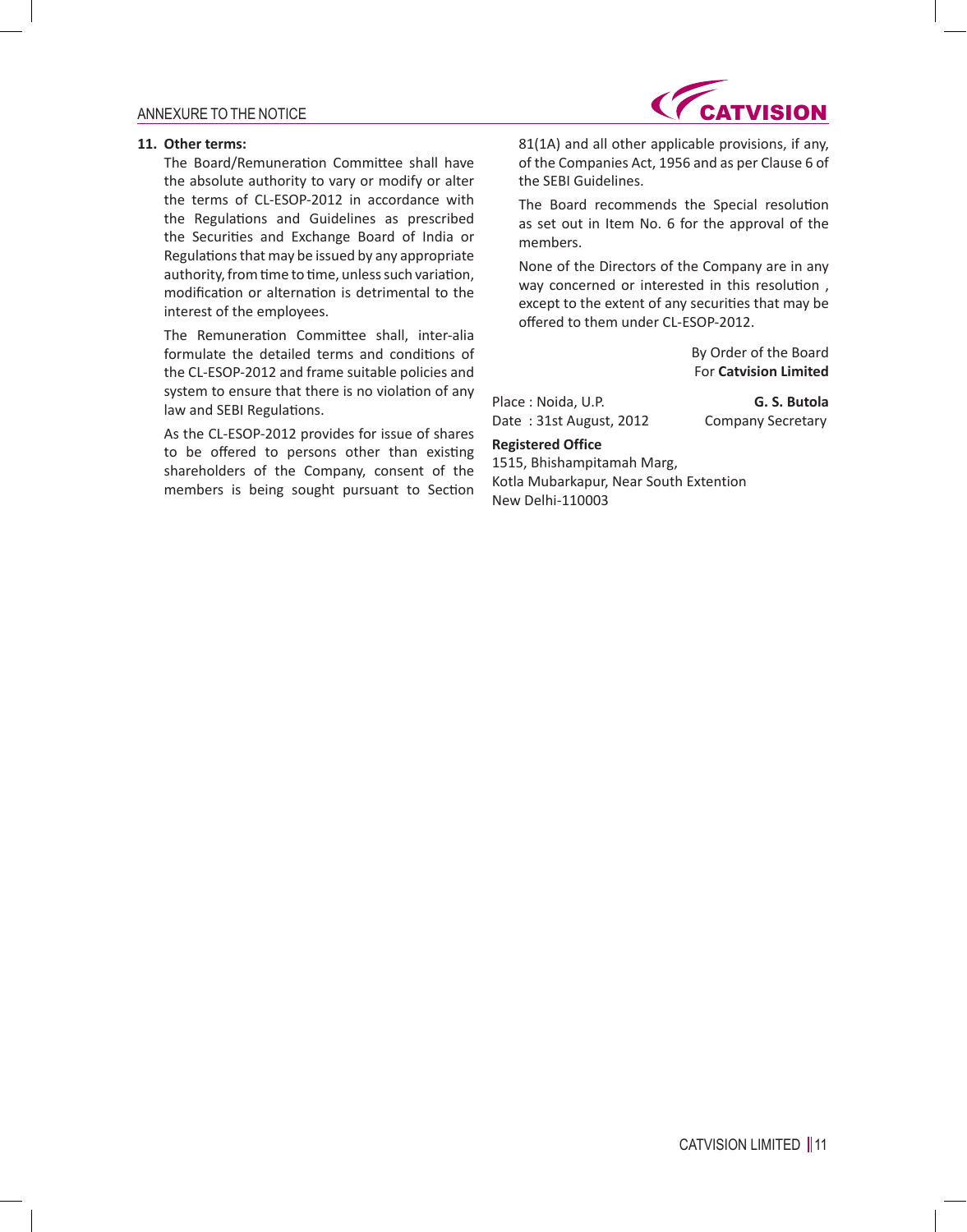

# **DIRECTORS' REPORT**

### To,

### The Members,

Your Directors have pleasure in presenting the 27th Annual Report together with the Audited Accounts and Auditor's Report of your company for the Financial Year ended on 31st March, 2012.

# **FINANCIAL HIGHLIGHTS:**

The highlights of the financial results of your Company are as under: The contract of the Rs. In lacs

|                                                                                           | <b>Year Ended</b><br>31.03.12 | <b>Year Ended</b><br>31.03.11 |
|-------------------------------------------------------------------------------------------|-------------------------------|-------------------------------|
| <b>Total Revenue</b>                                                                      | 3187.41                       | 2373.32                       |
| Earnings before<br>Interest, Depreciation,<br><b>Taxation and</b><br>amortization(EBIDTA) | 270.36                        | 200.36                        |
| Interest and Finance<br>Charges                                                           | (54.24)                       | (32.54)                       |
| Depreciation                                                                              | (55.11)                       | (51.76)                       |
| Profit before Tax                                                                         | 161.01                        | 116.06                        |
| <b>Provision for Tax-</b><br>Current years                                                | (50.17)                       | (24.07)                       |
| Provision for (Deferred<br>Tax)/Assets                                                    | 5.89                          | 9.77                          |
| Profit after Tax                                                                          | 116.73                        | 101.76                        |
| <b>Appropriations:</b>                                                                    |                               |                               |
| <b>Transfer to General</b><br>Reserve                                                     | 2.91                          |                               |
| Proposed Dividend                                                                         | 46.54                         |                               |
| Corporate Dividend Tax                                                                    | 7.55                          |                               |
| Balance carried over to<br><b>Balance Sheet</b>                                           | 59.73                         | 101.76                        |

### **OPERATIONAL HIGHTLIGHTS:**

The year 2011-12 proved to be the year of high performance for your company. During the financial year 2011-12, the revenue was Rs. 3187.41 lacs representing a growth of 34.30% over the previous year, EBIDTA grew by 35.94% to Rs. 270.36 lacs and Profit before tax (PBT) recorded a growth of 38.73% to Rs. 161.01 lacs.

### **DIVIDEND:**

Your Directors are pleased to recommend payment of dividend of Rs. 1.00 per equity share of Rs. 10/- each and such dividend shall be payable subject to approval of the Members of the company. The outflow on account of dividend, and the tax on such dividend distribution by the company would aggregate to Rs. 54.08 lacs, resulting in a payout of 46.33% of the profits of the company.

### **CORPORATE REVIEW:**

The division-wise performance of the company was as follows:

#### **CATV Products Division :**

This division sells CATV products (products used in cable TV networks) to cable TV operators, multi system operators (MSOs) and broadcasters. The gross revenue of this division of your company grew by 22.55% during the year under review. The company introduced several new products for cable operators, mainly in the optic fibre domain.

The government has finally announced the timebound framework for digitalization of cable TV services in India under which the cable services in the entire country will be digitalized by December 2014. The roll out for digitization has been slow but industry experts say this is likely to pick up pace now. In the four metros that will be digitized in the first phase, about 50,000 set-top boxes are being seeded every week with Mumbai showing the maximum progress. There are about 10-12 million TV homes in the four metros of which 2 million or 25% have been digitized so far With this, Cable TV in India is set to go through a major transformation and consolidation over the next few years. This is a major boost for the Cable TV industry and your Company will be immensely benefited by this development as your company has positioned itself to be a key player in this business.

#### **Hotel Systems & Services Division :**

This division primarily addresses the hospitality sector, providing solutions in Cable TV, Interactive TV, IPTV, CCTV and Energy Management, in association with world leaders. The gross revenue of the division went by 50.28% during the year under review. Here are some significant developments in this segment:

1. Your Company has positioned itself as a significant player for providing complete solution of Cable TV, Interactive TV, IPTV and Energy Management systems to hotels. During the year under review, it successfully completed IPTV installations in a couple of hotels in association with its overseas associates.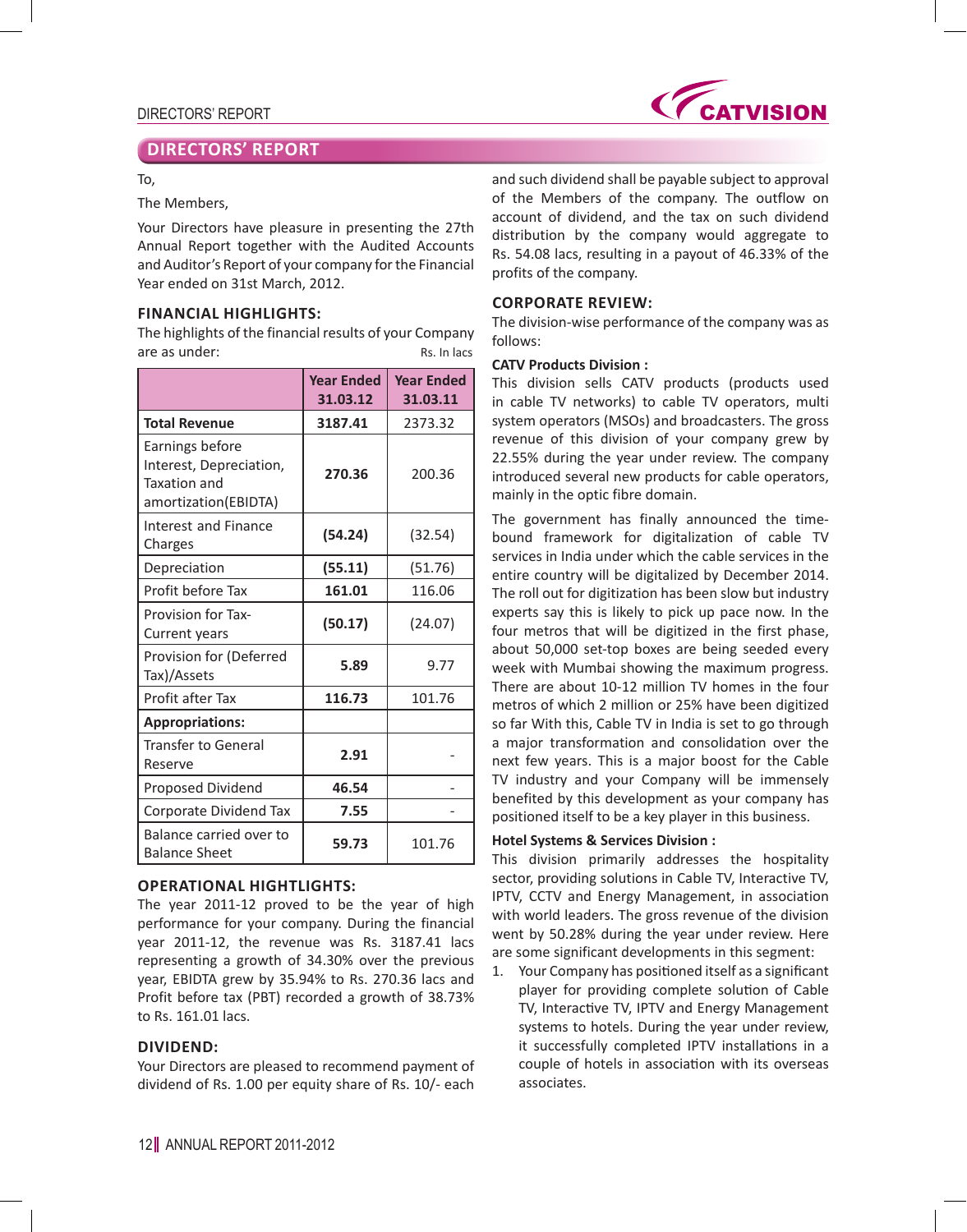### DIRECTORS' REPORT



- 2. Subsequdent to the sales and instlation of a Cable TV system in a hotel, your company also provides satellite TV channel content with technical support on a 'Build & Operate' basis, under back to back tie-ups with the leading subscription based TV channels. This is a strong recurring business for your company which provides hotels a single point responsibility for installation and support services-right from signal reception via satellite to crystal clear reception on the guest room TVs on a 24x7 basis.
- 3. The energy management systems that the company sells to hotels (in collaboration with world leader Inncom, USA), have gained wide acceptance. The company signed several contracts with leading hotel chains and now plans to aggressively expand this division. Your company sees a bright future for this business in India, thanks to the increasing energy cost to hotels, which is the second largest expense after manpower.

### **R&D FACILITIES:**

Your company is having a Research and Development Centre comprising of a team of highly qualified engineers who are working continuously on developing new products for your company. Besides the new products, the R&D team is persistently working on the up-gradation of the existing products by adding new features and improving manufacturing consistency and improvement of quality. It is a matter of pride to your company that its in-house R&D Centre has got the recognition form the Department of Scientific & Industrial Research, Ministry of Science & Technology. New products added during the year were: Different type of Optic Nodes and Optic Transmitter, Erbium Doped Fiber Amplifiers.

#### **QUALITY ASSURANCE:**

Your company firmly believes that the most critical component for success in the competitive global market is the excellence in quality. To address future challenges and to ensure continuous improvement in performance your company has launched number of new initiatives. It has established an independent quality control department that keeps a close and consistent watch not only on the end products but also on all spheres of its activities.

#### **PUBLIC DEPOSITS:**

During the year your company has not accepted any Deposits under Section 58A and Section 58AA of the Companies Act, 1956, read with Companies (Acceptance of Deposits) Rule, 1975 and, as such, no amount of principal or interest was outstanding on the date of the Balance Sheet.

### **BOARD OF DIRECTORS:**

In accordance with the requirements of the Companies Act, 1956 and Articles of Association of the Company, Mr. Raman Rajiv Misra is liable to retire and is eligible for reappointment in the forthcoming Annual General Meeting. Brief resume of Directors, including Directors proposed to be re-appointed, as stipulated under Clause 49 of the Listing Agreement with the Stock Exchange, are provided in the Report on Corporate Governance.

### **DIRECTORS' RESPONSIBILITY STATEMENT:**

Pursuant to the provisions contained in Section 217(2AA) of the Companies Act, 1956, your Directors, based on the representation received from the Operating Management and after enquiry, confirm:

- a. that in the preparation of the annual accounts, the applicable accounting standards with requirements set out under Schedule VI to the Companies Act, 1956, have been followed and there are no material departures from the same;
- b. that the Directors have selected such accounting policies and applied them consistently and made judgments and estimates that are reasonable and prudent so as to give a true and fair view of the state of affairs of the Company as at the end of the financial year and of the profit of the Company for the year under review;
- c. that the Directors have taken proper and sufficient care for the maintenance of adequate accounting records in accordance with the provisions of the Companies Act, 1956 for safeguarding the assets of the Company and for preventing and detecting fraud and other irregularities; and
- d. that the Directors have prepared the annual accounts for the financial year ended 31st March, 2012 on a 'going concern' basis.

### **CORPORATE GOVERNANCE:**

Your Company has duly complied with the Corporate Governance provisions as stipulated under 49 of the Listing Agreement. Your company believes that great companies are built on the foundation of good governance practices.

A separate section on Corporate Governance and a certificate from the auditors of the company confirming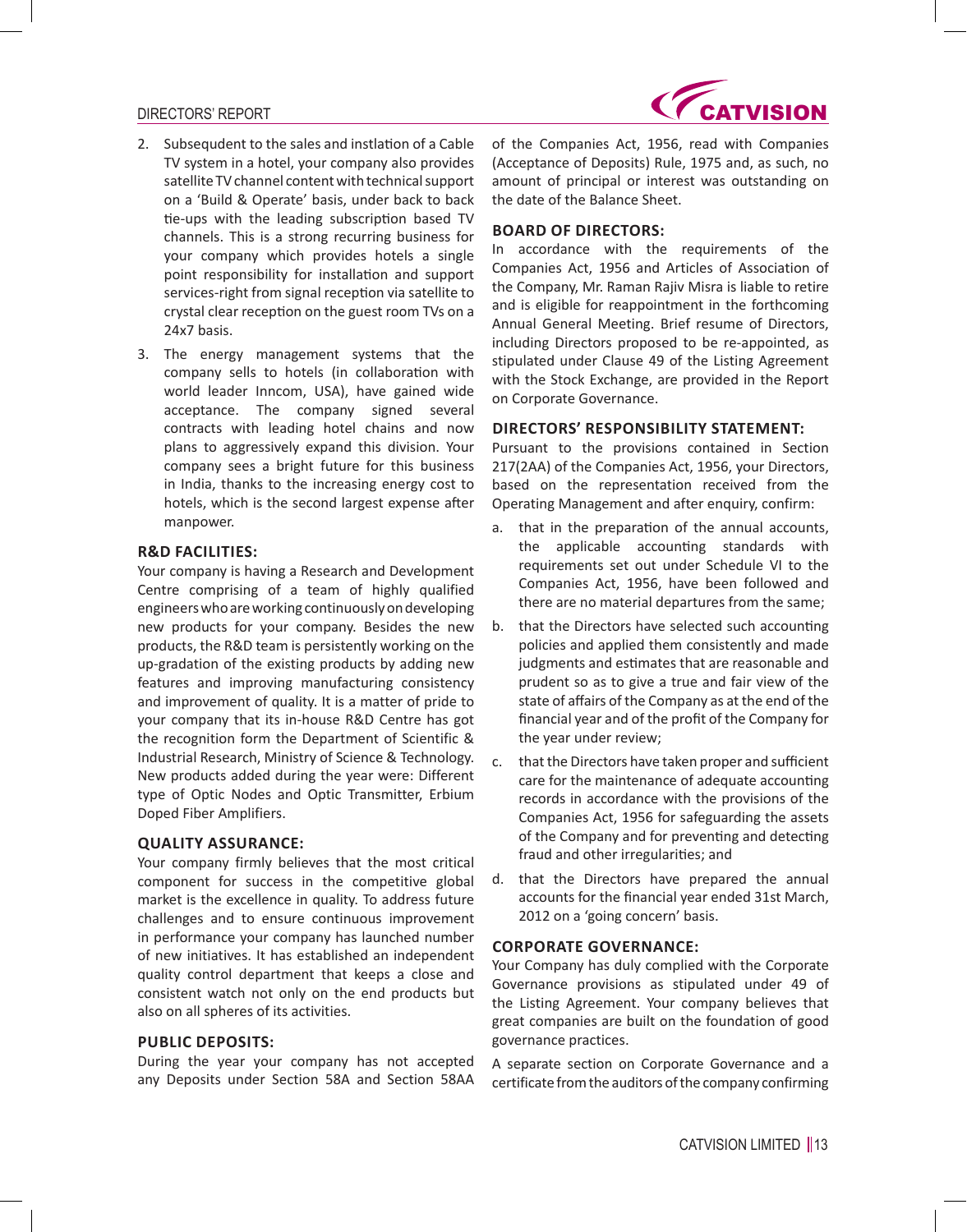### DIRECTORS' REPORT

compliance with the requirement of Corporate Governance form part of the Annual Report. In accordance with the Listing Agreement requirements, the Management Discussion and Analysis report and CEO/CFO Certificate on discharge of finance function are attached as Annexure to this report.

### **DEPOSITORY SYSTEM:**

Trading in Equity Shares of your company in the dematerialized form is compulsory for all shareholders with effect from 25th September 2000 in terms of the notification issued by the Securities and Exchange Board of India (SEBI). The Equity Shares of the Company are available for dematerialization with the National Securities Depository Ltd. (NSDL) and Central Depository Services (India) Ltd. (CDSL) under ISIN No. INE 660B01011. Currently 80.12% of the Equity Shares of the company are in the demat form .

# **STATUTUTORY DISCLOSURES:**

None of the Directors of the company are disqualified as per the provision of Section 274(1) (g) of the Companies Act, 1956. The Directors have made necessary disclosures as required under various provisions of the Act and Clauses of Listing Agreement. Statutory and other regulatory compliances have been made and disclosed before the Board from time to time.

# **PARTICULARS AS PER SECTION 217 OF THE COMPANIES ACT, 1956:**

i) Your company enjoys cordial relations with its employees. Your Directors express their deep sense of appreciation for the total commitment, dedication and hard work put in by every employee of the company in ensuring high levels of performance and growth during the year. The particulars of such employees as required under section 217 (2A) of the Companies Act, 1956 read with the Companies (Particulars of Employees) Rules, 1975, is given as under:

**Employed throughout the year and were in receipt of the remuneration of not less then Rs 24,00,000 per annum :** 

| Name                  | S. A. Abbas          | Sudhir<br>Damodaran       |
|-----------------------|----------------------|---------------------------|
| Age                   | 55 Years             | 54 years                  |
| Designation           | Managing<br>Director | <b>Executive Director</b> |
| Gross<br>Remuneration | 42,01,826            | 34,28,268                 |



| Qualification          | B. Tech, MBA | <b>Science Graduate</b>    |
|------------------------|--------------|----------------------------|
| Experience             | 29 Years     | 29 Years                   |
| Date of Joining        | 28.06.1985   | 28.06.1985                 |
| Previous<br>Employment | Network Ltd. | Usha<br>International Ltd. |

**Note:** Remuneration includes Salary, Allowances, Company's Contribution to Provident Fund, Medical Benefits, Leave Travel Allowance, Rent Free Accommodation and other Perquisites.

ii) The particulars as prescribed under Section 217(1) (e) of the Companies Act, 1956 read with the Companies (Disclosure of Particulars in the Report of Directors) Rules, 1988 with regard to conservation of energy, technology absorption and foreign exchange earnings and outgo are set out in the Annexure -A of this report.

### **AUDITORS:**

M/s Gaur & Associates, Chartered Accountants, auditors of the Company, hold office until the conclusion of the ensuing Annual General Meeting and are eligible for re-appointment. The company has received a letter from the auditors to the effect that their appointment, if made, would be within the prescribed limits under Section 224 (1)(b) of the Companies Act, 1956.

### **AUDITORS' REPORT:**

The Auditors' Report is self-explanatory and, therefore, does not call for any further comments.

### **ACKNOWLEDGMENT:**

Your Directors value the professionalism and commitment of all employees of the Company and place on record their appreciation for the contribution made by the employees of the Company. Your Directors would like to express their appreciation for the assistance and co-operation received from banks, central and state government departments. Your Directors are also grateful to the customers, vendors, suppliers and other related organizations for their continued support and co-operation.

For and on behalf of the Board of Directors

**S. A. Abbas** Managing Director

| Place | : Noida-U.P         | S. Damodaran |
|-------|---------------------|--------------|
| Date  | : 31st August, 2012 | Executive    |
|       |                     | Director     |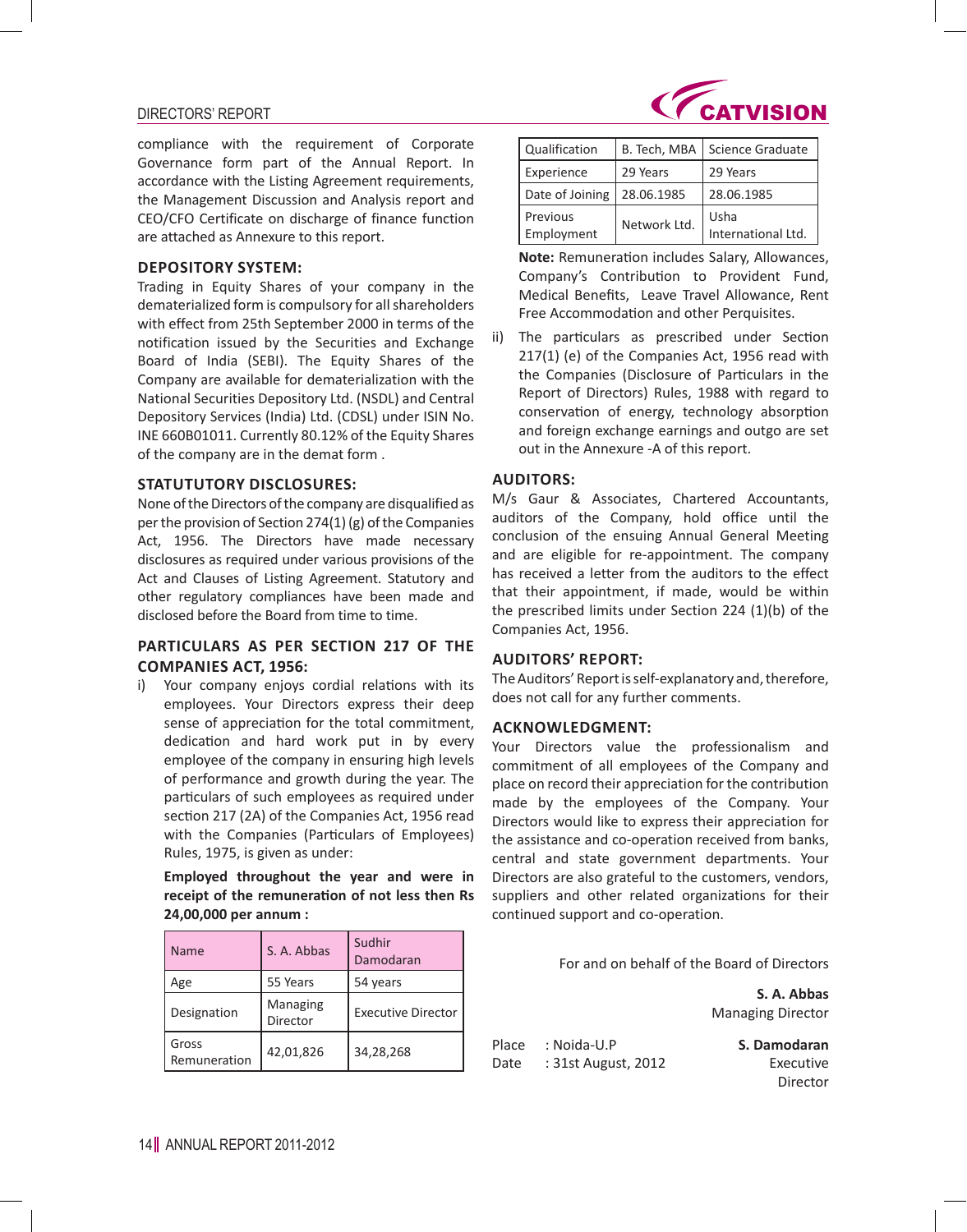

### **A. CONSERVATION OF ENERGY:**

Company's consumption of energy is minimal. Every endeavor is made to ensure optimal use of energy through improved techniques to make infrastructure more energy efficient.

The manufacturing operations at Dehra Dun plant are not energy intensive. However, significant measures are taken to reduce energy consumption by using energy efficient equipment. We constantly evaluate new technologies and invest to make our infrastructure more energy efficient.

As energy costs comprise a very small part of our total expense, the financial impact of these measures is not material. .

### **B. RESEARCH AND DEVELOPMENT:**

Research & Development of new designs, frameworks, process and methodologies continue to be most importance to us. This allows us to enhance quality, productivity and customer satisfaction. Your company has successfully deployed a diverse team of experienced people to meet these challenges. Your company continues to upgrade existing technology on an on-going basis. This enables the company to up-grade existing products and introduce new products to meet changing market needs.

The R&D unit of your company is recognized by the Dept. of Science & Technology, Govt. of India. All the company's products have been developed by its R&D department. The concerned department on an ongoing basis carries the development work. The expenses and cost of assets are grouped under the respective head.

# **C. TECHNOLOGY ABSORPTION, ADOPTION AND INNOVATION:**

Continuous efforts are made with an objective to achieve development of new products/ application, improvement in productivity, reduction in product wastage etc. Your company strives to remain abreast of state-of-theart systems and has used tested, proven and appropriate technology to suit the special needs of its customers. Technical help, especially in software design, was taken from consultants and component vendors. Several tangible and intangible benefits are derived.

### **D. FOREING EXCHANGE EARNING AND**

# **OUTGO:**

|                                                | <b>Year Ended</b><br>31.03.12 $($ ₹) | <b>Year Ended</b><br>31.03.11 (₹) |
|------------------------------------------------|--------------------------------------|-----------------------------------|
| 1. Foreign Exchange<br>Inflow:                 |                                      |                                   |
| a) For Exports<br>& Merchant<br><b>Trading</b> | 94,742,826                           | 58,035,658                        |
| b) For Services                                | 6,955,000                            | 5,470,352                         |
| 2. Foreign Exchange<br>Outflow :               |                                      |                                   |
| a) Materials                                   | 123,463,998                          | 70,367,198                        |
| b) Travelling &<br>other Expenses              | 2,866,199                            | 3,297,394                         |
| c) Salary & other<br>benefits                  | 2,311,465                            | 2,049,912                         |
| d) Rent                                        | 867,713                              | 780,310                           |

# **REPORT ON CORPORATE GOVERNANCE:**

The Securities and Exchange Board of India (SEBI) has introduced a Code of Corporate Governance by incorporating Clause 49 in the Listing Agreement of the Stock Exchanges. Your company has complied in all matters and a report on the implementation of the Corporate Governance Code of the Listing Agreement by the Company is furnished below:

#### **A. PHILOSOPHY ON CORPORATE GOVERNANCE:**

The convergence of good corporate governance has been given an universal push by the recent global financial crisis, which brings to the fore the critical role played by the Board to ensure governance frame work enjoins for the higher lever of transparency and effective governance standards to enhance the competitiveness and to protect long term interest of all stakeholders without compromising with laws and regulation.

 Your company believes in and practices good Corporate Governance. At Catvision we are committed to the adoption of the best governance practices and its adherence in the true sprit, at all times. The Company's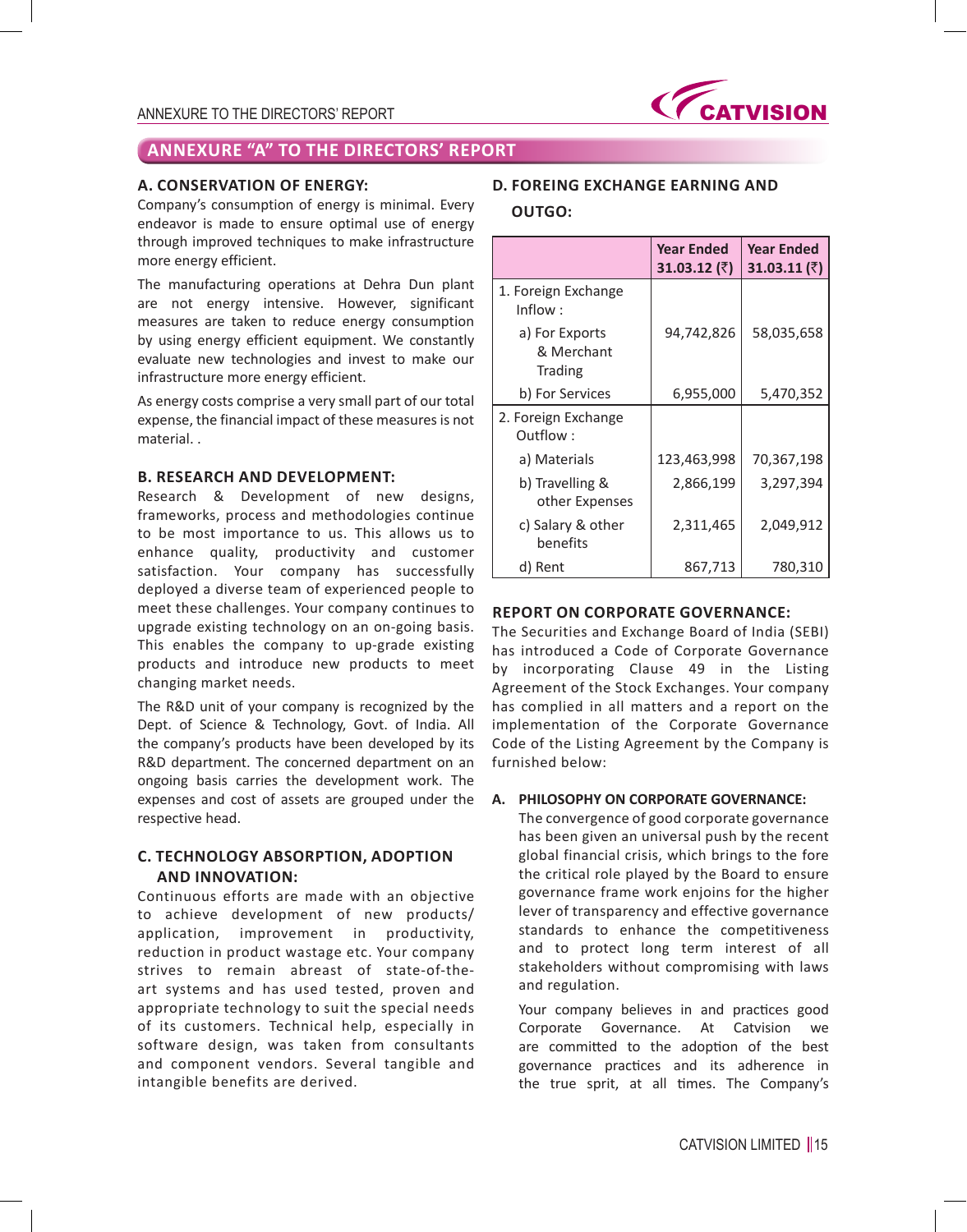philosophy on Corporate Governance is aimed at strengthening confidence among shareholders, customers and employees and ensuring a long-term relationship of trust by maintaining transparency and disclosures. This philosophy is backed by principles of concern, commitment, ethics, excellence and learning in all its acts and relationships with stakeholders, customers and associates. The objective of the company is not only to meet the statutory requirements of the Code of Corporate Governance as prescribed under Clause 49 of the Listing Agreement, but to develop such systems and follow such practices and procedures as would make the management completely transparent and accountable in its interaction with employees, shareholders, lending institutions and its customers, thereby enhancing the shareholders' value and protecting the interest of the shareholders.

The Report on Corporate Governance is divided into four parts: Board of Directors, Committees of the Board of Directors; Shareholders Information and Other Disclosures.

### **B. BOARD OF DIRECTORS:**

### **a. Composition of the Board of Directors:**

Catvision has balanced Board with combination of Executive and Non-Executive Directors, to ensue independent functioning. The composition of the Board of Directors is governed by the Companies Act, 1956 and in conformity with Clause 49 (I) (A) of the Listing Agreement. Non-Executive Directors include independent professionals with experience in business and finance. The business of the Company is managed by the Board of Directors. As on 31st March, 2012, there are four Directors on the Board with only two being Executive Directors. The Directors are specialists in their respective fields and possess required technical and leadership skills. The responsibilities of the Board inter- alia include formulation of policies, taking initiatives, performance review, monitoring of plans, pursuing of policies and procedures. Composition of the Board as on 31st March, 2012:

| Category of<br><b>Director</b>        | No. of<br><b>Director</b> | % of total<br>No. of<br><b>Directors</b> |
|---------------------------------------|---------------------------|------------------------------------------|
| <b>Executive Directors</b>            |                           | 50%                                      |
| Non-Executive<br>Independent Director | $\mathcal{L}$             | 50%                                      |



 The brief description of the Directors, along with the companies in which they hold directorship and the membership of the committees of the Board are given hereunder:

### **S. A. Abbas:**

 Mr. S. A. Abbas is B. Tech. from IIT, Kanpur and MBA from IIM, Calcutta. He is the Managing Director and one of the principal promoters of the company. He has built a team of professionals who have been given independent charge of various functions in the company. He is also a member of the Audit Committee and Shareholders/Investors Grievance Committee of the Company. Under his dynamic leadership Catvision has become one of the leading names in the cable TV industry.

### **Sudhir Damodaran:**

 Mr. Sudhir Damodaran, is a Science graduate from Banglore University. He is the Executive Director and one of the principal promoters of the Company. He is instrumental in building the marketing network and setting up the cable TV operations of the Company. He is also a member of Remuneration Committee of the Company.

#### **Dr. Sunil Anand:**

 Dr. Sunil Anand is a professionally qualified MBBS and was inducted in the Board of Directors on 15th July, 2005 as an Independent Director. He has been in the business of medical equipment and is having vast experience.

#### **Raman Rajiv Misra:**

 Raman Rajiv Misra is an Economics Honors Graduate from Punjab University and was inducted in he Board of Directors 31st October, 2002 as an Independent Director. He has been in the business of International Trading.

#### **b. Board Membership & Terms:**

 The Directors are liable to retire by rotation and one third of the Directors retire every year and if eligible offer themselves for reappointment.

#### **c. Board Meeting:**

 Dates for the Board meetings in the ensuing year are decided in advance. During the financial year under review, 6 Board Meetings were held. The dates on which these meeting held 15th May, 2011, 12th August, 2011, 31st August, 2011, 17th October, 2011, 31st October, 2011, and 14th February, 2012. The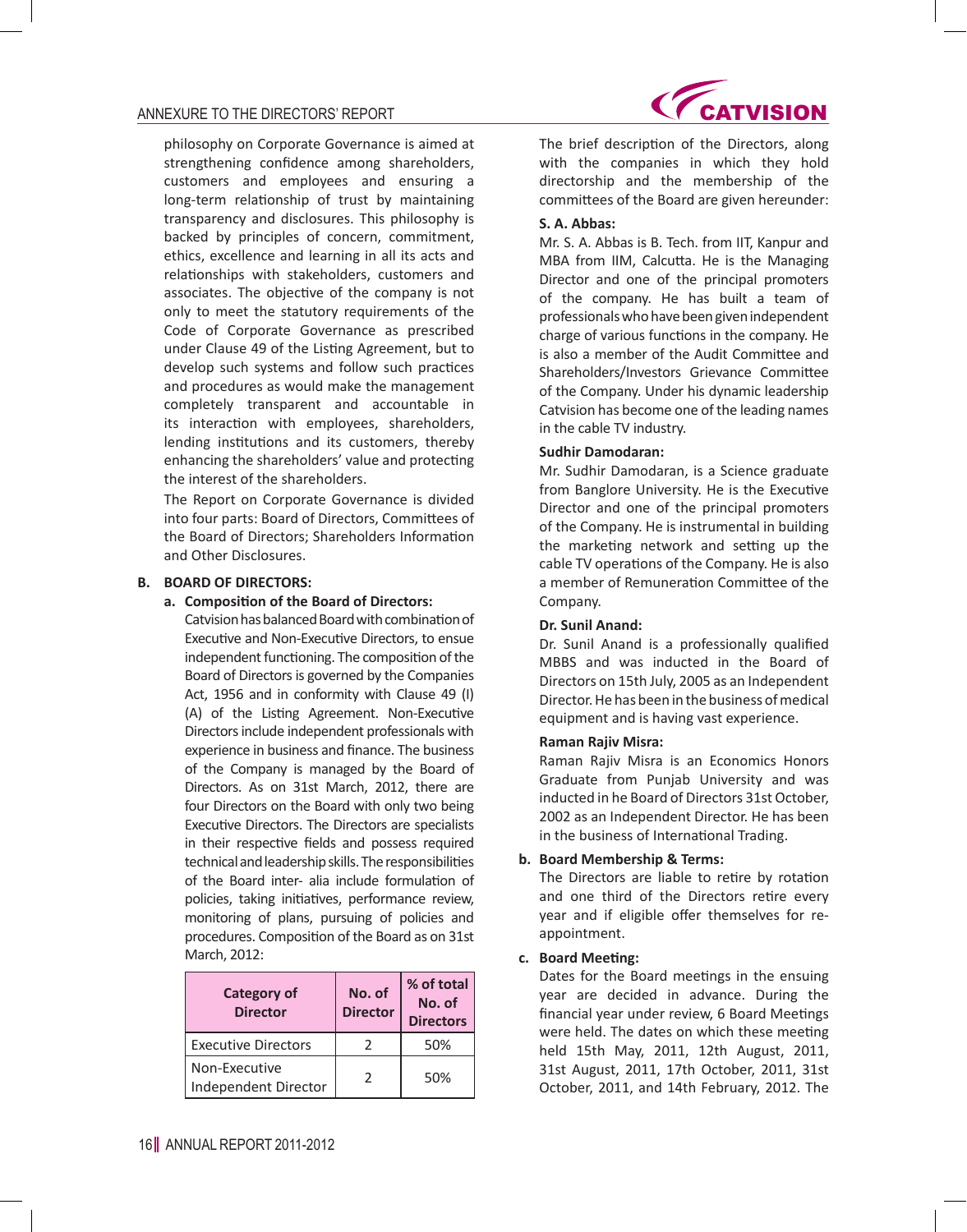

intervening period between any tow Board Meeting wee well within the maximum time gap of four months prescribed under Clause 49 of the Listing Agreement. The annual calendar of the meetings is broadly determined at the beginning of each year. None of the Directors of the company was a member of more than ten committees nor wasthe Chairman of more than five committees across all companies in which he is a Director. Particulars of Directors, their attendance at the Annual General Meeting and Board Meetings are as under:

| <b>Name of the Directors</b> | Category | <b>Attendance</b>            |                 |                 |                 | No. of other Directorships and<br><b>Committee Memberships /</b> |          |
|------------------------------|----------|------------------------------|-----------------|-----------------|-----------------|------------------------------------------------------------------|----------|
|                              |          | <b>No. of Board Meetings</b> |                 |                 |                 | Chairmanships                                                    |          |
|                              |          | <b>Held</b>                  | <b>Attended</b> | <b>Last AGM</b> | <b>Director</b> | <b>Member</b>                                                    | Chairman |
| S. A. Abbas                  | PD/ED    | 6                            | 6               | Yes             |                 |                                                                  |          |
| Sudhir Damodaran             | PD/ED    | 6                            | 5               | Yes             |                 | 1                                                                | None     |
| Dr. Sunil Anand              | ID       | 6                            | 5               | Yes             |                 | 3                                                                | None     |
| Raman Rajiv Misra            | ID       | 6                            | 5               | Yes             |                 |                                                                  |          |

**Note:** PD - Promoter Director, ED - Executive Director, ID - Independent Director.

## **d. Availability of information supplied to the Board:**

 The Board of Directors has complete access to all information with the company. Inter-alia, the following information is provided to the Board and the agenda papers for the meetings are circulated in advance of each meeting.

- Annual operating plans and budgets and any updates, capital budget and any updates;
- • Quarterly results of the company and its operating divisions or business segments;
- • Minutes of meeting of audit committee and other committees of the Board;
- • Information on recruitment and remuneration of senior officers just below the Board level;
- Materially important show cause, demand, prosecution and penalty notices;
- Fatal or serious accidents or dangerous occurrences;
- • Any materially significant effluent or pollution problems;
- Any materially relevant default in financial obligations to and by the Company or substantial non-payment for goods sold by the company;
- Any issue, which involves possible public or products liability, claims if substantial in nature, etc.;
- Details of any joint venture or collaboration agreement;
- • Transactions that involve substantial payment towards goodwill, brand equity or intellectual property;
- • Significant labour problems and their proposed solutions;
- • Significant development in the human resources and industrial relations front;
- • Sale of material nature, of investments, assets, which is not in the normal course of business;
- • Quarterly details of foreign exchange exposure and the steps taken by the management to limit the risks of adverse exchange rate movement, and
- Non-compliance of any regulatory requirements of statutory nature or listing requirements as well as shareholders services such as non-payment of dividend and delays in share transfer.

 The Board has established procedures to enable the Board to periodically review compliance reports of all laws applicable to the company, prepared by the company as well as steps taken by the company to rectify instances of non-compliance.

# **e. Code of Conduct:**

 The Board has laid down the code of conduct for the Board and Senor Management Team of the company. The Board members and Senior Management team have affirmed compliance with the Code.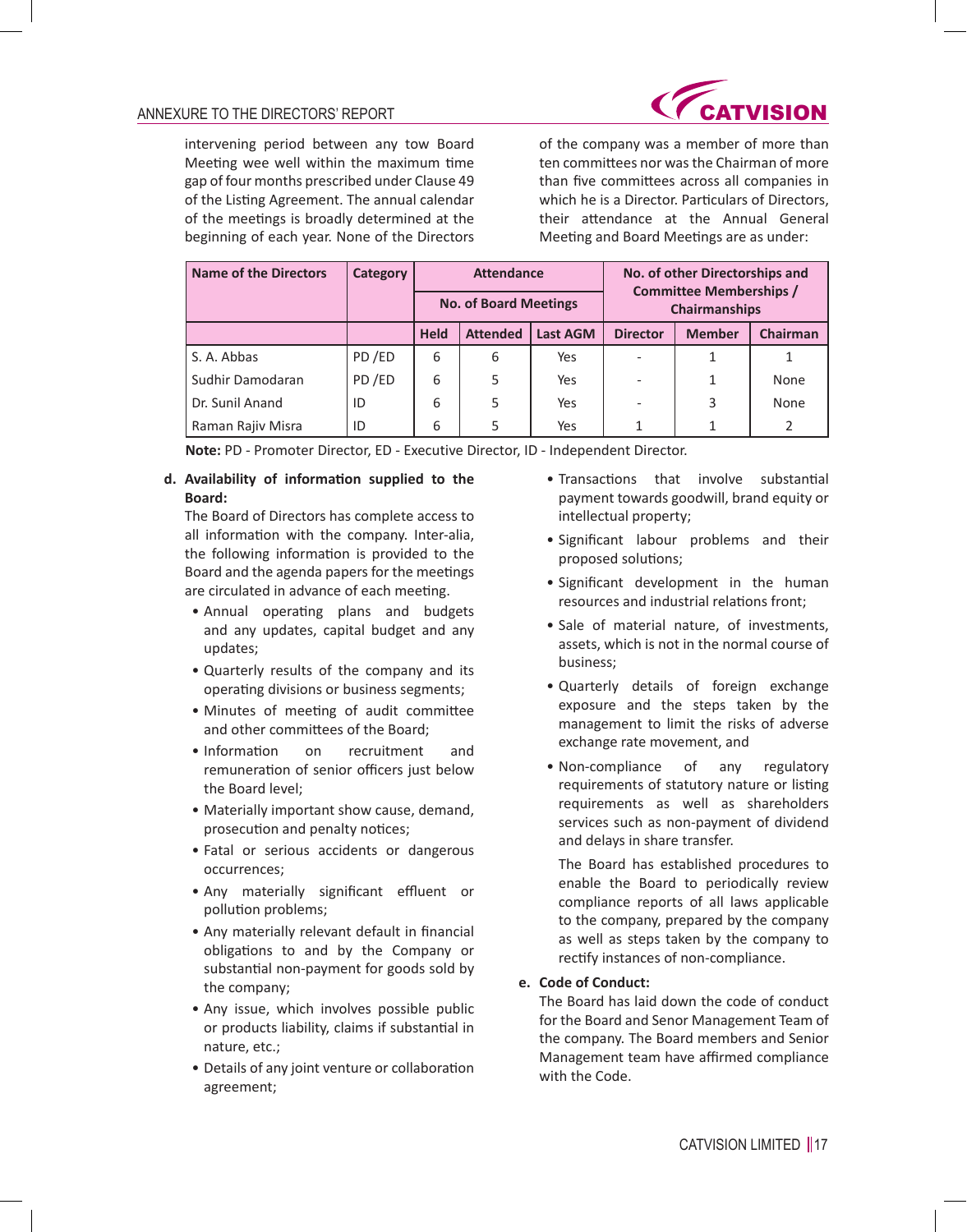### **C. COMMITTEES OF THE BOARD OF DIRECTORS:**

Currently, the Board has three committees, the Audit Committee, the Remuneration Committee and the Share Transfer and Investors Grievance Committee. The Board is responsible for constituting, assigning, co-opting and fixing of terms of service for committee members and it delegates powers to these committees.

#### **a. Audit Committee:**

 The Board of Directors has constituted an Audit Committee, comprising of two independent Non-Executive Directors viz. Mr. Raman Rajiv Misra, Chairman (having financial and accounting knowledge), Dr. Sunil Anand and Mr. S. A. Abbas. The constitution and composition of the Audit Committee is in accordance with the provisions of Section 293(A) of the Companies Act, 1956, and the requirements of Clause 49 of the Listing Agreement with Stock Exchanges, except the appointment of Mr. S. A. Abbas who is an Executive Director.

 The powers and role of the Committee encompass accounting matters, financial reporting and internal controls. The terms of reference of the Audit Committee are as contained in Clause 49 of the Listing Agreement with stock exchanges and Section 293(A) of the Companies Act 1956. During the year, the Committee has met four times. The statutory Auditors of the company were also invited to attend the Audit Committee meetings.

 Attendance of each Member of the Audit Committee meetings held during the year:-

| Name of the              | <b>Status</b> |             | <b>No. of Meetings</b> |
|--------------------------|---------------|-------------|------------------------|
| <b>Member</b>            |               | <b>Held</b> | <b>Attended</b>        |
| Mr. Raman Rajiv<br>Misra | Chairman      |             |                        |
| Mr. S. A. Abbas          | Member        |             |                        |
| Dr. Sunil Anand          | Member        |             |                        |

 The terms of reference specified by the Board to the Audit Committee are in conformity with Clause 49 of the Listing Agreement. The role of the Audit Committee includes the following:



- i. Overseeing the company's financial reporting process and disclosure of its financial information to ensure that the financial statements are correct, sufficient and credible;
- ii. Recommending the appointment and removal of external auditors, fixation of audit fee and approval of payment of fees for any other services rendered by the auditors;
- iii. Reviewing with the management the financial statements before submission to the Board, focusing primarily on:
	- Matters required to be included in the Directors Responsibility Statement to be included in the Board's report in terms of clause (2AA) of Section 217 of the Companies Act, 1956.
	- any change in accounting policies and practice;
	- major accounting entries based on exercise of judgment by management
	- qualification in draft audit report;
	- the going concern assumption;
	- compliance with accounting standards;
	- compliance with Stock Exchanges and legal requirements concerning financial statements;
	- any related party transaction i.e., transactions of the company of material nature, with the senior management or their relatives, with shareholders with large holding in the company or their subsidiaries etc., that may have potential conflict with the interests of the company at large;
- iv. Reviewing, with the management, the quarterly financial Statements before submission to the Board for approval;
- v. Reviewing with the management, external and internal auditors, and the adequacy of internal control systems;
- vi. Reviewing the adequacy of the internal audit function, including the structure of the internal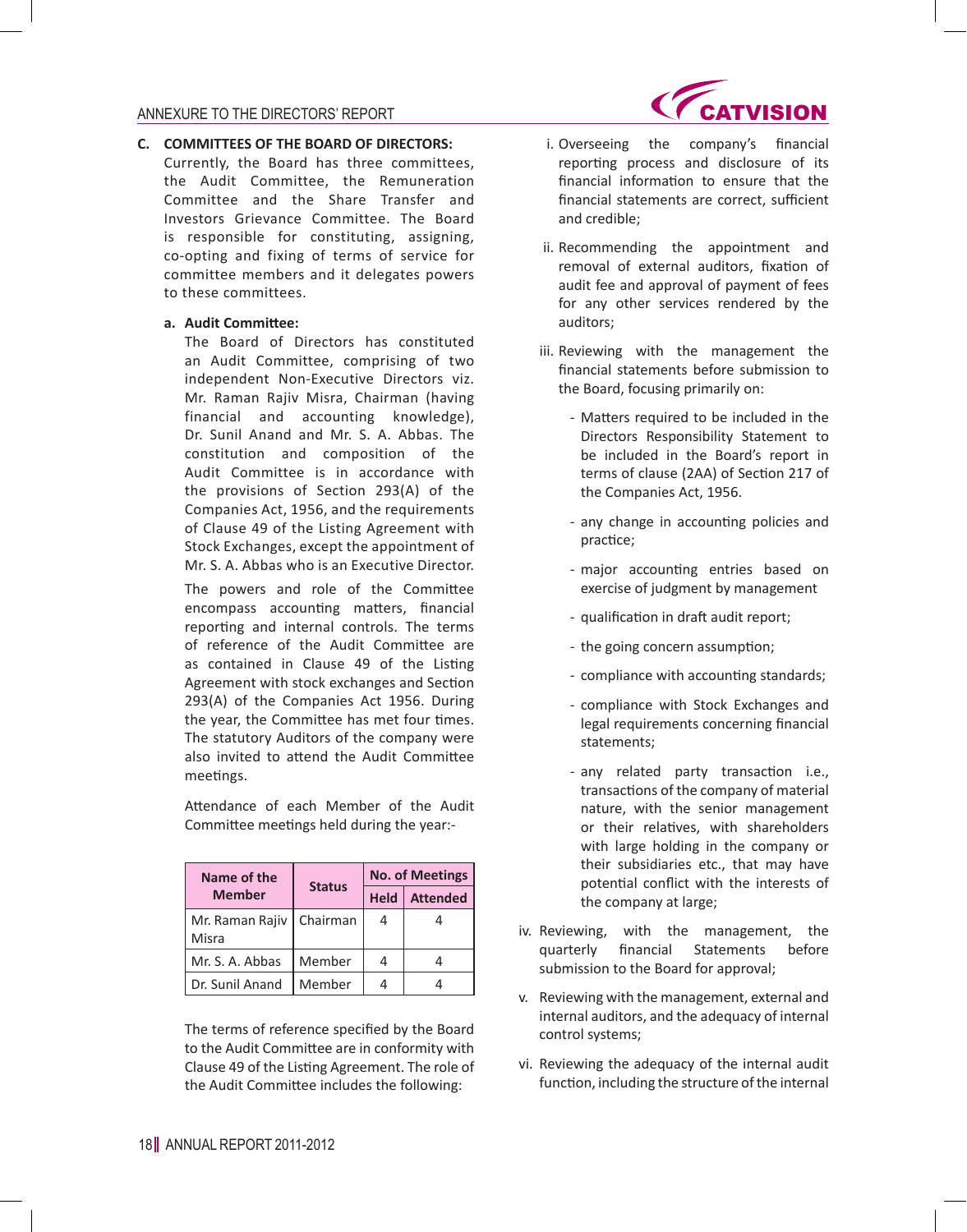

audit department, staffing and seniority of the official heading the department, reporting structure, coverage and frequency of internal audit;

- vii Reviewing reports of internal audit and discussion with internal auditors on any significant finding and follow up thereon;
- viii. Reviewing the findings of any internal investigations by the internal auditors and the executive management's response on matters where there is suspected fraud or irregularity or failure of internal control systems of a material nature and reporting the matter to the Board;
- ix. Discussion with the external auditors, before the audit commence, on nature and scope of audit, as well as after conclusion of the audit to ascertain any areas of concern and review their comments contained in their management letter;
- x. Reviewing the company's Financial and Risk Management Policies;
- xi. Looking into the reasons for substantial defaults, if any, in payment to depositors, debenture holders, shareholders (in case of non-payment of declared dividends) and creditors;
- xii. Considering such other matters as may be required by the Board;
- xiii. Reviewing any other areas, which may be specified as the role of the Audit Committee under amendments, if any, from time to time, to the Listing Agreement, Companies Act and other Statutes.

 Audit Committee meetings are held quarterly

and attended by the Managing Director, Chief Financial Officer and the representative of the statutory Auditors of the Company. The Company Secretary acts as Secretary of the Audit Committee.

### **b. Remuneration Committee:**

 The Company has constituted the independent Remuneration Committee with an objective of determining on behalf of the Board and Shareholder , the Company's policy on specific remuneration packages for the Managing Director and Executive Director including pension rights and compensation payment. As on 31st March, 2012, the Remuneration Committee comprises of Mr. Raman Rajiv Misra, Dr. Sunil Anand. and Mr. Sudhir Damodaran. The Remuneration Committee is entrusted with responsibility of finalizing the remuneration of Managing Director and Executive Director and to assists the Board of Directors of the company on the following:

- a. Review of Human Resource policies and practices of the company and, in particular, policies regarding remuneration of Executive Directors and Senior Management. .
- b. In principle approval of compensation philosophy.
- c. Induction of New People.

 The Company does not pay any remuneration to its Non-Executive Directors except sitting fees for attending the meetings of the Board and Committees. The Company pays a sitting fee to its Non-Executive Directors for attending each meeting of the Board Directors and Committee of Directors.

 The details of the remuneration and sitting fees paid during the year ended 31st March, 2012 is as follows:

| SI.<br>No. | <b>Name of the Member</b> | <b>Salary</b> | <b>Perquisites and</b><br><b>Other Benefits</b> | <b>Sitting Fee</b> | <b>Total</b> |
|------------|---------------------------|---------------|-------------------------------------------------|--------------------|--------------|
|            | Mr. S.A. Abbas            | 1,64,8800     | 2,553,026                                       |                    | 4,201,826    |
|            | Mr Sudhir Damodaran       | 1,64,8800     | 1,779,468                                       |                    | 3,428,268    |
|            | Dr. Sunil Anand           |               |                                                 | 10,500             | 10,500       |
| 4          | Mr Raman Rajiv Misra      |               |                                                 | 10,500             | 10,500       |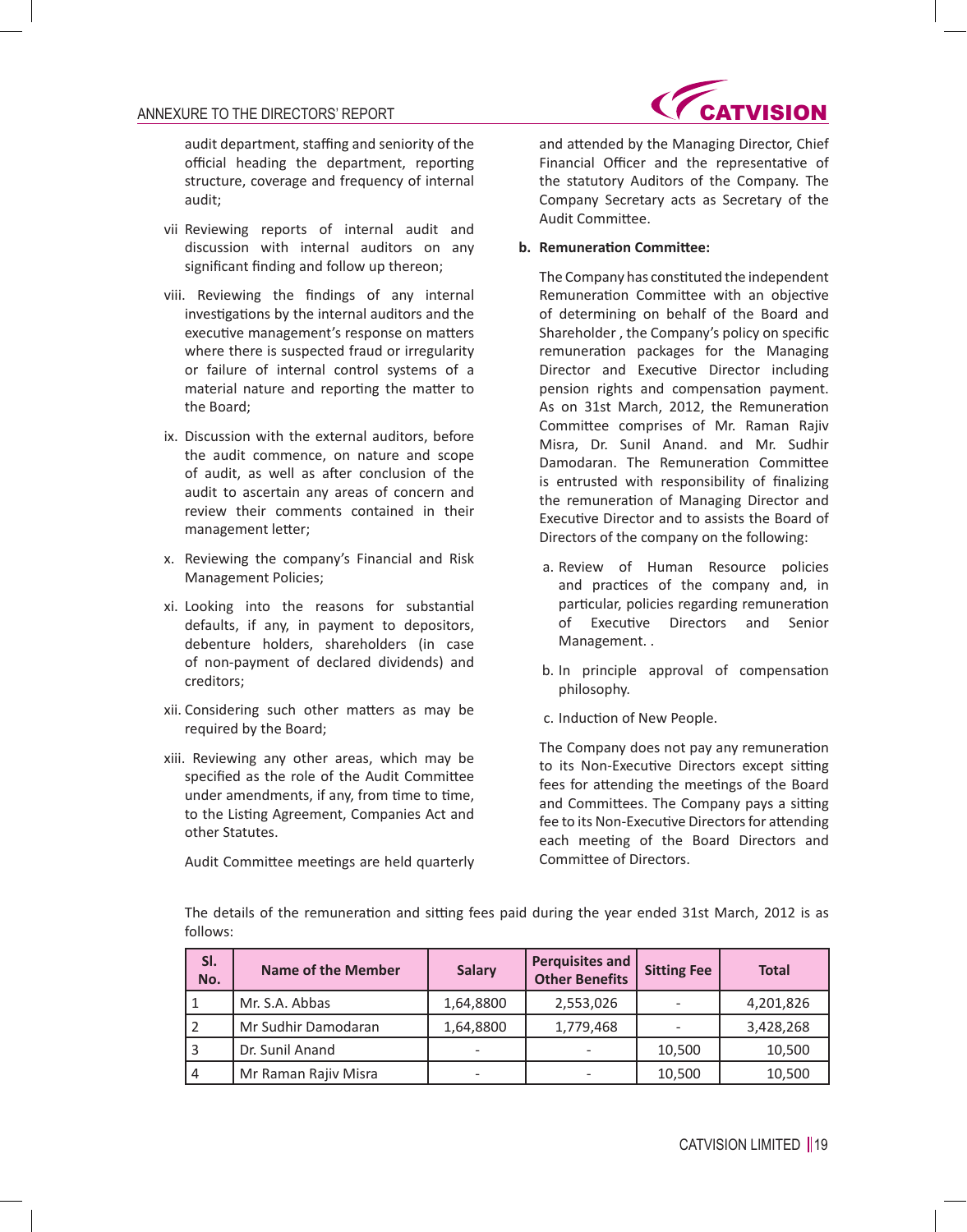

 Attendance of each Member of the Remuneration Committee meetings held during the year:-

| Name of the              | <b>Status</b> |             | <b>No. of Meetings</b> |
|--------------------------|---------------|-------------|------------------------|
| <b>Member</b>            |               | <b>Held</b> | <b>Attended</b>        |
| Mr. Raman Rajiv<br>Misra | Chairman      |             |                        |
| Dr. Sunil Anand          | Member        |             |                        |
| Mr. Sudhir<br>Damodaran  | Member        |             |                        |

## **c. Share Transfer and Investors' Grievance Committee:**

 The Board of Directors of the company has constituted a Share Transfer and Investors' Grievance Committee, comprising of Mr. Raman Rajiv Misra, Dr. Sunil Anand and Mr. S. A. Abbas. The Committee, inter-alia, oversees and reviews all matters connected with securities transfer. The Committee also looks into redressal of shareholders' complaints. The Committee also overseas the performance of the Registrar and Transfer Agents and recommends measures for overall improvement to provide the quality services to its valued investors.

| Name of the              |               | <b>No. of Meetings</b> |                 |
|--------------------------|---------------|------------------------|-----------------|
| <b>Member</b>            | <b>Status</b> | <b>Held</b>            | <b>Attended</b> |
| Mr. Raman Rajiv<br>Misra | Chairman      | 4                      |                 |
| Dr Sunil Anand           | Member        |                        |                 |
| Mr. S.A.Abbas            | Member        |                        |                 |

 The Board of Directors have delegated the power of approving the transfer of securities to the Transfer Committee which includes the Managing Director, the Company Secretary, the Chief Financial Officer and the Compliance Officer. The Board has designated Mr. G. S Butola, Company Secretary, as the Compliance Officer of the Company. All the complaints received and replied to the satisfaction of shareholders during the year under review. Outstanding complaints as on 31st March, 2012 were Nil.

# **D. SHAREHOLDER INFORMATION:**

# **a) Annual General Meeting:**

 The 27th Annual General meeting of the

Company shall be held on 29th September, 2012 at 11.30 a.m. at Riverside Sports & Recreation Club, Club Avenue, Mayur Vihar, Phase I, New Delhi-110091.

 The last three General Meetings of the company were held as under:

| Annual<br>General<br><b>Meeting</b> | Days, Date<br>and Time                       | <b>Special</b><br><b>Resolution</b><br><b>Passed There at</b> |
|-------------------------------------|----------------------------------------------|---------------------------------------------------------------|
| 26 <sup>th</sup>                    | Friday 30th<br>Sept.2011 at<br>$11.30$ am    |                                                               |
| 25 <sup>th</sup>                    | Thursday 30th<br>Sept. 2010 at<br>$11.30$ am | $\mathcal{P}$                                                 |
| 24 <sup>th</sup>                    | Wednesday<br>30th Sept.,09 at<br>10.00 am    |                                                               |

## **b) Financial Calendar:**

 For each calendar quarter, the financial results are reviewed and taken on record by the Board during the last week of the month subsequent to the quarter ending. The audited annual accounts as at 31st March, 2012 are approved by the Board, after a review thereof by the Audit Committee. The AnnualGeneral Meeting to consider such annual accounts is held in the second quarter of the financial year.

# **c) Listing on Stock Exchanges:**

 The Equity Shares of the Company are presently listed at The Stock Exchange, Mumbai. The annual fee for 2011-12 has been paid to the stock exchanges where the shares of the company are listed.

 Pursuant to Clause 5 of the Securities and Exchange Board of India (Delisting of Securities) Guidelines 2003, the Company, in the month of March, 2004, applied for voluntary delisting of its Equity Shares The Calcutta Stock Exchange Limited but the delisting approval from The Calcutta Stock Exchange Limited is still awaited. Company has been continuously following it with them.

# **d) Stock Code:**

 Trading Symbol at The Stock Exchange, Mumbai is 531158

 The ISIN Number in NSDL & CDSL is INE 660B01011.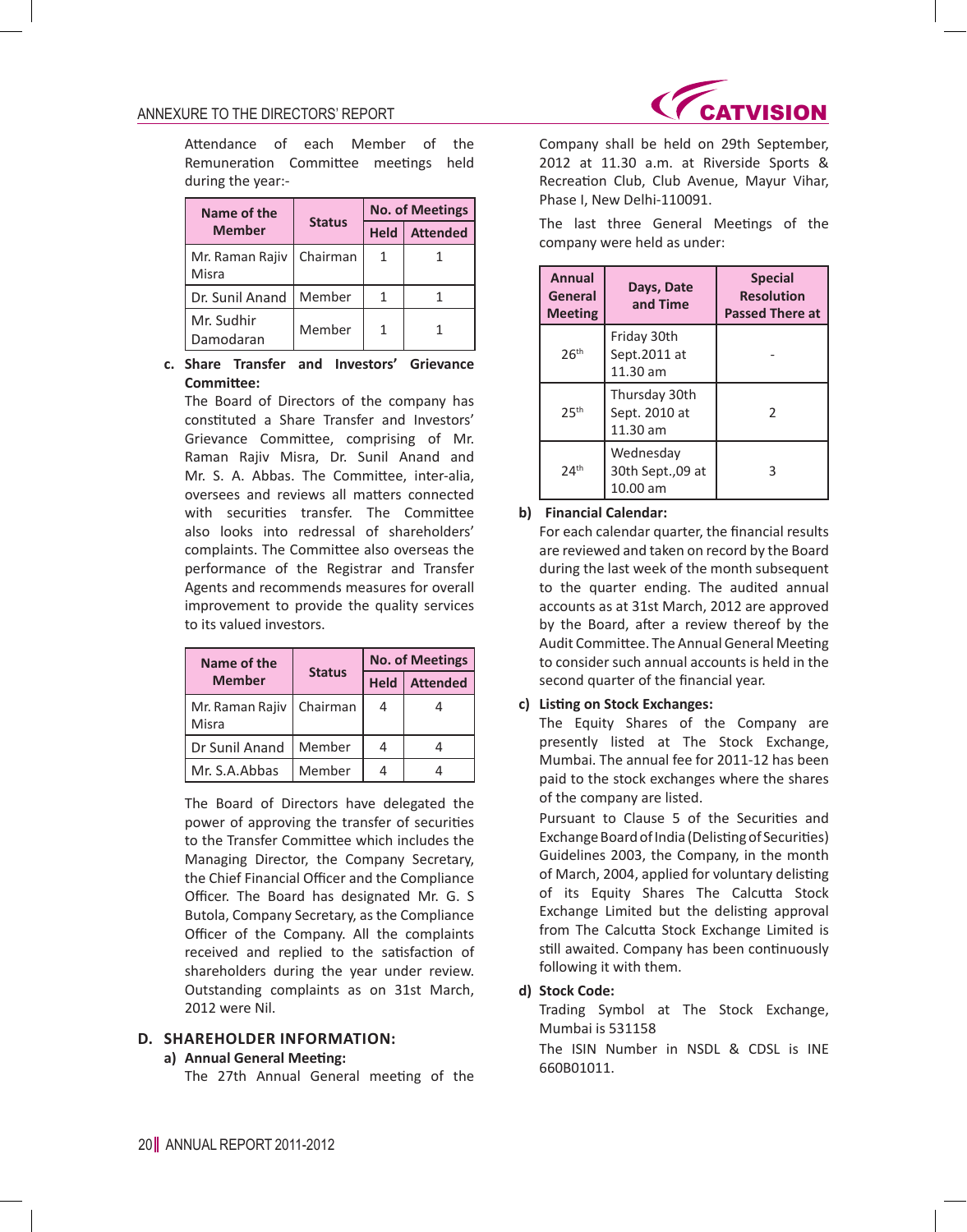

### **e) Market Price Data relating to shares listed in India:**

 The monthly high and low prices and volume of Equity Shares traded on The Stock Exchange, Mumbai during the period April, 2011 to 31st March, 2012 are as under:

| <b>Months</b>  | Month's High $(\bar{z})$ | Month's Low (₹) | <b>Volume of Shares Traded (Nos.)</b> |
|----------------|--------------------------|-----------------|---------------------------------------|
| April-2011     | 14.48                    | 13.10           | 14,643                                |
| May-2011       | 14.29                    | 11.92           | 3,071                                 |
| June-2011      | 13.00                    | 11.20           | 2,343                                 |
| July-2011      | 12.64                    | 9.98            | 20,361                                |
| August-2011    | 12.29                    | 9.94            | 13,447                                |
| September-2011 | 13.40                    | 12.10           | 234                                   |
| October-2011   | 13.99                    | 11.00           | 1,947                                 |
| November-2011  | 16.25                    | 14.09           | 105                                   |
| December-2011  | 13.39                    | 9.77            | 9,395                                 |
| January-2012   | 14.00                    | 11.41           | 21,901                                |
| February-2012  | 15.89                    | 11.52           | 52,148                                |
| March-2012     | 13.91                    | 11.10           | 10,341                                |

**f) Relative performance of the share price of the Company in comparison to the BSE Sensex :**



# **g) Share Transfer System:**

 Application for transfer, transmission and transposition are received by the Company at its Registered Office or Head Office or at the office of its Registrar and Transfer Agent. Asthe shares of the Company are in dematerialized form, the transfer is duly processed by NSDL/ CDSL in electronic form through the respective depository participant. Shares, which are in physical form, are processed by the Registrar

& Share Transfer Agent on a regular basis and the certificates are dispatched directly to the investors. The Share Transfer and Transactions Committee of the Board of Directors of the Company is empowered to approve transfer transmission, etc. Such approvals are generally accorded on fixed dates, two times every month and, thereafter, transfers are registered and duly endorsed certificates are sent to the shareholders.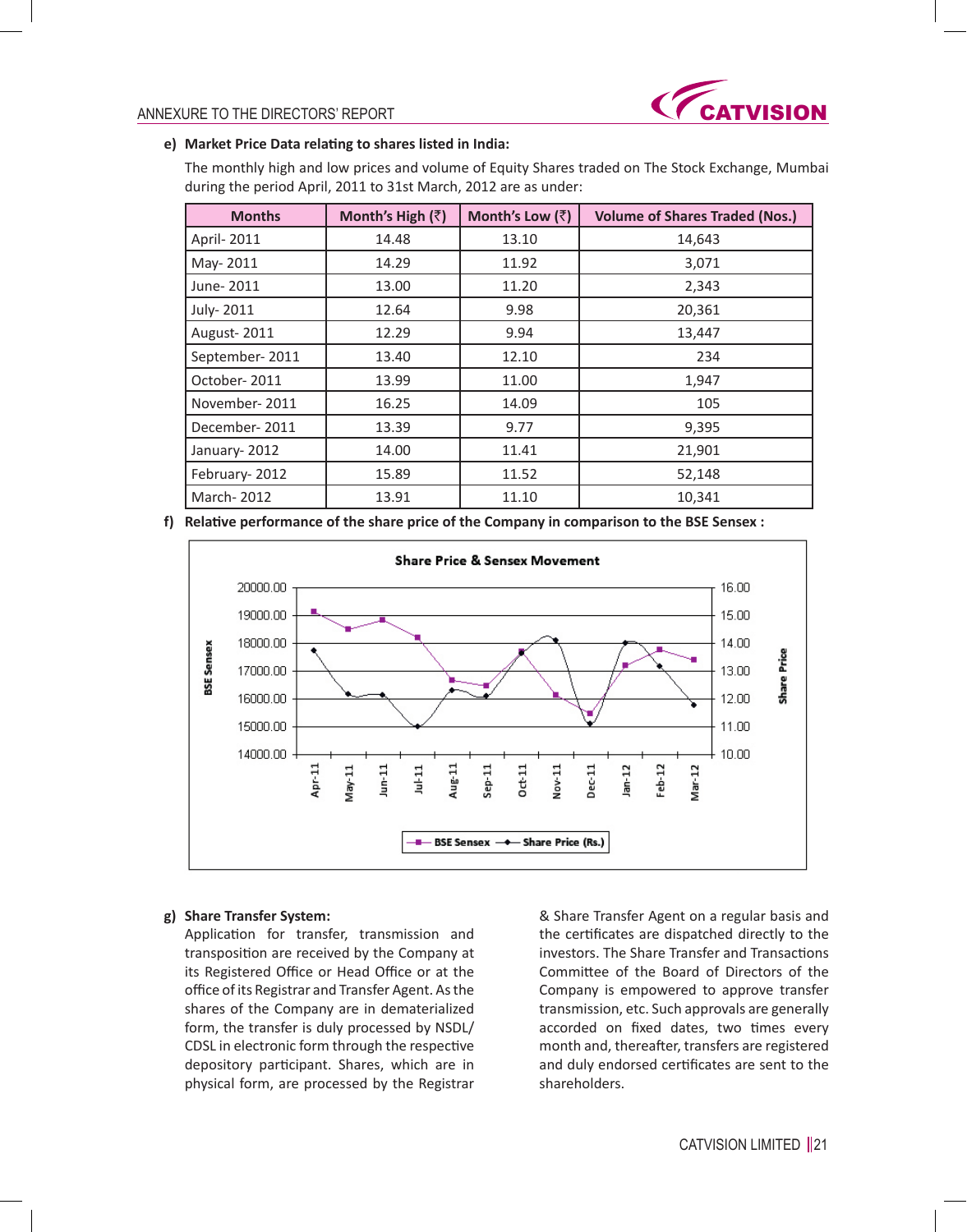

# **h) Distribution of Shareholding:**

i) The distribution of shareholding by size class as at 31st March, 2012 is as follows :

| <b>Shareholding of</b> | <b>Folios</b>  |        |                | <b>Shares</b> |  |
|------------------------|----------------|--------|----------------|---------------|--|
| Value of Rs.           | <b>Numbers</b> | % age  | <b>Numbers</b> | % age         |  |
| 00000-5000             | 2330           | 82.86  | 484862         | 10.42         |  |
| 05001-10000            | 255            | 9.07   | 222397         | 4.78          |  |
| 10001-20000            | 96             | 3.41   | 146491         | 3.15          |  |
| 20001-30000            | 37             | 1.32   | 95533          | 2.05          |  |
| 30001-40000            | 9              | 0.32   | 32128          | 0.69          |  |
| 40001-50000            | 14             | 0.50   | 65840          | 1.41          |  |
| 50001-100000           | 28             | 1.00   | 212930         | 4.58          |  |
| 100001 and above       | 43             | 1.53   | 3393419        | 72.92         |  |
| Total                  | 2812           | 100.00 | 4653600        | 100.00        |  |

ii) The Distribution of shareholding, by ownership, as at 31st March, 2012 is as follows:

| Category                             |           | No. of Shares Held   Percentage of Shares |
|--------------------------------------|-----------|-------------------------------------------|
| Promoters:                           | 1,512,049 | 32.49                                     |
| Financial Institution / Bank         | 16,900    | 0.36                                      |
| General Public : - Individuals/Trust | 16,23,894 | 34.90                                     |
| - Bodies Corporate                   | 1,327,205 | 28.52                                     |
| - NRI                                | 173,552   | 3.73                                      |
| <b>Total</b>                         | 46,53,600 | 100.00                                    |

### **i) Dematerialisation of Shares:**

 Over 80.59% of Company's paid up Equity Share capital has been dematerialized up to 31st March 2012. Trading in Equity Shares of the company is permitted only in dematerialized form as per notification issued by Securities and Exchange Board of India (SEBI). In order to enable the shareholders to hold their shares in electronic form and to facilitate scrip less trading, the company has enlisted its shares with the National Securities Depository Limited (NSDL) and the Central Depository Services (India) Limited (CDSL).

### **j) Means of Communication:**

 The Company has been disclosing its corporate financial results quarterly, half-yearly and annually. The quarterly and half-yearly unaudited financial results of the Company were sent to all the stock exchanges where its Equity Shares are listed. The results are normally published in the main editions of Business Standard, Money Makers etc. Annual results are sent to each shareholder. The detailed information about its products is displaced on its website www.catvisionindia.com.

 No presentations were made to institutional investors and analysts during the year under review. The Management Discussion and Analysis forms part of the Directors' Report in the Annual Report:

#### **k) Other Information:**

- 1) Date of Incorporation : 28th June, 1985
- 2) Registration No.: 21374
- 3) Registered Office : 1515, First Floor, Bhishampitamah Marg, Kotla Mubarakpur, Near South Extension, New Delhi-11003
- 4) Location of Plants :
	- i) E-14 & 15, Sector  $-8$ , Noida, Distt. Gautam Budh Nagar, U.P.
	- ii) F-87, Selaqui Industrial Area, Dehradun (Uttarakhand)
- 5) Corporate Office : E-14 & 15, Sector  $-8$ , Noida, Distt. Gautam Budh Nagar, U.P. 201301.
	- Ph. No. 0120-3914100-101
- 6) Overseas Office : C1, 701 C, Ajman Free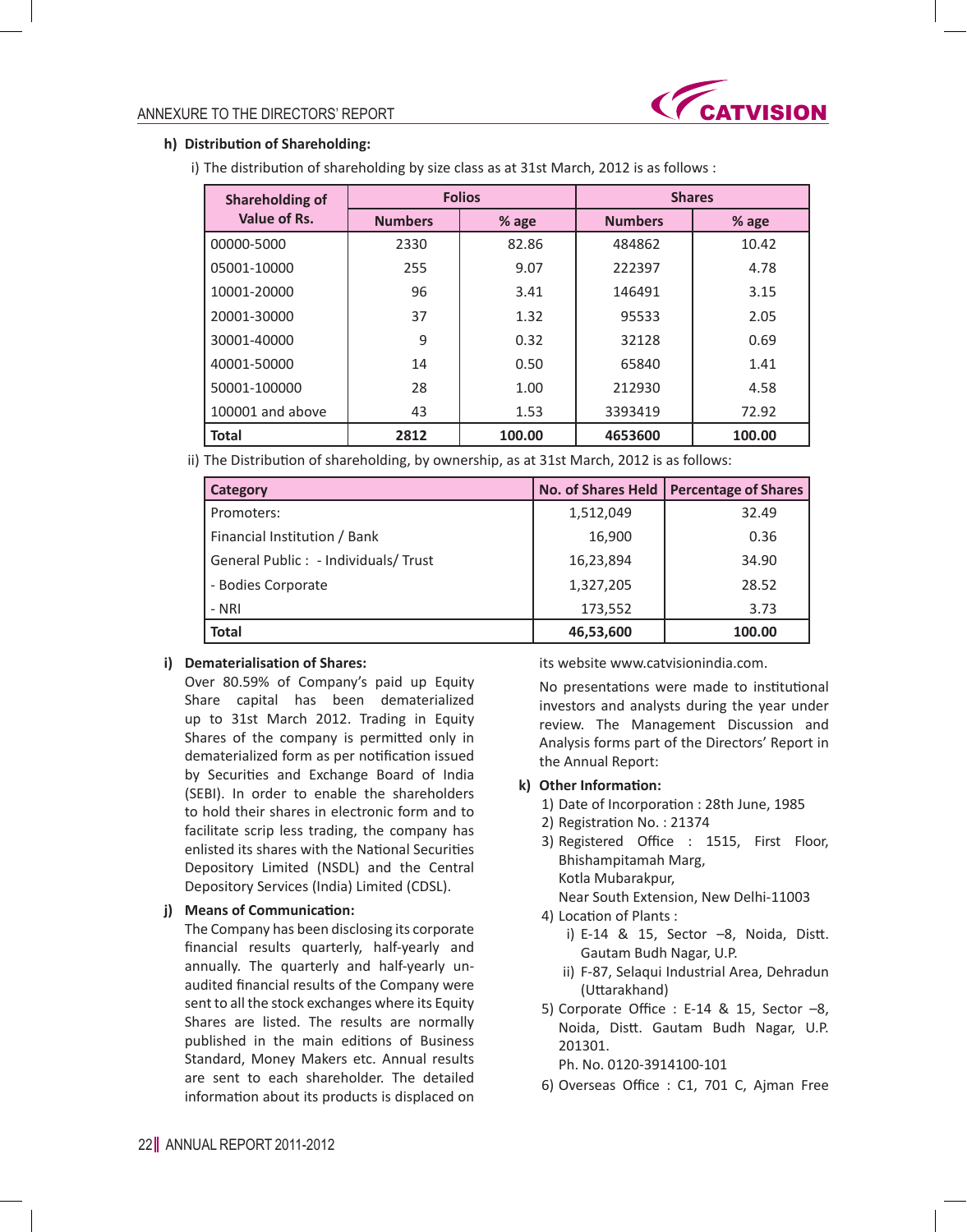### MANAGEMENT DISCUSSION & ANALYSIS

Zone, Ajman- UAE

- 7) Website : www.catvisioninida.com
- 8) E-mail : catvision@catvisionindia.com
- 9) Registrar & Share Transfer Agent: RCMC Share Registry Pvt Ltd., B-106, Sector-2, Noida, U.P., 201301. Ph. 0120-4015880. E-mail : shares@rcmcdelhi.com

#### **l) Secretarial Audit:**

 A qualified Practicing Company Secretary carried out quarterly Reconciliation of Share Capital to reconcile the total admitted capital with National Securities Depository Limited ( NSDL) and Central Depository Services ( India) Limited (CDSL) and the total issued and listed capital. The audit confirmed that the total issued/paid-up capital was in agreement with aggregate of the total number of shares in physical forma and the total number of dematerialized from held with NSDL and CDSL.

 A Copy of the Audit Report is submitted to the Stock Exchange, Mumbai where the securities of the Company are listed.

#### **E. OTHER DISCLOSURES:**

- a) **Appointment & Re-appointment of Director:** Mr. Raman Rajiv Misra, retires by rotation and being eligible, offers himself for reappointment. His candidature for appointment will be proposed to shareholders at the Annual General Meeting in accordance with the provisions of the Companies Act, 1956.
- b) **Management Discussion and Analysis Report:** Investors are cautioned that the discussion contains forward looking statements that involve risks and uncertainties including but not limited to, risks inherent in the Company's growth strategy, dependence on certain businesses, dependence on availability of qualified and trained manpower and other factors. The following discussion and analysis should be read in conjunction with the Company's financial statements included herein and the notes thereto.

### **Business Overview:**

 The financial statements have been prepared in compliance with the requirement of the Companies Act, 1956, guidelines issued by the Securities Exchange Board of India (SEBI) and Generally Accepted Accounting Principles

**ATVISION** 

(GAAP) in India. Our management accepts responsibility for the integrity and objectivity of these financial statements and estimates and judgments used thereon and which have been made on a prudent and reasonable basis.

 During the year under review the turnover of your Company went up to Rs. 3186.17 lacs from Rs. 2372.69 lacs during the previous year which is a growth of 34.29% over the previous year.

#### **Industry Structure & Development**

 The cable & satellite television market in India had emerged in the 1990s and has since then experienced a strong growth in terms of number of subscribers having grown from mere 400,000 in 1992 to around 90 million today, representing a CAGR of 35% for the last 18 years. With a share of roughly 40%, the television industry accounts for the largest share in the roughly Rs. 70,000 crore Indian Entertainment & Media industry - followed by Print, Film, Radio and other media.

 India currently has 140 million TV homes, out of which 94 million subscribe to cable; 95% of the cable network is analog. DTH operators are positioning themselves to take advantage of the ensuing upswing in demand due to the digital switch over. Indian Cable industry is on the threshold of a major transformation as the country embarks on an ambitious project to completely replace the current analog cable networks with a digital addressable system. The Cable Television Networks (Regulation) Amendment Act of 2011 made it mandatory for analog Cable TV networks in India to switch over to a new Digital Addressable System (DAS) by March, 2015. Both analog and digital distribution platforms are expected to co-exist for some time, leading eventually to complete analog shut-off.

 The digitalization will lead to consolidation among the MSOs and large cable operators. It is estimated that an investment worth around Rs. 2,000 crore has been incurred by large national MSOs towards acquisition of smaller regional MSOs and LCOs; and investments worth Rs. 13,000 crore have been incurred by DTH players towards customer acquisition. As per ICRA's estimates, to achieve complete digitalization by March 2015, additional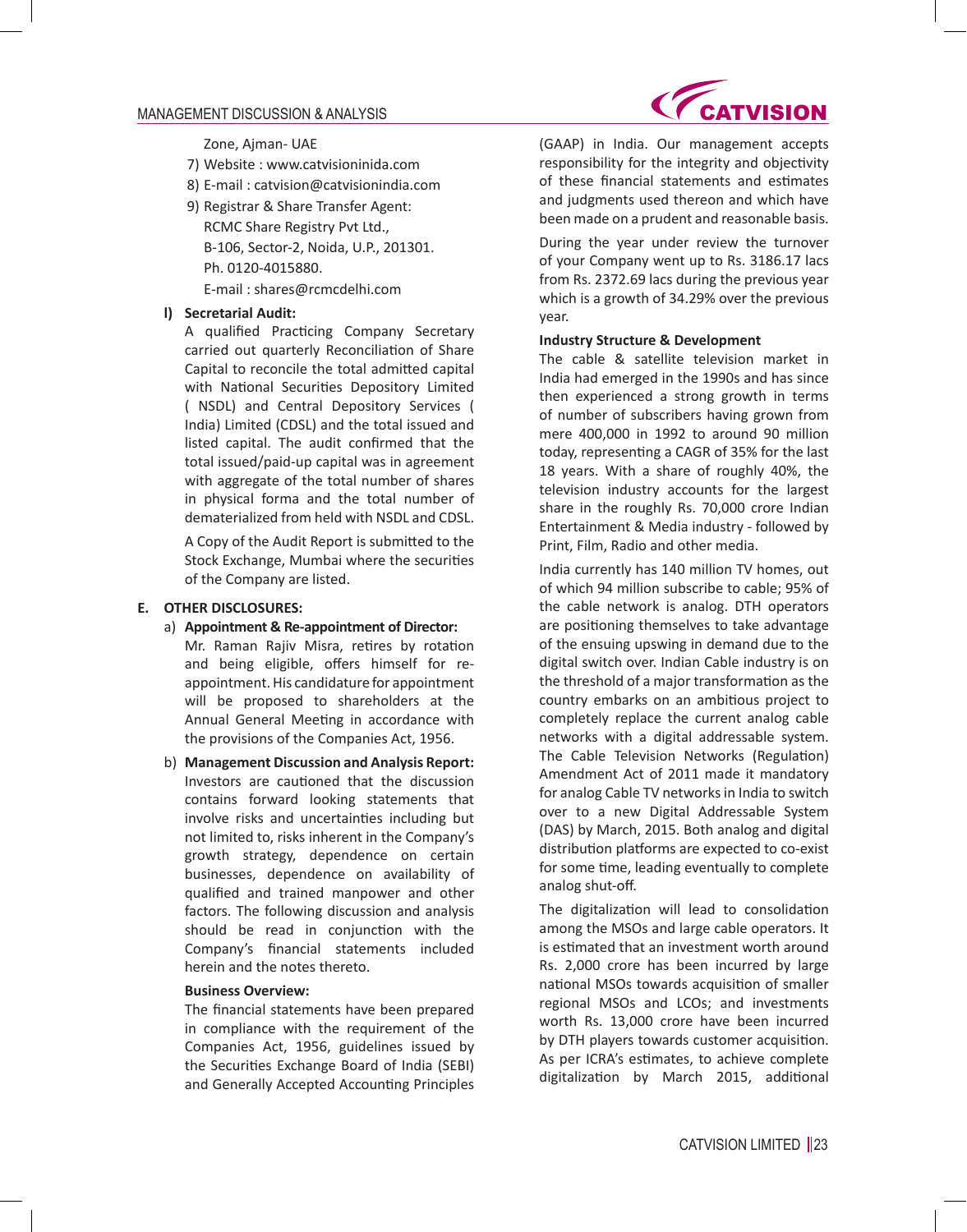#### MANAGEMENT DISCUSSION & ANALYSIS

investments of around Rs. 15,000 crore would be required.

 In order to retain the customer from shifting to an alternate technology platform like DTH and IPTV, it has become imperative for MSOs to pursue digitalization aggressively which could increase acquisition cost for competitors and switching costs for customers.

 Your company will be a big participant in the digitalization process since it offers several products, a strong brand and 27 years of experience in the industry.

#### **Hotel Systems & Services:**

 Indian hospitality sector contributes between 8-9% toward India's GDP. According to the estimates of World Travel & Tourism Council, the direct and indirect contribution of travel and tourism to GDP is expected to grow consistently in the next decade. India presently has an estimated 170,000 hotel rooms spread across various hotel categories. This is around 150,000 rooms short from what is required. Various market surveys reports reveal that this hospitality sector will see robust growth in the coming years. It is expected to perform better than its global counterparts even during the challenging times. However the ongoing Euro crisis is likely to have an impact in Indian hospitality space. But despite this impact, the India hospitality sector is well poised to move ahead on its growth trajectory.

 Domestic travel continued to support the demand for hotel rooms across the Indian sub-content during the current fiscal. In order to meet the growing demand, a number of projects have materialized with particularly heavy supply being added in Pune, the National Capital Region(NCR), Bangalore and Hyderabad. The NCR, Hyderabad, Kolkata, and Chennai, still continue to have a large pipeline inventory based on current estimates of commissioning schedule over the next four years. Apart from these plans there are announcement by several global hotel majors to significantly increase their portfolio of hotels by 2015-16. Going by the double-digit growth of the travel industry, India is expected to have around 1,747 million travellers by 2021, which would require 1,88,500 additional hotel rooms which will entail an investment of Rs. 127,600 crores.



 Out of this capital investment, a substantial amount will be invested on energy saving equipment, installing digital cable networks and IPTV systems etc. Catvision has already established itself an important system integrator in the hotel industry in association with world class manufacturers of equipments.

#### **Strengths & Opportunities:**

 Your company, not only has a complete range of digital head-end systems and fibre optic products, but also possesses the skills to provide installation and technical support to customers, perhaps better than any other Indian company. It was Catvision which was selected to provide FTTH systems to 23 stadiums at the Commonwealth Games 2010.

 Several opportunities are available to the company in the foreseeable future. In CATV the biggest opportunity is the digitalization of cable networks – both in the residential as well as hospitality sectors. The Government's thrust on digitalization and addressability for cable television is expected to increase the pace of digitalization leading to tremendous growth for digital cable. As an experienced leader in the industry, it is going to be big opportunity for your company. In the hospitality sector too the migration to digital cable TV has started to happen; and here it will be not just for new properties but for existing ones too. The high cost of energy has made the hotels focus on energy management systems. Your company, which specializes in room energy management, has already installed several EMS in leading hotel chains. The company is now in the process of integrating the cable TV and energy management systems on a single system thus offering huge benefits of synergy to the customers.

#### **Threats & Challenges:**

 Being in the technology sector your company faces a threat from new and disruptive technology. A lot is happening in the TV space and several technologies are fighting for market share. It is for this reason that your company remains technology agnostic. Catvision is familiar with all emerging trends and has positioned itself as a system integrator. Let the customer choose the technology most appropriate for him.

 The company incurs a significant portion of its expenses (mainly material cost) in foreign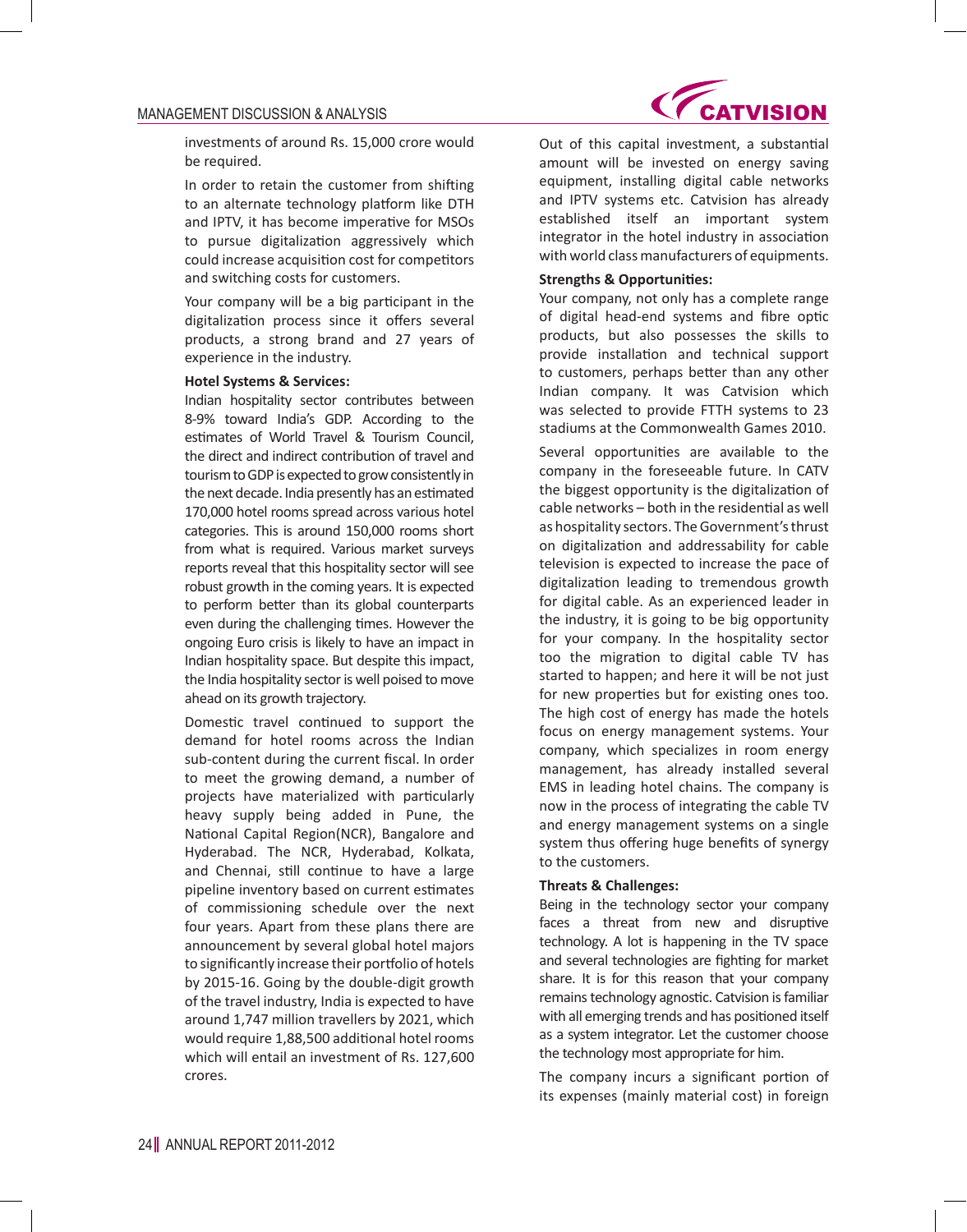### MANAGEMENT DISCUSSION & ANALYSIS

currencies, particularly US\$. Accordingly the Company is exposed to fluctuations in the exchange rates between the US\$ and the Rupee, the company's reporting currency, which may have substantial impact on its expenses.

### **Segment performance:**

|          | Current<br>Year $(\bar{z})$ | <b>Previous</b><br>Year $(\bar{z})$ |
|----------|-----------------------------|-------------------------------------|
| Products | 276,972,330                 | 187,552,938                         |
| Services | 41,644,972                  | 49,476,119                          |

### **c. Risks and Concerns:**

 The major risks, which prevail in the industry, are uncertainty of Government policy, technological obsolescence and competition from the global players. The company is taking due care by adopting new technology and continuous in-house research and development. The company is also focusing on niche segments in the market to avoid head-on competition with global players. Any changes or revision in applicable regulation can impact Company's business prospects. The Company monitors the relevant regulatory developments closely and remains in introducing necessary alignment in its business in order to maximise the positive impact and minimise adverse impact due to such changes. Company's inability to retain its management team, to keep pace with technological evolution can impact its business.

### **d. Internal Control Systems:**

 The Company has instituted adequate internal control procedures commensurate with nature of its business and the size of its operations. The system focuses on optimum utilization of resources and adequate protection of Company's assets. The internal control system provides for adherence to approved procedures, polices, guidelines, and authorization. In order to ensure that all



checks and balances are in place and all the internal controls systems and procedures are in order, regular and exhaustive internal audit is conducted at regular intervals and covers the key areas of operation. All significant audit observations and follow-up actions thereon are reported to the Audit Committee. Company's audit Commity of the Board of Director meets periodically and review the adequacy of control mechanism.

**e. Human Resources/Industrial Relations, including number of people employed:**

 Your company's industrial relations continued to be harmonious during the year under review. Your company conducts regular inhouse training programs for employees at all levels. The focus is on maintaining employee motivation at a high level with stress on leadership development.

 In order to acknowledge outstanding performances, the Company Organizes various meets and incentive programme from time to time. During the year under review the Company rewarded the performances by way of announcing the performance linked incentive. Forther the motivative the employee and attracting talent from the industry the company is proposing to introduce Employee Stock Option Plan.

### **f. Cautionary Statement:**

 Estimation and expectation made in this Management Discussion and Analysis may differ from actual performance due to various factors. The important factors that could make a difference to your company's operations include economic conditions affecting demand/supply, price conditions in the domestic and international markets, and changes in Government regulations, tax laws, Defferment of implementation of digitalization of cable netwarking, other statutes and other incidental factors.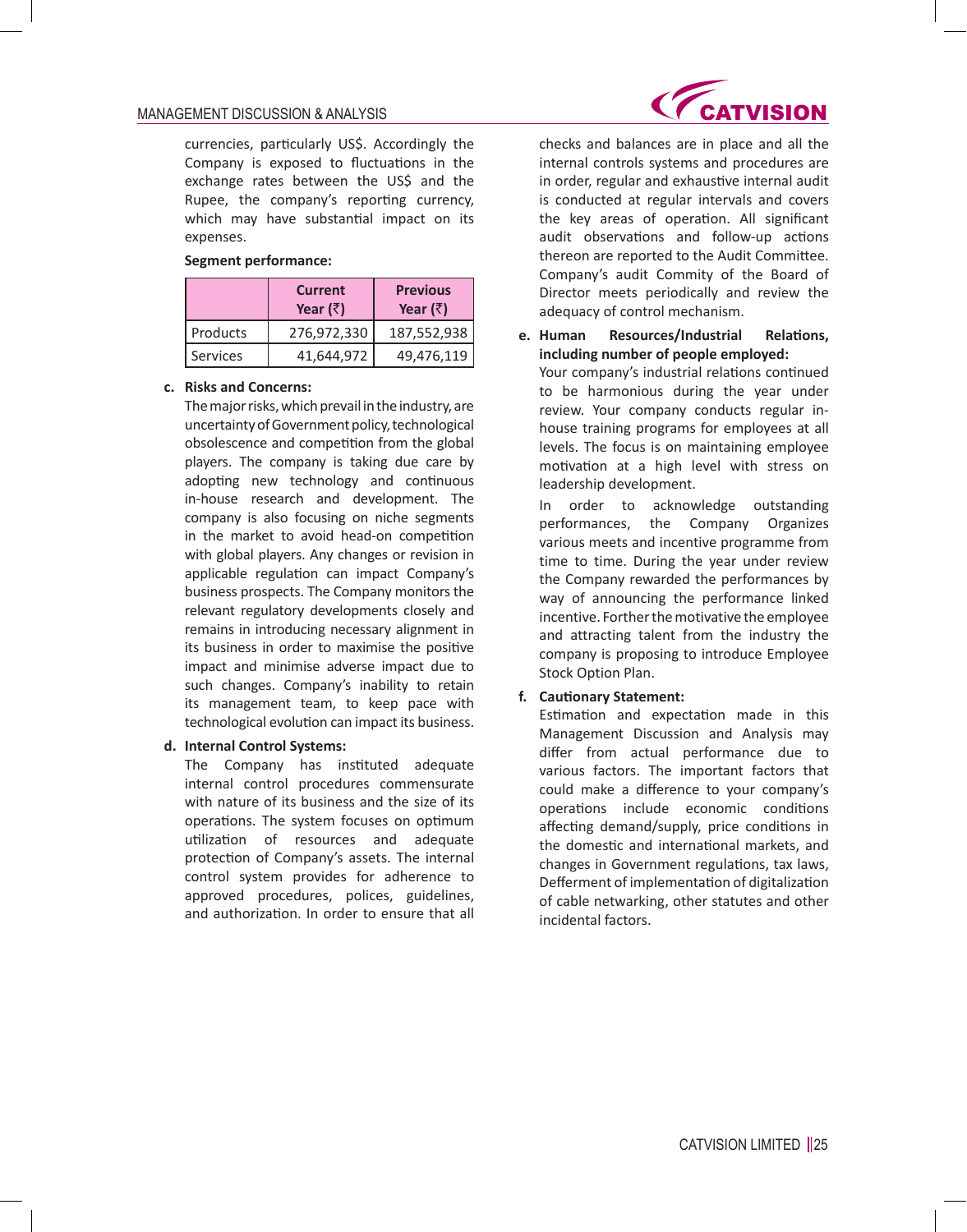

# **CERTIFICATION ON FINANCIAL STATEMENTS OF THE COMPANY**

We, S.A. Abbas , Managing Director and Vinod Rawat, Chief Financial Officer of Catvision Limited ('the Company'), certify that :

- (a) We have reviewed the financial statements and the cash flow statement of the company for the year ended March 31, 2012 and that to the best of our knowledge and belief :
	- i) these statements do not contain any materially untrue statement or omit any material fact or contain statement that might be misleading;
	- ii) these statements together present a true and fair view of the Company's affairs and are in compliance with existing accounting standards, applicable laws and regulations.
- (b) To the best of our knowledge and belief, no transations entered into by the company during the year ended March 31, 2012 are fraudulent, illegal or violative to the Company's Code of Conduct.
- (c) We accept responsibility for establishing and maintaining internal controls for financial reporting and that we have evaluated the

effectiveness of the internal control systems of the company pertaining to financial reporting and have disclosed to the Auditors and Audit Committee deficiencies in the design or operation of such internal controls, if any, of which we are aware and steps taken or proposed to be taken to rectify these deficiencies.

- (d) During the year :
	- i) there has not been any significant change in internal control over financial reporting;
	- ii) there have not been any significant change in internal control over financial reporting;
	- iii) there have been no instances of significant fraud of which we are aware that involve management or other employees having significant role in the Company's internal control system over financial reporting.

**S.A. Abbas** Managing Director

Place : Noida, U.P. **Vinod Rawat** Date : 31st August, 2012 Chief Financial Officer

# **AUDITORS' CERTIFICATE ON CORPORATE GOVERNANCE**

To,

The members of Catvision Limited New Delhi

We have examined the compliance of the conditions of Corporate Governance by Catvision Limited for the year ended on 31st March 2012, as stipulated in Clause 49 of the Listing Agreement of the said company with the Stock Exchanges.

The compliance of the conditions of Corporate Governance is the responsibility of the management. Our examination was limited to a review of the procedures and implementation thereof adopted by the company for ensuring the compliance with the conditions of Corporate Governance. It is neither an audit nor an expression of opinion on the financial statements of the company.

In our opinion and to the best of our information and according to the explanations given to us and representations made by the Directors and the Management:

We certify that the Company has complied with the conditions of Corporate Governance as stipulated

in the Clause 49 of the above mentioned Listing Agreement.

As required by the Guidance Note issued by the Institute of Chartered Accountants of India, we have to state that as on 31st March 2012, there were no investor grievances remaining unattended/ pending for a period exceeding one month against the company as per the records maintained by the company.

We further state that such compliance is neither an assurance as to the future viability of the company nor of the efficiency or effectiveness with which the management has conducted the affairs of the company.

> For **GAUR & ASSOCIATES** Chartered Accountants

Place : Noida -UP Membership No. 72146 Date : 31st August, 2012 Firm Reg. No. 005354C

**R. K. Gaur** Partner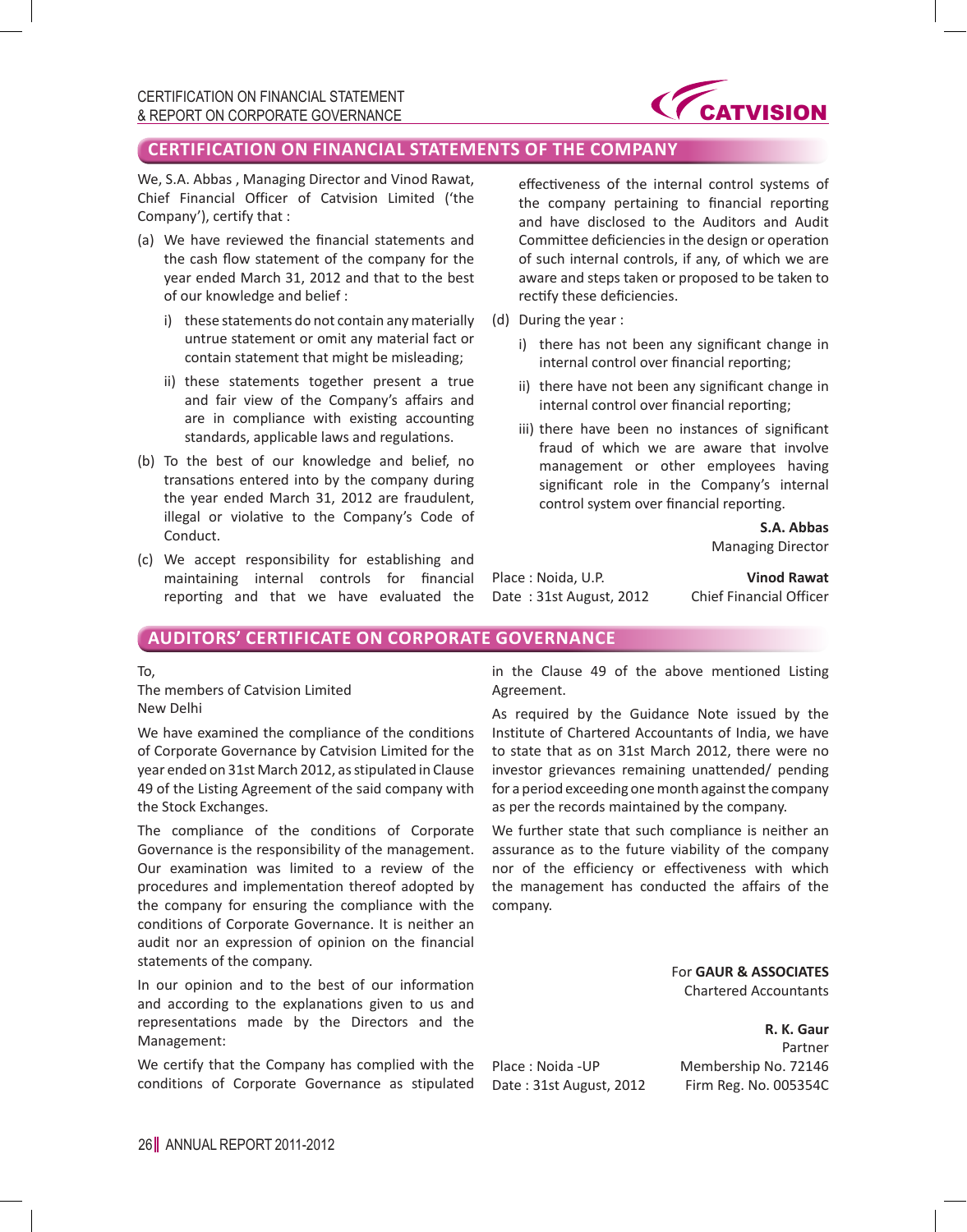# **AUDITORS' REPORT**

#### To,

The Members of Catvision Limited New Delhi

- 1. We have audited the attached Balance Sheet of CATVISION LIMITED, NEW DELHI as at 31st March, 2012 and Statement of Profit and Loss and the Cash Flow Statement for the year ended on that date, which we have signed under reference to this report. These financial statements are the responsibility of the Company's management. Our responsibility is to express our opinion on these financial statements based on our audit.
- 2. We conducted our audit in accordance with auditing standards generally accepted in India. Those standards require that we plan and perform the audit to obtain reasonable assurance about whether the financial statements are free of material mis-statement. An audit includes examining, on a test basis, evidence supporting the amounts and disclosures in the financial statements. An audit also includes assessing the accounting principles used and significant estimates made by management, as well as evaluating the overall financial statement presentation. We believe that our audit provides a reasonable basis for our opinion.
- 3. As required by the Companies (Auditors' Report) Order, 2003 as amended by the Companies (Auditors' Report) (Amendment) Order, 2004 {hereinafter referred to as order} issued by the Central Government of India in terms of Section 227 (4A) of the Companies Act, 1956, we enclose in the Annexure a statement on the matters specified in paragraphs 4 & 5 of the said Order.
- 4. Further to our comments in the Annexure referred to in paragraph 3 above, we report that:
	- a. We have obtained all the information and explanations which to the best of our knowledge and belief were necessary for the purpose of our audit;
	- b. In our opinion, proper books of accounts as required by law have been kept by the Company so far as it appears from our examination of these books;
- c. The Balance Sheet, Statement of Profit and Loss and the Cash Flow Statement dealt with by this report are in agreement with the books of account;
- d. In our opinion, the Balance Sheet, Statement of Profit and Loss and Cash Flow Statement dealt with by this report comply with the accounting standards referred to in sub-section (3C) of Section 211 of the Companies Act, 1956;
- e. On the basis of written representation received from the Directors as on 31st March, 2012 and taken on record by the Board of Directors, we report that none of the Directors is disqualified as on 31st March, 2012 from being appointed as Director in terms of Clause (g) of sub-section (1) of Section 274 of the Companies Act, 1956;
- f. In our opinion, and to the best of our information and according to the explanations given to us, the said accounts read together with significant accounting policies and other notes thereon, give the information required by the Companies Act, 1956 in the manner so required and give a true and fair view in conformity with the accounting principles generally accepted in India:
	- i) in the case of the Balance Sheet, of the state of affairs of the Company as at 31st March, 2012;
	- ii) in the case of the Statement of Profit and Loss, of the profit for the year ended on that date; and
	- iii) in the case of the Cash Flow Statement, of the cash flows for the year ended on that date.

For **GAUR & ASSOCIATES** Chartered Accountants

**R. K. Gaur** Partner Place : Noida -UP Membership No. 72146 Date : 31st August, 2012 Firm Reg. No. 005354C

CATVISION LIMITED ||27

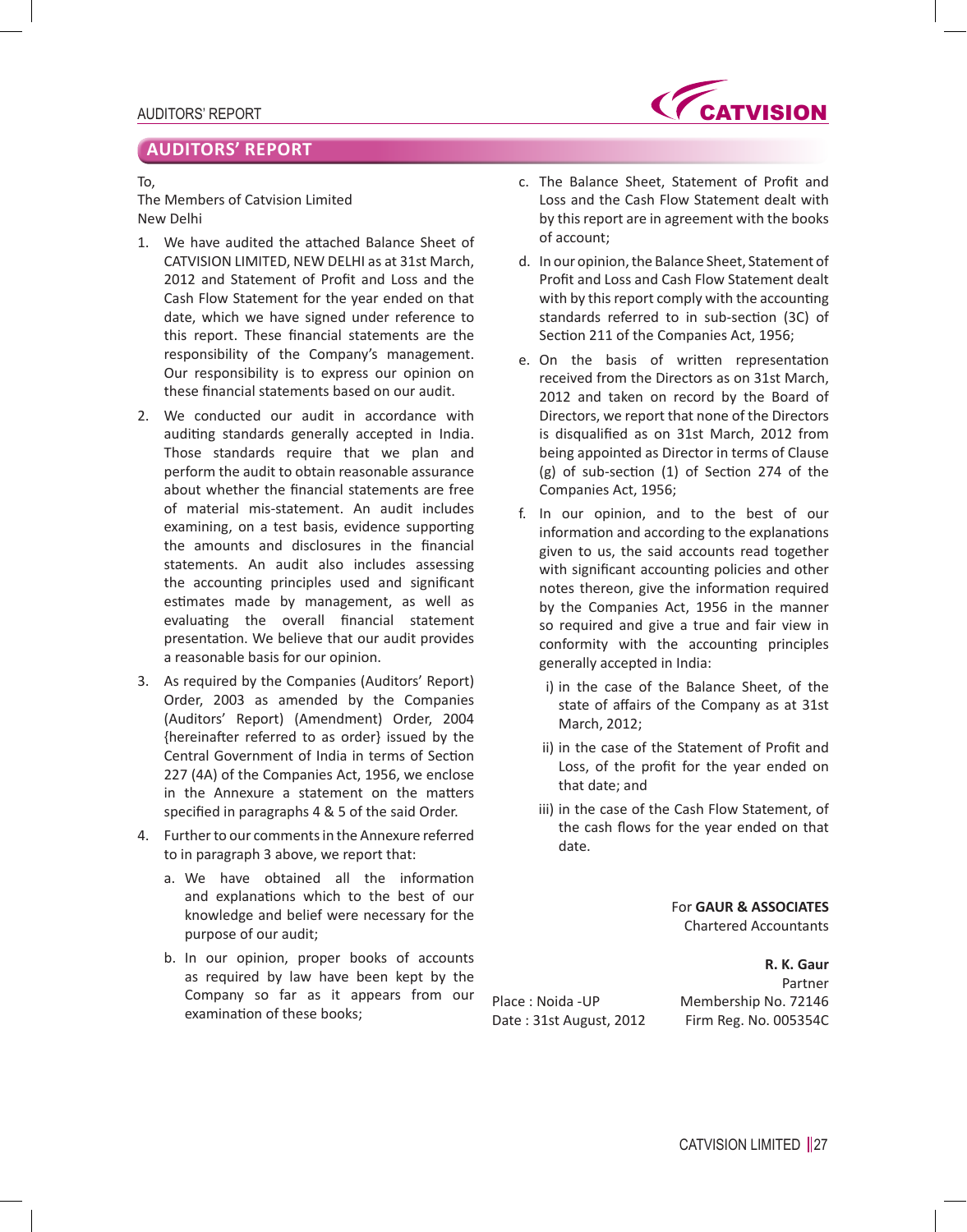

(REFERRED TO IN PARAGRAPH 3 OF OUR REPORT OF EVEN DATE TO THE MEMBERS OF CATVISION LIMITED ON THE ACCOUNTS FOR THE YEAR ENDED 31ST MARCH, 2012)

- (i) (a) The Company has maintained proper records showing full particulars including quantitative details and situation of fixed assets.
	- (b) Physical verification of the major fixed assets was conducted by the management during the year, which in our opinion, is reasonable, having regard to the size of the Company and the nature of its assets and no material discrepancies were noticed in respect of those assets which were physically verified.
	- (c) During the year, the Company has not disposed off any substantial part of its fixed assets. In our opinion the disposal of such fixed assets during the year does not affect the going concern status of the Company.
- (ii) (a) The inventory of the Company has been physically verified by the management at reasonable intervals during the year.
	- (b) In our opinion and according to the information and explanations given to us, the procedures for physical verification of inventory followed by the management are reasonable and adequate in relation to the size of the Company and the nature of its business.
	- (c) In our opinion the Company is maintaining proper records of inventory. The discrepancies noticed on such physical verification as compared to the book records were not material having regard to the size and nature of the operations of the Company and the same have been properly dealt with in the books of accounts.
- (iii) (a) The Company has not granted any loans, secured or unsecured during the year to companies, firms or other parties listed in the register maintained under Section 301 of the Companies Act, 1956.
	- (b) The Company has taken loans from parties covered in the register maintained under Section 301 of the Companies Act, 1956. The maximum amount involved during the year was Rs. 79 lacs and the balances of loans taken from such parties were Nil as at 31st March, 2012.
- (c) In our opinion and explanations given to us the rate of interest and other terms and conditions of such loan taken by the Company are not prima facie prejudicial to the interest of the Company.
- (d) The repayment of principal amount and payment of interest are made regularly.
- (e) There is no overdue amount which is more than rupees one lac overdue during the period.
- (iv) In our opinion and according to the information and explanations given to us, there are adequate internal control procedures commensurate with the size of the Company and nature of its business for the purchase of inventory and fixed assets and for the sale of goods and services. During the course of our audit no major weakness has been noticed in the internal controls.
- (v) (a) Based on the audit procedures applied by us and according to the information and explanations given to us, we are of the opinion that the particulars or arrangement referred to in Section 301 of the Companies Act, 1956 have been entered in the register maintained under that Section.
	- (b) In our opinion and according to the information and explanations given to us, the transactions made in pursuance of contracts or arrangement entered in the register maintained under Section 301 of the Companies Act, 1956 and exceeding the value of Rs. 5 Lacs in respect of any party during the year have been made at prices which are reasonable having regard to the prevailing market prices of the relevant time.
- (vi) The Company has not accepted any deposits from the public to which the provisions of Section 58 (A) and 58 (AA) of the Companies Act, 1956 and the rules framed thereunder apply.
- (vii) In our opinion the Company has an adequate internal audit system commensurate with the size of the Company and nature of its business.
- (viii) To the best of our knowledge and according to the information given to us the Central Government has not prescribed maintenance of cost records under section 209 (I) (d) of the Companies Act, 1956 in respect of the company's products.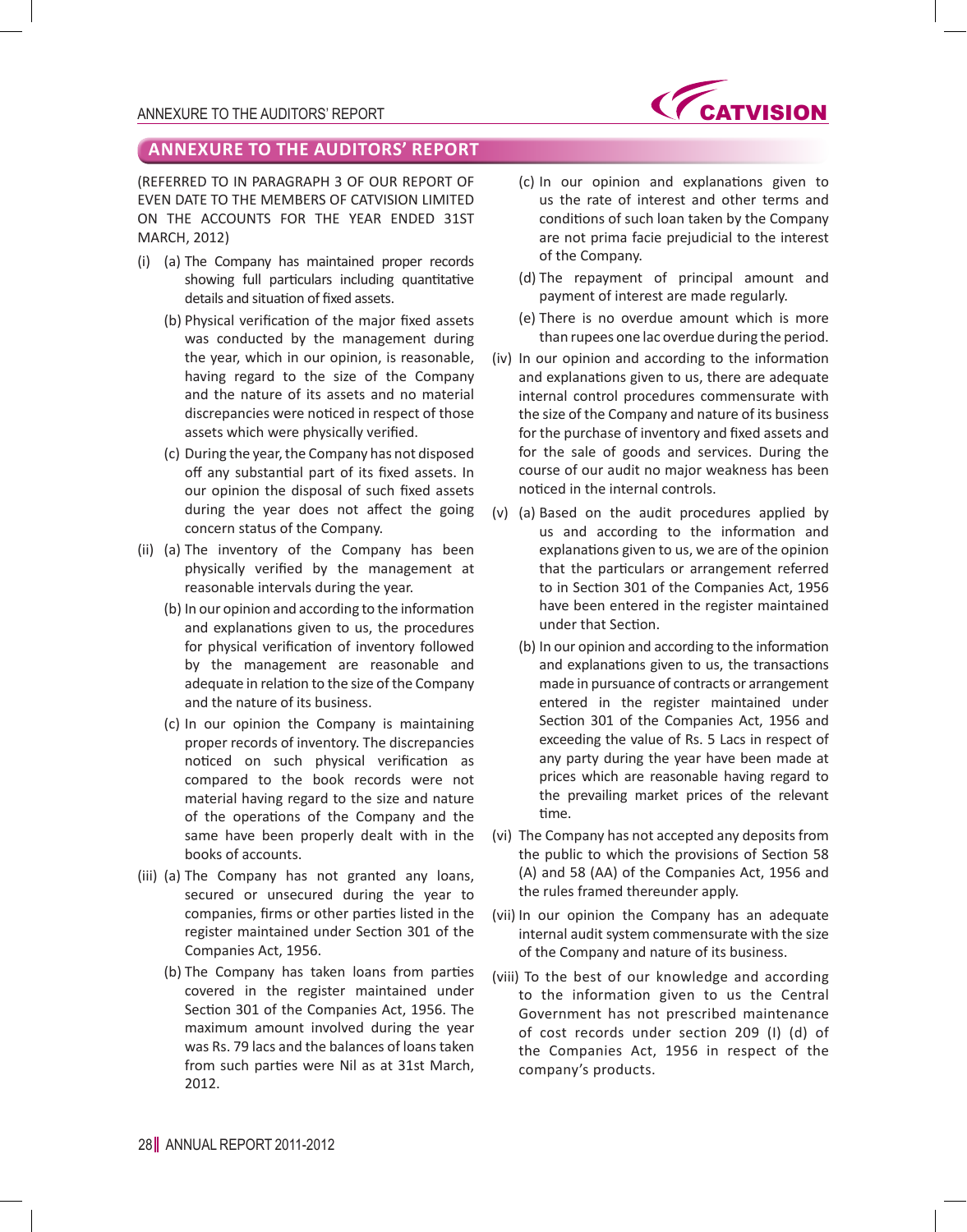

- (ix) (a) According to the information and explanations given to us and according to the books and records as produced and examined by us, in accordance with the generally accepted auditing practices in India, in our opinion the Company is generally regular in depositing undisputed statutory dues including Provident Fund, Investor Education and Protection Fund, Employees State Insurance, Income Tax, Sales Tax, Customs Duty, cess and other material statutory dues as applicable to it with the appropriate authorities.
	- (b) According to the Information and explanations given to us, there were no undisputed amount payable in respect of Income Tax, Sale Tax, wealth Tax, Customs Duty and Excise Duty outstanding, as at 31st March, 2012 for a period of more than six months from the date they became payable.
	- (c) According to the information and explanations given to us, following are the details of disputed statutory dues of Sales Tax which have not been paid to to the concerned authorities:

 The Asst. Trade Tax Commissioner, Noida has raised a demand of a penalty of Rs.27000/ against the Company which it defended before the Hon'ble Trade Tax Tribunal, Ghaziabad, U.P. and the decision was awarded in the favour of the Company. But the Commissioner Trade Tax, UP has moved against this order to the Hon'ble High Court, Allahabad.

- (x) The Company has neither accumulated losses in the current year nor in the immediately preceding financial year. It has neither incurred cash losses in the financial year under report nor in the immediately preceding financial year.
- (xi) According to the records of the Company examined by us and as per the information and explanations given to us and as per our opinion, the company has not defaulted in repayment of dues to financial institution or bank or to debenture holders during the year.
- (xii) The Company has not granted any loan and advances on the basis of security by way of pledge of shares, debentures and other securities during the year.
- (xiii) In our opinion, considering the nature of activities carried on by the Company during the year, the provisions of any special statute applicable to chit fund/nidhi/mutual benefit fund/societies are not applicable to the Company.
- (xiv) In our opinion the Company is not a dealer or trader in shares, securities, debentures and other Investments.
- (xv) According to the information and explanations given to us, in our opinion, the Company has not given any guarantee for loans taken by others from banks or financial institutions.
- (xvi) (a) According to the information and explanations given to us, the loans have been applied for the purpose for which they were obtained.
	- (b) According to the information and explanations given to us and on an overall examination of the Balance Sheet of the Company, we report that no funds raised on short term basis have been used for long term investment.
- (xvii) The Company has not made preferential allotment to parties and companies covered in the register maintained under Section 301 of the Companies Act, 1956 during the year.
- (xviii) The Company has not issued any debentures during the year.
- (xix) The Company has not raised any money by public issue during the year.
- (xx) Based upon the audit procedures performed and information and explanations given by the management, we report that no fraud on or by the Company has been noticed or reported during the course of our audit.

For **GAUR & ASSOCIATES** Chartered Accountants

**R. K. Gaur** Partner Place : Noida -UP Membership No. 72146 Date : 31st August, 2012 Firm Reg. No. 005354C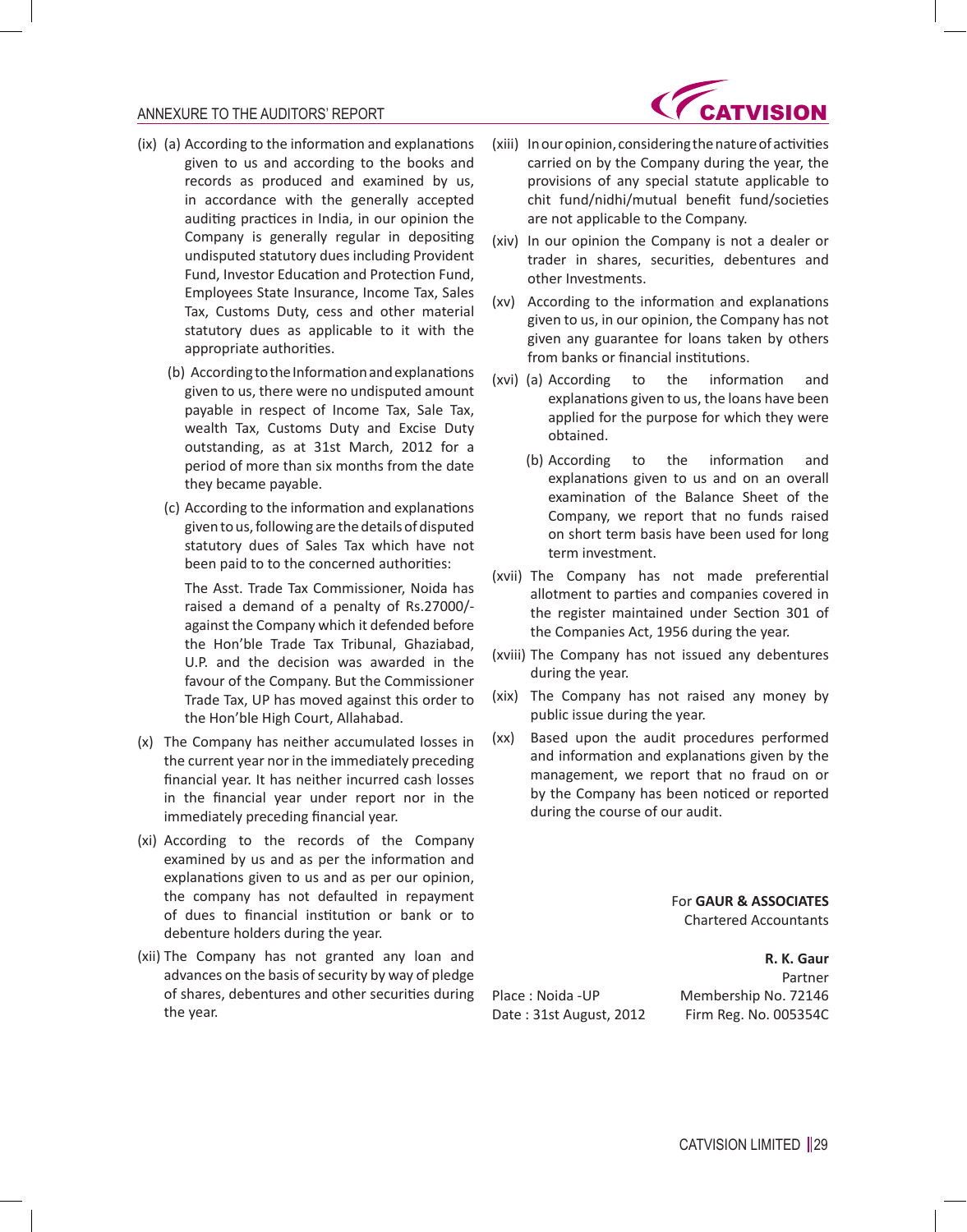### BALANCE SHEET



# **BALANCE SHEET AS AT 31ST MARCH, 2012**

|                                        |                | As at       | As At       |
|----------------------------------------|----------------|-------------|-------------|
|                                        | Note No.       | 31.03.2012  | 31.03.2011  |
|                                        |                | (3)         | (₹)         |
| <b>EQUITY AND LIABILITIES</b>          |                |             |             |
| <b>Shareholders' Funds:</b>            |                |             |             |
| <b>Share Capital</b>                   | $\overline{4}$ | 46,536,000  | 46,536,000  |
| Reserves and Surplus                   | 5              | 60,734,031  | 53,858,589  |
|                                        |                | 107,270,031 | 100,394,589 |
| <b>Non-Current Liabilities:</b>        |                |             |             |
| Long Term Borrowings                   | 6              | 4,580,936   | 2,188,105   |
| Deferred Tax Liabilities(net)          | 7              | 7,194,502   | 7,778,689   |
| Other Long Term Liabilities            | 8              | 2,003,515   | 2,170,182   |
| Long Term Provisions                   | 9              | 3,269,391   | 2,990,013   |
|                                        |                | 17,048,344  | 151,269,898 |
| <b>Current Liabilities:</b>            |                |             |             |
| Short Term Borrowings                  | 10             | 31,598,648  | 27,697,074  |
| Trade Payable                          | 11             | 33,419,667  | 24,552,154  |
| <b>Other Current Liabilities</b>       | 12             | 22,203,308  | 18,815,221  |
| <b>Short Term Provisions</b>           | 13             | 10,952,434  | 3,033,356   |
|                                        |                | 98,174,057  | 74,097,805  |
| <b>TOTAL</b>                           |                | 222,492,432 | 189,619,383 |
| <b>ASSETS</b>                          |                |             |             |
| <b>Non-Current Assets:</b>             |                |             |             |
| <b>Fixed Assets:</b>                   | 14             |             |             |
| <b>Tangible Assets</b>                 |                | 47,513,635  | 43,753,726  |
| Intangible Assets                      |                | 712,432     | 11,530      |
| Capital Work-in-progress               |                |             | 644,363     |
| Non-Current Investments                | 15             | 4,980       | 4,980       |
| Long Term Loans and Advances           | 16             | 2,128,532   | 2,032,850   |
| <b>Other Non-Current Assets</b>        | 17             | 451,502     |             |
|                                        |                | 50,811,081  | 46,447,449  |
| <b>Current Assets:</b>                 |                |             |             |
| <b>Current Investments</b>             | 18             | 30,000      | 30,000      |
| Inventories                            | 19             | 51,479,345  | 46,213,523  |
| <b>Trade Receivables</b>               | 20             | 81,572,265  | 76,049,507  |
| Cash and Bank Balance                  | 21             | 18,574,100  | 6,452,357   |
| <b>Short Term Loans and Advances</b>   | 22             | 20,025,641  | 14,426,547  |
|                                        |                | 171,681,351 | 143,171,934 |
| <b>TOTAL</b>                           |                | 222,492,432 | 189,619,383 |
| <b>Significant Accounting Policies</b> | $2 - 3$        |             |             |

The accompanying notes are integral part of the financial statements. As per our report of even date.

For **GAUR & ASSOCIATES**

**R. K. Gaur G. S Butola S. A Abbas** Managing Director

Dated : 31st August, 2012

Place : Noida-UP

#### Chartered Accountants For and on behalf of the Board

Partner **National Executive Director** Company Secretary **S. Damodaran** Executive Director Membership No. 72146 **Vinod Rawat Dr. Sunil Anand** Director Firm Regn. No. 005354C Chief Financial Officer **Raman Rajiv Misra** Director

30 ANNUAL REPORT 2011-2012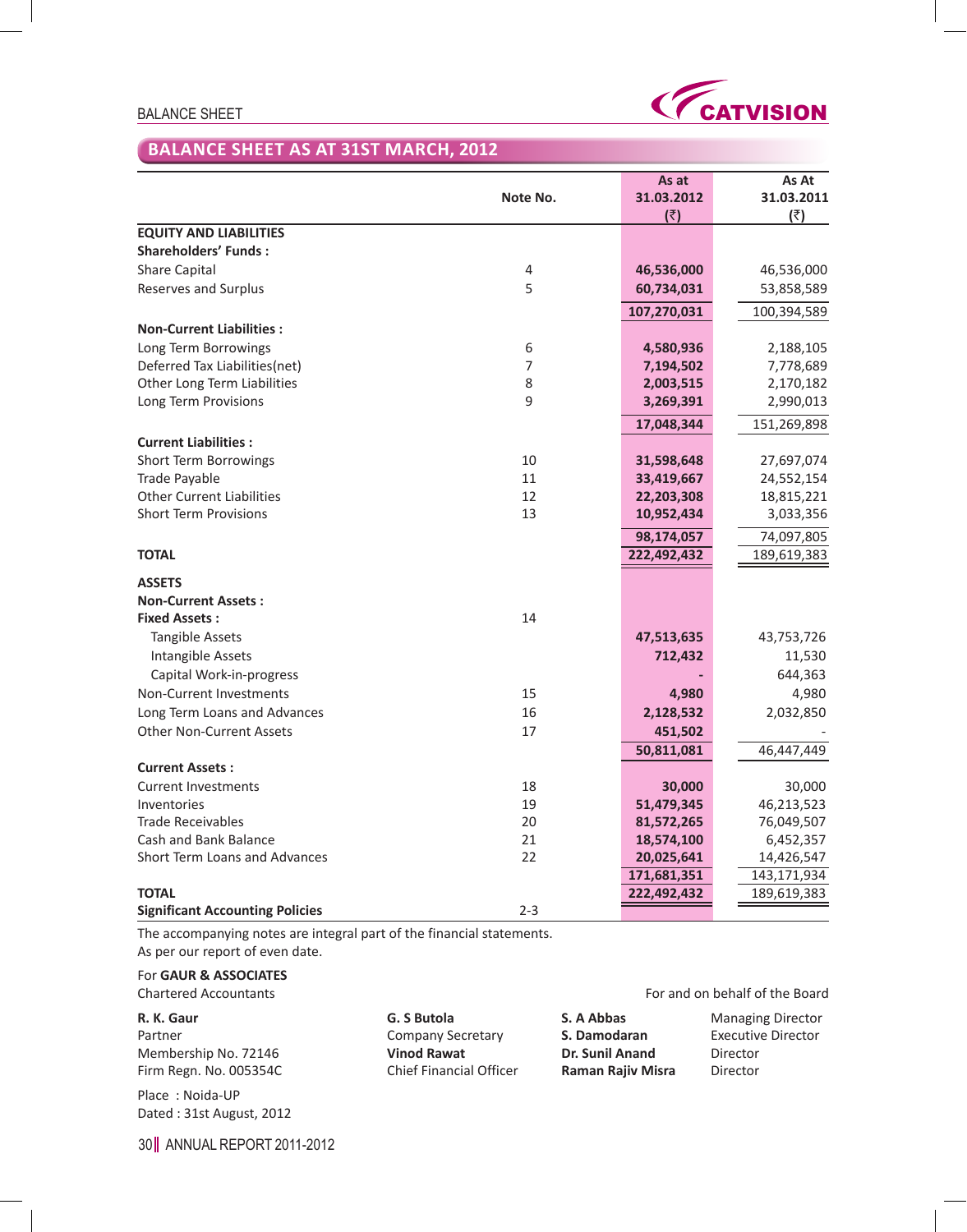



# **STATEMENT OF PROFIT AND LOSS FOR THE YEAR ENDED 31ST MARCH, 2012**

|                                                                                   | Note No. | <b>Year Ended</b><br>31.03.2012<br>(₹) | <b>Year Ended</b><br>31.03.2011<br>(3) |
|-----------------------------------------------------------------------------------|----------|----------------------------------------|----------------------------------------|
| <b>REVENUE</b>                                                                    |          |                                        |                                        |
| Revenue from Operations                                                           | 23       | 318,617,302                            | 237,269,057                            |
| Other Income                                                                      | 24       | 123,831                                | 63,136                                 |
| <b>TOTAL REVENUE (I)</b>                                                          |          | 318,741,133                            | 237,332,193                            |
| <b>EXPENDITURE</b>                                                                |          |                                        |                                        |
| <b>Cost of Material Consumed</b>                                                  | 25       | 61,951,993                             | 56,849,044                             |
| Purchase of Stock -in-Trade                                                       | 26       | 137,288,917                            | 78,673,903                             |
| Change in Inventories of Finished Goods,<br>Work-in-Progress and Stock in Trade   | 27       | (9,605,799)                            | (4,531,366)                            |
| <b>Other Manufacturing Expenses</b>                                               | 28       | 4,494,704                              | 4,646,191                              |
| <b>Employees Benefits Expenses</b>                                                | 29       | 40,476,258                             | 30,580,130                             |
| <b>Finance Cost</b>                                                               | 30       | 5,424,110                              | 3,254,180                              |
| Depreciation and Amortization Expenses                                            |          | 5,511,023                              | 5,175,923                              |
| <b>Other Expenses</b>                                                             | 31       | 57,099,196                             | 51,078,272                             |
| <b>TOTAL EXPENSES (II)</b>                                                        |          | 302,640,402                            | 225,726,277                            |
| Profit before Tax (I-II)                                                          |          | 16,100,731                             | 11,605,916                             |
| <b>Tax Expenses</b>                                                               |          |                                        |                                        |
| <b>Current Year</b>                                                               |          | (5,016,869)                            | (2,407,587)                            |
| Earlier Year                                                                      |          | 4,891                                  |                                        |
| Deferred Tax                                                                      |          | 584,187                                | 976,513                                |
| <b>Profit after Tax</b>                                                           |          | 11,672,940                             | 10,174,842                             |
| Earning per Equity Share of face value of Rs. 10 each<br><b>Basic and Diluted</b> |          | 2.51                                   | 2.19                                   |
| <b>Sgnificant Accounting Policies</b>                                             | $2 - 3$  |                                        |                                        |

The accompanying notes are integral part of the financial statements. As per our report of even date.

## For **GAUR & ASSOCIATES**

Partner **Company Secretary S. Damodaran** Executive Director Membership No. 72146 **Vinod Rawat Dr. Sunil Anand** Director **Firm Regn. No. 005354C Chief Financial Officer Raman Rajiv Misra** Director Firm Regn. No. 005354C Chief Financial Officer **Raman Rajiv Misra** Director

Place : Noida-UP Dated : 31st August, 2012

For and on behalf of the Board

**R. K. Gaur G. S Butola S. A Abbas** Managing Director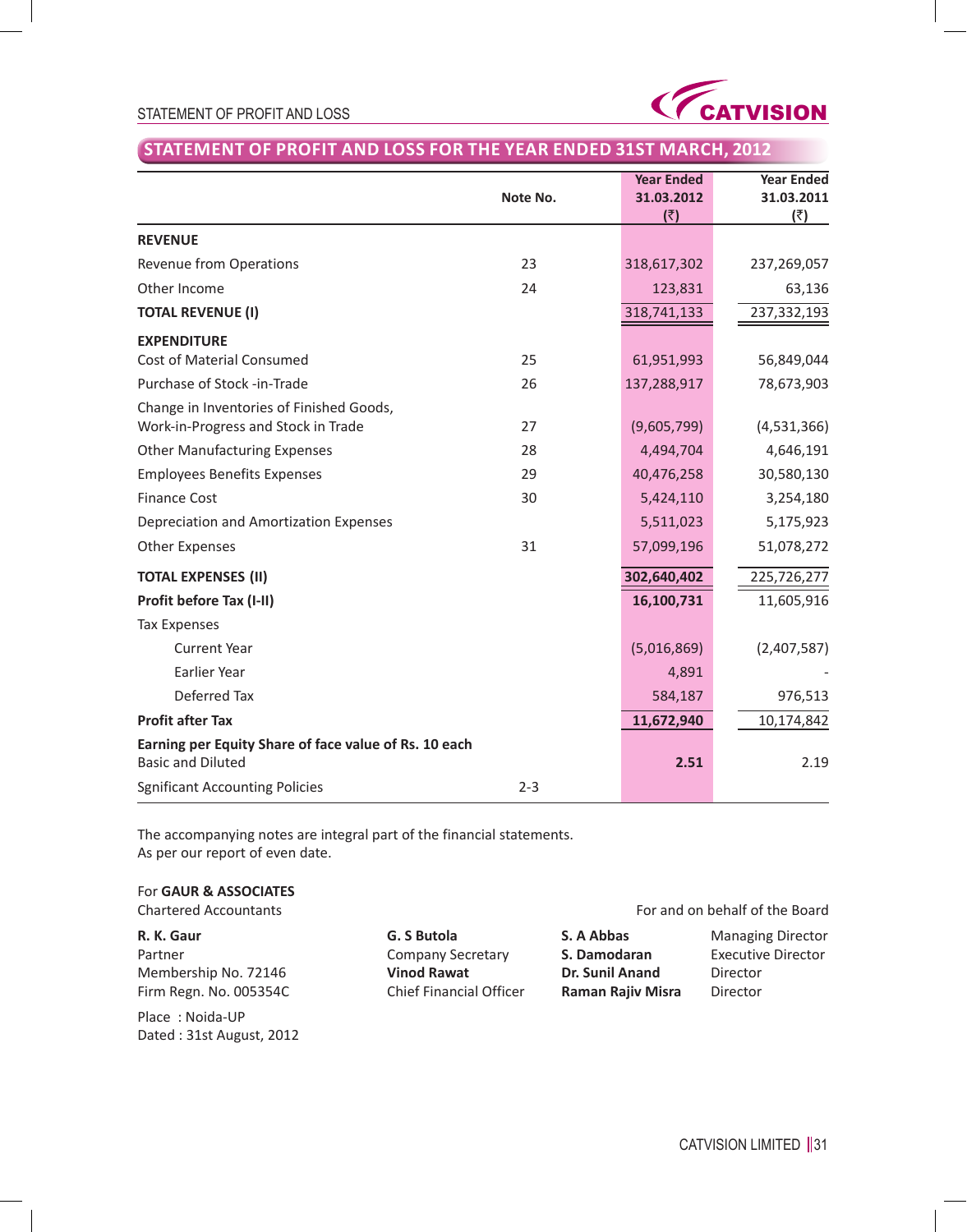

#### CASH FLOW

# **CASH FLOW STATEMENT FOR THE YEAR ENDED 31ST MARCH, 2012**

|                                                          | <b>Year Ended</b><br>31.03.2012<br>(₹) | <b>Year Ended</b><br>31.03.2011<br>(₹) |
|----------------------------------------------------------|----------------------------------------|----------------------------------------|
| <b>CASH FLOW FROM OPERATING ACTIVITIES:</b>              |                                        |                                        |
| Net Profit Before Tax                                    | 16,100,731                             | 11,605,916                             |
| Adjustment for:                                          |                                        |                                        |
| Depreciation                                             | 5,511,023                              | 5,175,923                              |
| <b>Interest Expenses</b>                                 | 5,424,110                              | 3,254,180                              |
| Loss on Sale of Fixed Assets                             |                                        | 183,561                                |
| Interest Earned & Other Income                           | (123, 831)                             | (63, 136)                              |
| Exchange difference on translation of foreign operations | 611,032                                | (65, 730)                              |
| <b>Operating Profit Before Working Capital Changes</b>   | 27,523,065                             | 20,090,714                             |
| Adjustment for Changes in working Capital :              |                                        |                                        |
| Trade & Other Receivables                                | (5,522,758)                            | (36, 349, 788)                         |
| Inventories                                              | (5,265,822)                            | (9,559,974)                            |
| Loans & Advanaces (Net of prior period adjustments)      | (6, 146, 278)                          | 763,134                                |
| Trade Payable and Provisions                             | 10,718,475                             | 9,581,122                              |
|                                                          | (6, 216, 383)                          | (35, 565, 506)                         |
| <b>Cash Generated from/(used in) Operations</b>          | 21,306,682                             | (15, 474, 792)                         |
| Interest paid                                            | (5,424,110)                            | (3, 254, 180)                          |
| Taxes paid                                               | (2,402,696)                            | (1,741,641)                            |
| Net Cash from/(used in) Operating Activities (A)         | 13,479,876                             | (20, 470, 613)                         |
| <b>CASH FLOW FROM INVESTING ACTIVITIES:</b>              |                                        |                                        |
| <b>Purchase of Fixed Assets</b>                          | (9,971,834)                            | (2, 250, 684)                          |
| (Addition) / Deletion in Capital Work in Progress        | 644,363                                | (644, 363)                             |
| Sale of Fixed Assets                                     |                                        | 505,000                                |
| Interest & Miscllaneous Income Earned                    | 123,831                                | 63,136                                 |
| Net Cash Used in Investing Activities (B)                | (9, 203, 640)                          | (2,326,911)                            |
| <b>CASH FLOW FROM FINANCIAL ACTIVITIES:</b>              |                                        |                                        |
| Increase/ (Decrease) in Long Term Borrowing              | 3,943,933                              | (654, 315)                             |
| Increase/ (Decrease) in Working Capital Borrowing        | 3,901,574                              | 5,219,477                              |
| <b>Net Cash from Financial Activities (C)</b>            | 7,845,507                              | 4,565,162                              |
| Net Increase / (Decrease) in Cash (A+B+C)                | 12,121,743                             | (18, 232, 362)                         |
| Opening Cash and Cash Equivalents                        | 6,452,357                              | 24,684,719                             |
| <b>Closing Cash and Cash Equivalents</b>                 | 18,574,100                             | 6,452,357                              |

Note: Figures in brackets represent Cash outflows, except interest earned & other income.

for **GAUR & ASSOCIATES**

Place : Noida-UP Dated : 31st August, 2012

**R. K. Gaur G. S Butola S. A Abbas** Managing Director Partner Company Secretary **S. Damodaran** Executive Director Membership No. 72146 **Vinod Rawat Dr. Sunil Anand** Director Firm Regn. No. 005354C Chief Financial Officer **Raman Rajiv Misra** Director

Chartered Accountants For and on behalf of the Board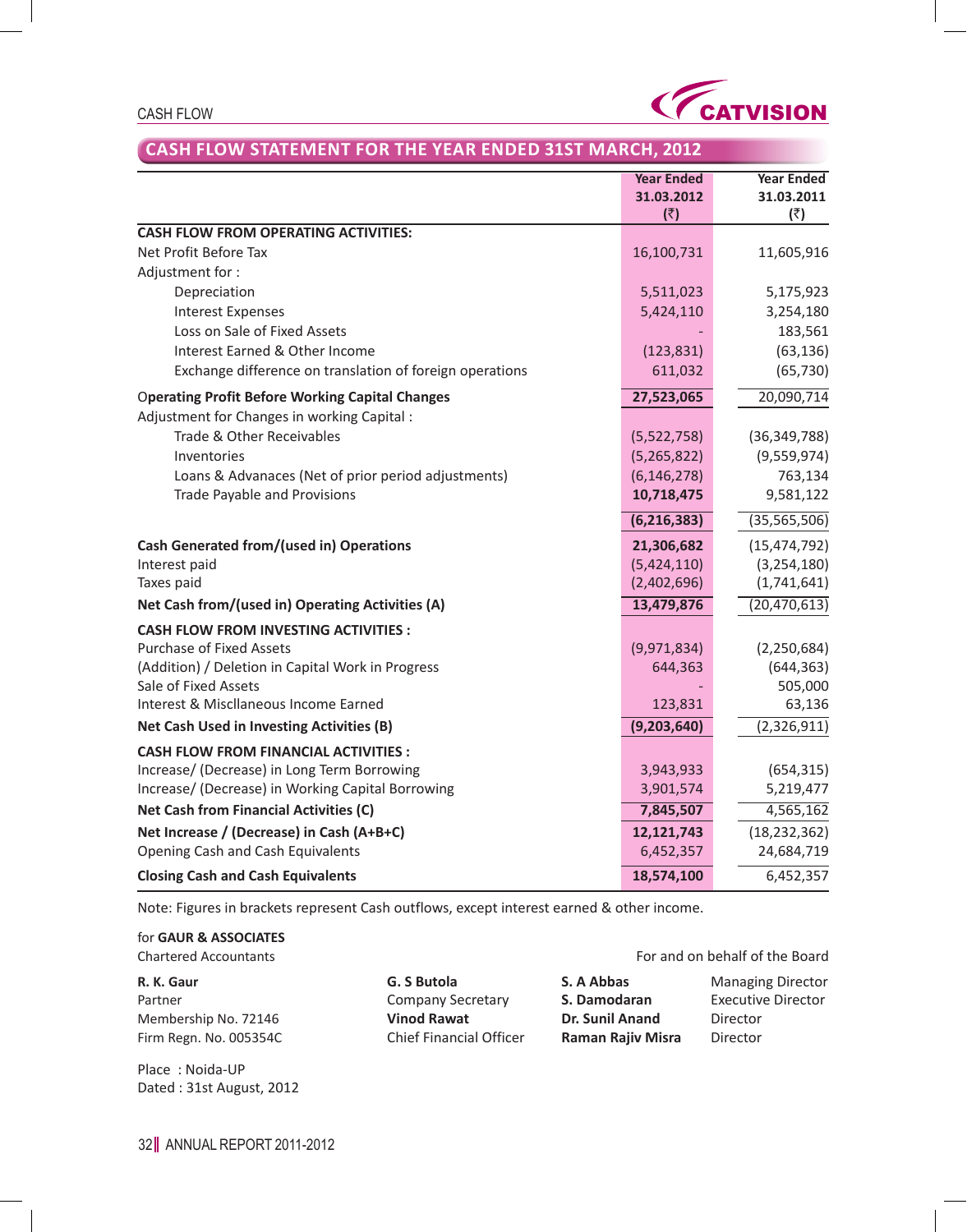

# **NOTES TO FINANCIAL STATEMENT FOR THE YEAR ENDED 31ST MARCH, 2012**

### **NOTE 1 : CORPORATE INFORMATION:**

Catvision Limited, (formerly known as Catvision Products Ltd (the company) is a public limited Company incorporated under the provisions of the Companies Act, 1956. Its shares are listed at Mumbai Stock Exchange. The Company is engaged in the manufacturing and selling of CATV equipments energy management system etc. The Company caters to both domestic and international markets.

#### **NOTE 2 : BASIS OF PREPERATION:**

The Company has prepared its financial statements in accordance with generally accepted accounting principles in India (Indian GAAP). While preparing these financial statements, the company has complied with accounting standards notified under the Companies (Accounting Standards) Rules, 2006, (as amended) and the relevant provisions of the Companies Act, 1956. The financial statements have been prepared on an accrual basis and under the historical cost convention which are carried at revalued amounts.

The accounting policies adopted in the preparation of financial statements are consistent with those of previous year.

### **NOTE 3 : SIGNIFICANT ACCOUNTING POLICIES: 3.1 : CHANGE IN ACCOUNTING POLICY:**

- i. During the year ended 31st March, 2012, the revised Schedule VII notified under the Companies Act, 1956, has become applicable to the company, for preparation and presentation of its financial state-ments. The adoptions of revised Schedule VI do not have any impact on recognition and measurement principles followed for preparation of financial statements. However, it has significantly impacted the presentation and disclosure made in the financial statements. The Company has also reclassified the previous year figures in accordance with the requirements applicable in the current year.
- ii. The accounting policies adopted in the preparation for financial statements are consisted with those of the previous year.
- iii. The preparation of financial statements in conformity with generally accepted accounting principles in India (Indian GAAP) requires the management to make estimates, judgment and assumptions that affect the reported amounts of revenues, expenses, assets and liabilities and

the disclosure of contingent liabilities at the end of the reporting period. Although these estimates are based on the management's best knowledge of current events and actions, uncertainty about these assumptions and estimates could result in the outcomes requiring a material adjustment to the carrying amounts of assets or liabilities in future period.

### **3.2 : REVENUE RECOGNITION:**

Revenue is recognized to the extent that it is probable that the economic benefits will flow to the company and the revenue can be reliably measured.

### **Sale of goods**

Revenue from domestic sale of goods is recognized when all the significant risks and rewards of ownership of the goods have been passed to the buyer, usually on delivery of the goods. The company collects sales taxes and value added taxes (VAT) on behalf of the government and, therefore, these are not economic benefits flowing to the company. Hence, they are excluded from revenue.

Export sales are recognized at the time of handing over of export consignment to authorities for clearance.

### **Income from services :**

Revenue from hotel operations, channel marketing and from maintenance contracts are recognized prorata over the period of the contract as and when services are rendered. The company collects service tax on behalf of the government and, therefore, it is not an economic benefit flowing to the company. Hence, it is excluded from revenue.

#### **Interest**

Interest income is recognized on a time proportion basis taking into account the amount outstanding and the applicable interest rate.

### **3.3 : FIXED ASSETS AND DEPRECIATION: Tangible Assets:**

Fixed assets are stated at cost less accumulated depreciation. Cost comprises the purchase price and any directly attributable cost of bringing the asset to its working condition for its intended use. Expenditure for addition, improvement and renewal are capitalized and all other expenditure on existing fixed assets, including day to day repair and maintenance expenditure and cost of replacing parts, are charged to the statement of Profit and Loss for the period which during which the expenses are incurred.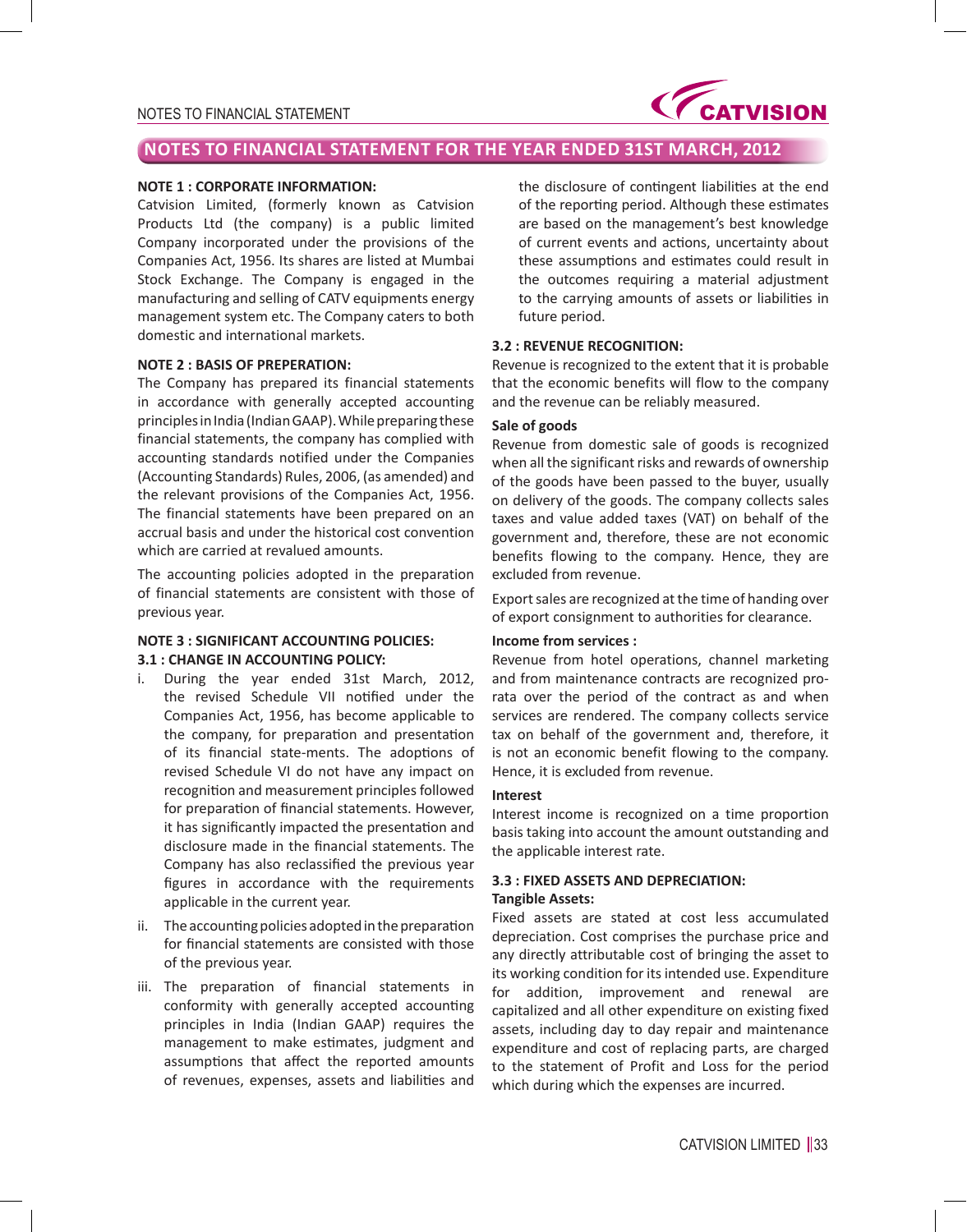#### **Intangible Assets:**

The company capitalizes software where it is reasonably estimated that the software has an enduring useful life. Software is depreciated over an estimated useful life of three years. Any subsequent amount incurred in upgradation or improvement of the software is charged to profit and loss account as an expenses.

### **Capital work-in-progress:**

Capital work-in-progress comprises of the cost of assets that are not yet ready for their intended use at the reporting date. Cost of material and other expenses incurred on such material are shown as Capital work-in-progress for capitalization.

#### **Depreciation :**

Depreciation other than on land and capital workin-progress is charged on Straight-line method in ac-cordance with the rates prescribed in Schedule XIV of the Companies Act, 1956 on all fixed assets. Depreciation on the amount of addition made to fixed assets due to up-gradation is provided at the rate applied to the existing assets on pro-rata basis. The company has used the following rates to provide depreciation on its fixed assets:

|                                          | Rates(SLM) |
|------------------------------------------|------------|
| <b>Factory Building</b>                  | 3.34%      |
| Plant and Machinery, Electrical Fittings |            |
| and Office Equipment                     | 4.75%      |
| <b>Furniture and Fixtures</b>            | 6.33%      |
| <b>Computer and Software</b>             | 16.21%     |
| Vehicles                                 | 9.50%      |
| <b>CATV Network</b>                      | 5.28%      |

#### **Impairment of tangible and intangible assets:**

The company assesses at each reporting date whether there is an indication that an asset may be impaired. If any such indication exists, the company estimates the asset's recoverable amount. An asset's recoverable amount is the higher of an asset's net selling price and its value in use. The recoverable amount is determined for an individual asset, unless the asset does not generate cash inflows that are largely independent of those from other assets or groups of assets. Where the carrying amount of an asset exceeds its recoverable amount, the asset is considered impaired and is written down to its recoverable amount. In assessing value in use, the estimated future cash flows are discounted to their present value using a pre-tax discount rate that reflects current market assessments of the time value of money and the risks specific to the asset. In determining net selling price, recent market transactions are taken into ac-count, if available. If no such transactions can be identified, an appropriate valuation model is used.



Impairment losses of continuing operations, including impairment on inventories, are recog-nized in the statement of profit and loss, except for previously revalued tangible fixed assets, where the revaluation was taken to revaluation reserve. In this case, the impairment is also recognized in the revaluation reserve up to the amount of any previous revaluation.

#### **3.4: INVENTORY VALUATION:**

Raw materials, components, stores, stock-in-trade and packing materials are valued at cost or net realizable value whichever is less . However, material and other items held for use in the production of inventories are not written down below the cost if the finished goods in which they will be incorporated are expected to be sold at or above cost. Cost of raw materials, components, stores, stock in trade is determined on a moving weighted average basis.

Semi-finished goods is valued at estimated cost.

Finished goods are valued at cost or net realizable value whichever is less.

The cost of Semi-finished goods and finished goods include cost of conversion and other cost incurred in bringing the inventories to their present condition and location.

Net realizable value is the estimated selling price in the ordinary course of business, less estimated costs of completion and estimated costs necessary to make the sale.

#### **3.5 : VALUATION OF INVESTMENT:**

Investments, which are readily realizable and intended to be held for not more than one year from the date on which such investments are made, are classified as current investments. All other investments are classified as long-term investments.

Current investments are carried in the financial statements at lower of cost and fair value determined on an individual investment basis. Long-term investments are carried at cost. However, provision for diminution in value is made to recognize a decline other than temporary in the value of the investments.

### **3.6 : FOREIGN CURRENCY TRANSACTIONS:**

#### **i. INDIA OPERATIONS :**

#### **a. Initial Recognition :**

 Foreign currency transactions are recorded in the reporting currency, by applying to the foreign currency amount the exchange rate between the reporting currency and the foreign currency at the date of the realization. Foreign Currency transactions are recorded at the exchange rate prevailing on the date of the transaction.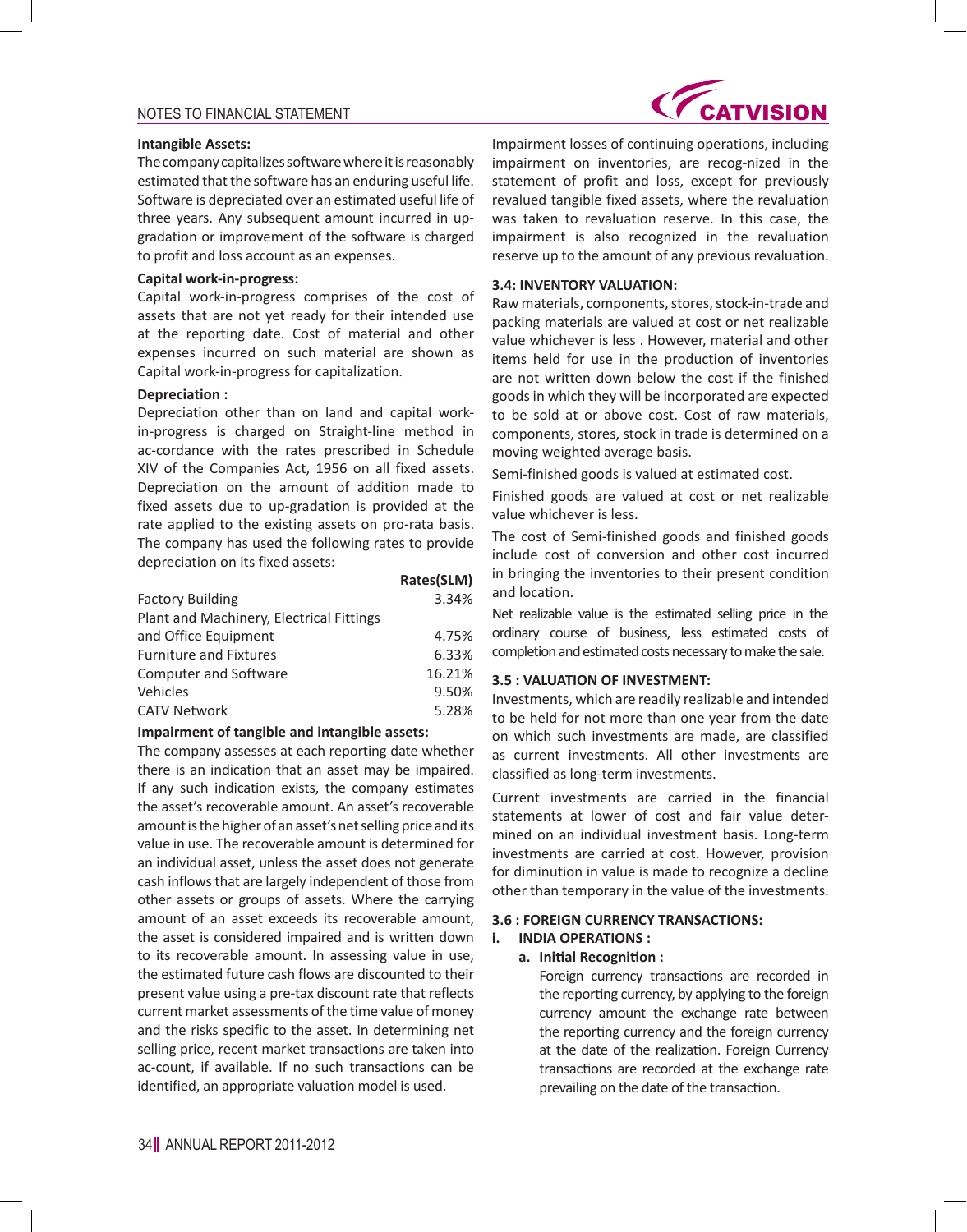

### **b. Exchange Differences:**

 The exchange difference between the rate prevailing on the date of transaction and on the date of settlement is recognized as income or expenses as the case may be.

 Monetary assets and liabilities related to foreign currency remaining unsettled at the end of the year are translated at the exchange rate prevailing on the date on which transaction is recorded. Exchange differences arising on the settlement of monetary items or on restatement of monetary items at rates different from those at which they were initially recorded or reported in previous financial statements, are recognized as income or as expense in the year in which they arise.

 In accordance with MCA notification on Accounting Standard - 11 on "The Effects of Changes in Foreign Exchange Rates", in respect of long term foreign currency loan taken for acquisition of assets, the exchange difference arising on reporting of said loan is adjusted to the cost of the assets.

### **c. Forward Exchange Contract:**

 In respect of forward exchange contracts entered into by the Company, the difference between the contracted rate and the rate at date of transaction is recognized as gain or loss over the period of contract except for difference in respect if liabilities incurred for acquiring fixed assets from a country outside India in which case such difference is adjusted in the carrying amount of the respective fixed assets. Exchange difference on such contracts are recognized in the statement of profit and loss in the year in which the exchange rates change. Any profit or loss arising on cancellation or renewal of forward exchange contract is recognized as income or as expenses for the year.

### **ii. FOREIGN BRANCH OFFICE OPERATIONS :**

- a. The assets and liabilities, both monetary and non-monetary, of the foreign operation are translated at the exchange rate prevailing on the balance sheet date.
- b. Sales and Cost of material of the foreign operation are translated by applying monthly average exchange rate, Administrative expenses of the foreign operation are translated by applying quarterly average exchange rates; and

 c. All resulting exchange differences are accumulated in Foreign Currency Translation Reserve.

### **3.7 : FEE FOR TECHNICAL SERVICES:**

Fee for technical services are charged to the profit and loss account over the period of the agreement for technical services.

### **3.8 : EMPLOYEE BENEFITS:**

#### **a. Defined Contribution Plan :**

 The company has defined contribution plan for post employment benefits in the form of provident fund for all employees which are administrated by Regional Provident Fund Commissioner. Provident Fund and Family Pension Scheme are classified as defined contribution plan as the company has no further obligation beyond making the contribution The Company's contribution to defined contribution plans are charged to Profit and Loss Statement of the year when the contribution to the respective funds are due. There are no other obligations other than the contribution payable to the respective funds.

## **b. Defined benefits plan :**

Company's liability toward Gratuity under the Payment of Gratuity Act, 1972 is defined obligation and provided for on the basis of actuarial valuation made at the end of each financial year by an independent actuary.

#### **c. Compensated Absences :**

Liability on account of other employee benefits like leave travel assistance, medical reimbursement are accounted for on accrual basis. Liability on account of Lease encashment to employees was considered as short term compensation expense provided on actual basis as and when to pay.

### **3.9 : PROVISIONS :**

- a. The Company does not make provision for doubtful debts and follows the practice of writing off bad debts as and when determined.
- b. A provision is recognized when an enterprise has a present obligation as a result of past event and it is probable that an outflow of resources will be required to settle the obligation, in respect of which a reliable estimate can be made. Provisions are not disclosed to its present value and are determined based on best management estimate required to settle the obligation at the Balance Sheet date. These are reviewed at each Balance Sheet date and adjusted to reflect the current management estimates.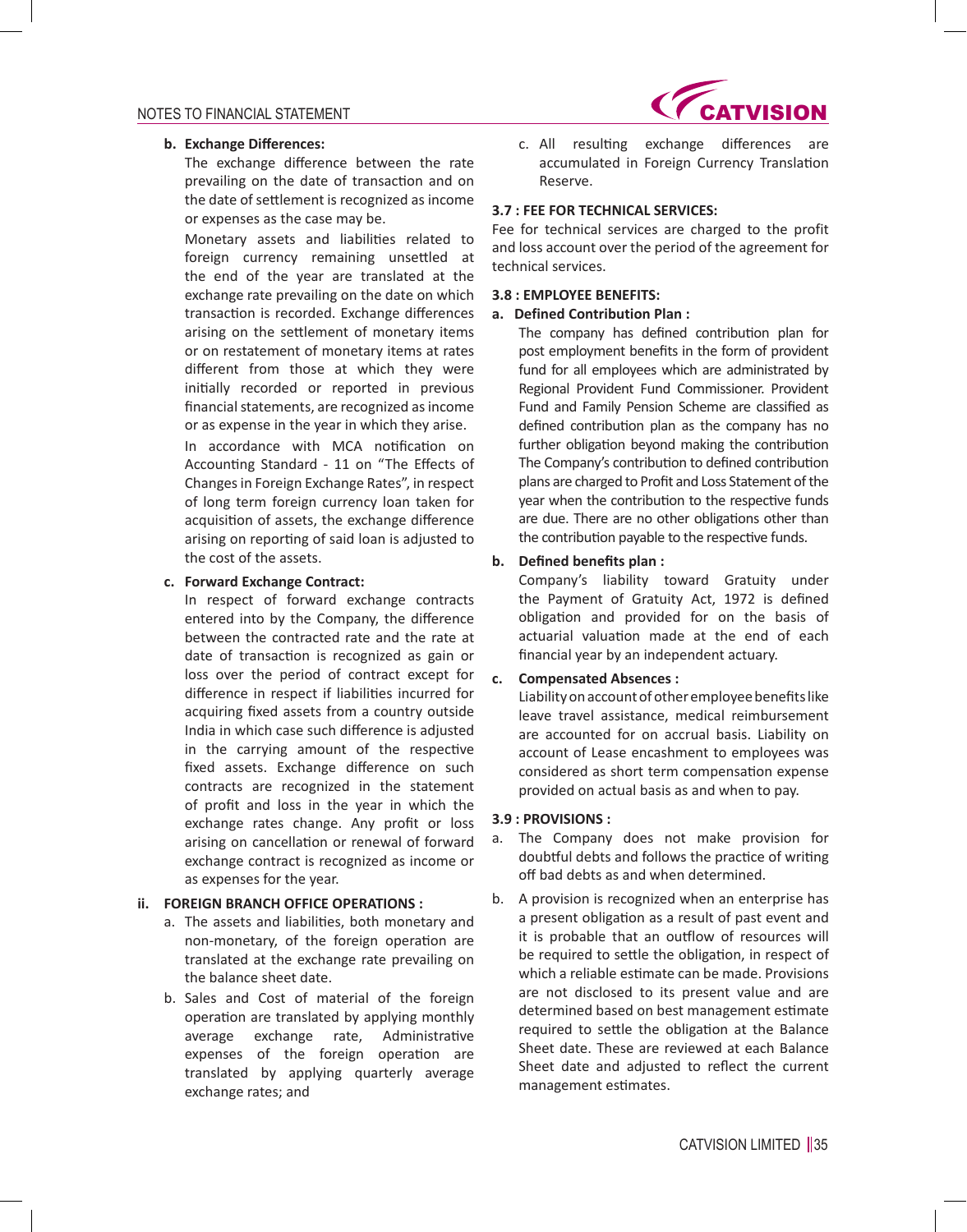

#### **3.10 : TAXATION:**

Tax expense comprises both current and deferred taxes. Current Income Tax is measured as the amount expected to be paid to the tax authorities in accordance with the Indian Income Tax Act, 1961 enacted in India and tax laws prevailing in the respective tax jurisdictions where the Company operates. The tax rates and tax laws used to compute the amount are those that are enacted or substantively enacted, at the reporting date.

Deferred Income Tax reflects the impact of current year timing differences between taxable income and accounting income for the year and reversal of timing differences of earlier years. Deferred Tax is measured using the tax rates and the tax laws enacted or substantively enacted at the Balance Sheet date. Deferred income tax relating to items recognized directly in equity is recognized in equity and not in the Statement of Profit and Loss.

Deferred tax assets have been recognized only to the extent there is reasonable certainty that the assets can be realized in future. However where there is unabsorbed depreciation or carry forward loss under taxation laws, deferred tax assets are recognized only if there is virtual certainty of realization of such assets. Deferred tax assets are reviewed at each balance sheet date and written down or written up to reflect the amount that is reasonably/ virtually certain, as the case may be, to be realized.

#### **3.11 : LEASED ASEETS:**

The Company leased some equipments to M/S BMK Hospitality Services Pvt. Ltd. under operating lease agreement. The particulars of the lease are as under:

| Value of Assets                | : 1,87,912.00             |
|--------------------------------|---------------------------|
| Margin paid by the Lessee: NIL |                           |
| Lease Value                    | : 9,60,000.00             |
| Lease Tenure                   | : 48 month                |
| Monthly Lease Rent             | : Rs. 20,000.00 per month |
| Depreciation Eligibility       | : Lessor                  |

#### **3.12 : EARNIG PER SHARE (EPS):**

Basic earning per share is calculated by dividing the net profit or loss for the year attributable to equity shareholder ( after deducting preference dividends and attributable taxes) by the weighted average number of equity shares outstanding during the year. For the purpose of calculating Diluted Earning Per Share, the net profit or loss for the year attributable to equity shareholder and the weighted average

number of shares outstanding during he year are adjusted for the effects of all dilative potential Equity Shares.

#### **3.13 : SEGMENT REPORTING:**

#### **Identification of segments**

The Company's operating businesses are organized and managed separately according to the nature of products and services provided , with each segment representing a strategic business unit that offers different products and services in the market. The analysis of geographical segments is based on the areas in which operating divisions of the company operate.

# **Allocation of common costs:**

Common allocable costs are allocated to each segment according to the relative contribution of each segment .

#### **Unallocated items**

Unallocated items include general corporate income and expense items which are not allocated to any business segment.

### **Segment accounting policies**

The Company prepares its segment information in conformity with the accounting policies adopted for preparing and presenting the financial statements of the company as a whole.

### **3.14 : ALLOCATION OF OVERHEADS AMONG THE UNITS/SEGMENT:**

- a. Direct Expenses related to the manufacturing units or the braches has been directly accounted for in the respective units/branches and common overheads have been allocated among units/ branches in the ratio of the gross operating revenue of the respective units/branches.
- b. The direct expenses related to services being provided by the company have been clubbed with the respective accounting heads of Note:
- c. The Company follows the accounting policy of disclosing of freight and distribution cost as net off.

#### **3.15 : IMPAIRMENT:**

At each balance sheet date, the management reviews the carrying amounts of its assets to determine whether there is any indication that those assets were impaired. If any such indication exists, the recoverable amount of the assets is estimated in order to determine the extent of impairment loss. The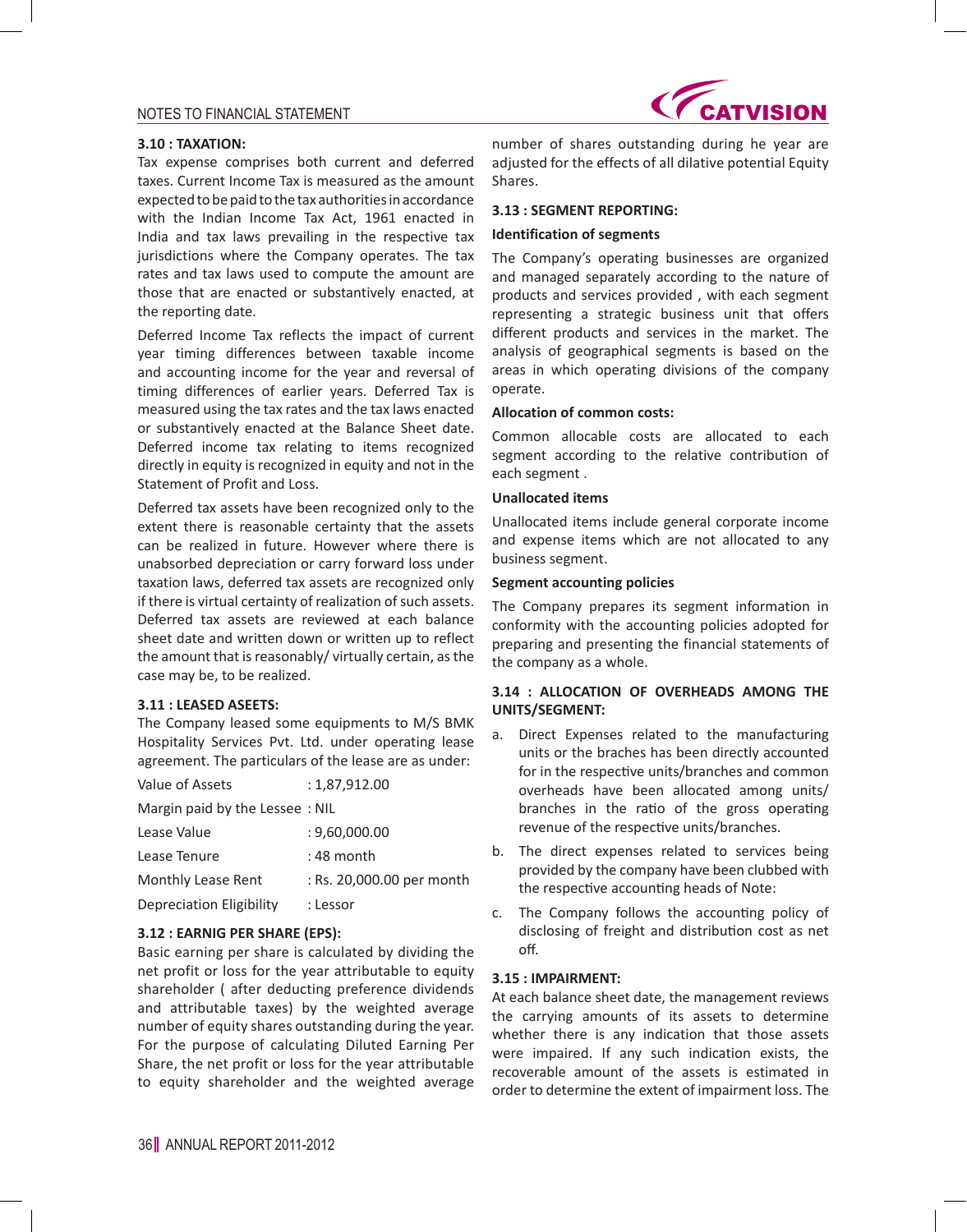

recoverable amount is higher of net selling price of an asset and value in use determined by discounting the estimated future cash flow expected from continuing use assets to their present value.

### **3.16 : CONTINGENT LIABILITIES:**

A contingent liability is a possible obligation that arises from past events whose existence will be confirmed by the occurrence or non-occurrence of one or more uncertain future events beyond the control of the company or a present obligation that is not recognized because it is not probable that an outflow of resources will be required to settle the obligation. A contingent liability also arises in extremely rare cases where there is a liability that cannot be recognized because it cannot be measured reliably. The company does not recognize a contingent liability but discloses its existence in the financial statements.

## **3.17 : CASH AND CASH EQUIVALENT:**

Cash and cash equivalents for the purposes of cash flow statement comprise cash at bank and in hand and short-term investments with an original maturity of three months or less

#### **3.18 : MEASUREMENT OF EBITDA**

As permitted by the Guidance Note on the Revised Schedule VI to the Companies Act, 1956, the company has elected to present earnings before interest, tax, depreciation and amortization (EBITDA) as a separate line item on the face of the statement of profit and loss. The company measures EBITDA on the basis of profit/ (loss) from continuing operations. In its measurement, the company does not include depreciation and amortization expense, finance costs and tax expense.

|                                                        | As at      | As at      |
|--------------------------------------------------------|------------|------------|
|                                                        | 31.03.2012 | 31.03.2011 |
|                                                        | (₹)        | (₹)        |
| <b>NOTE 4: SHARE CAPITAL</b>                           |            |            |
| <b>Authorised</b><br>a.                                |            |            |
| 6,500,000 Equity Shares of Rs. 10 each (Previous Year  |            |            |
| 6,500,000 Equity Shares of Rs. 10 each)                | 65,000,000 | 65,000,000 |
| $\mathbf b$ .<br>Issued, Subscribed & Paid- Up Capital |            |            |
| 4,653,600 Equity Shares of Rs.10 each (Previous Year   |            |            |
| 4,653,600 Equity Shares of Rs.10 each                  | 46,536,000 | 46,536,000 |
|                                                        | 46,536,000 | 46,536,000 |

#### **c. Reconciliation of Shares outstanding at the beginning and at the end of the year:**

|                                    | As at 31.03.2012     |            |               | As at 31.03.2011 |
|------------------------------------|----------------------|------------|---------------|------------------|
|                                    | <b>No. of Shares</b> | (₹)        | No. of Shares | (₹)              |
| At the beginning of the year       | 4,653,600            | 46,536,000 | 4,653,600     | 46,536,000       |
| Issued during the year             |                      | -          | -             |                  |
| Outstanding at the end of the year | 4,653,600            | 46,536,000 | 4,653,600     | 46,536,000       |
|                                    |                      |            |               |                  |

### **d. Terms/rights attached to Equity Shares:**

The Company has only one class of share having a par value of Rs. 10/- per share. Each holder of Equity Sharesis entitled to vote pershare. The Company declares and pays dividend in Indian Rupees. The dividend proposed by the Board of Directors is subject to the approval of the shareholders in the ensuing Annual General Meeting.

 In the event of liquidation of the company, the holders of equity shares will be entitled to receive remaining assets of the company after distribution of all preferential amounts. The distribution will be in proportions to the number of equity shares held by the shareholders.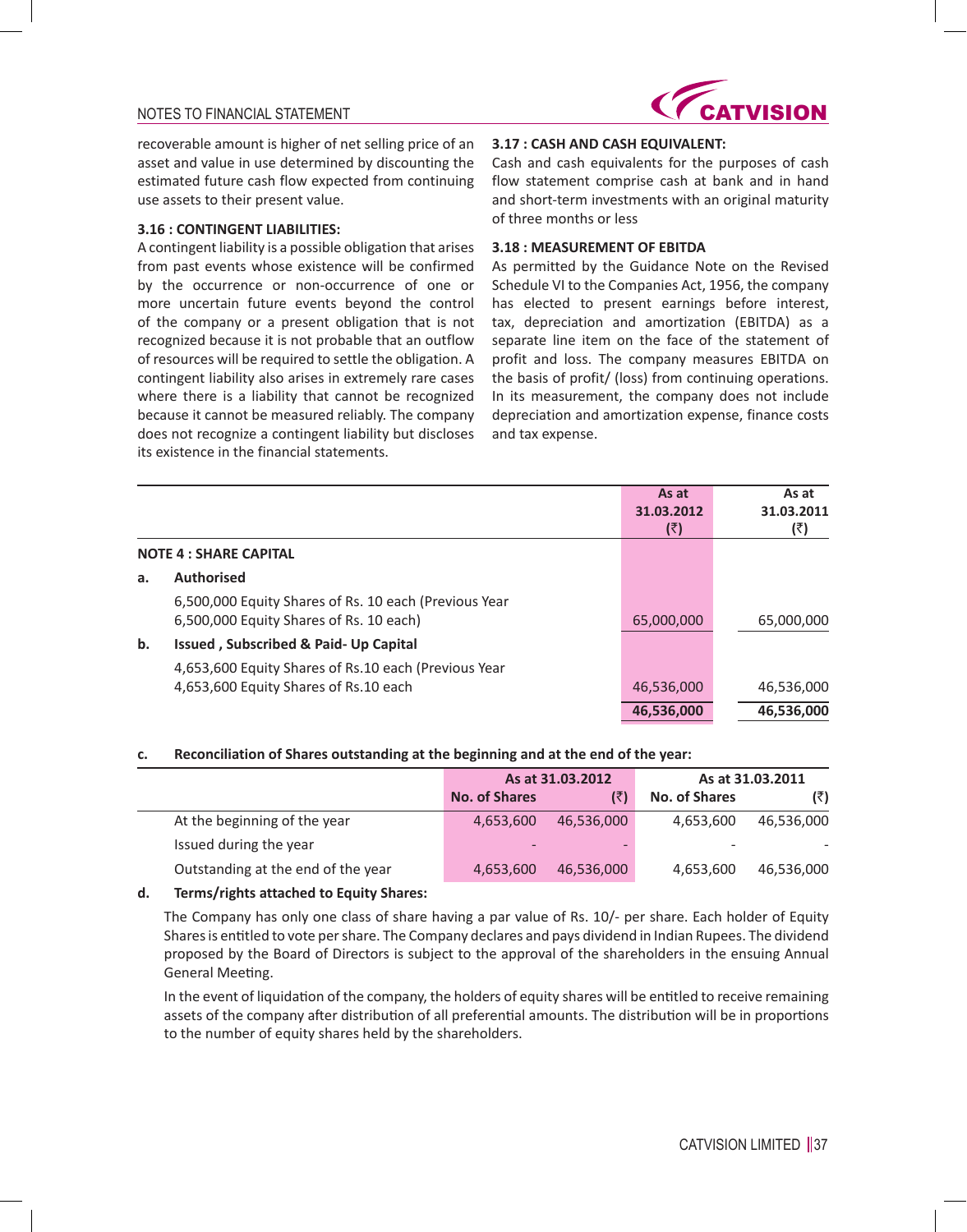

### **e. Details of shareholders holding more than 5% shares in the company set out as below (legal ownership)**

|                            | As at      | As at      |
|----------------------------|------------|------------|
|                            | 31.03.2012 | 31.03.2011 |
|                            |            |            |
| S. A Abbas                 | 635,685    | 635,685    |
| Sudhir Damodaran           | 617,975    | 617,975    |
| Vizwise Commerce Pyt. Ltd. | 688,237    | 138,631    |

 As per the records of the company, including its register of shareholders/members and other declarations received from the shareholders regarding beneficial interest, the above shareholding represents both legal and beneficial ownerships of shares.

#### **NOTE 5 : RESERVES AND SURPLUS**

|                                                                             |            | As at<br>31.03.2012<br>(5) |            | As At<br>31.03.2011<br>(₹) |
|-----------------------------------------------------------------------------|------------|----------------------------|------------|----------------------------|
| Securities Premium Reserve                                                  |            | 16,613,000                 |            | 16,613,000                 |
| Foreign Currency Translation Reserve                                        |            | 388,998                    |            | (222, 034)                 |
| <b>General Reserve</b>                                                      |            |                            |            |                            |
| Appropriated during the year<br>Surplus in the Statement of Profit and Loss |            | 291,824                    |            |                            |
| Balance as at the beginning of the year                                     | 37,467,623 |                            | 27,292,781 |                            |
| Add: Profit for the year                                                    | 11,672,940 |                            | 10,174,842 |                            |
|                                                                             | 49,140,563 |                            | 37,467,623 |                            |
| Less: Appropriation                                                         |            |                            |            |                            |
| Proposed Dividend                                                           | 4,653,600  |                            |            |                            |
| Tax on Dividend                                                             | 754,930    |                            |            |                            |
| <b>Transfer to General Reserve</b>                                          | 291,824    | 43,440,209                 |            | 37,467,623                 |
|                                                                             |            | 60,734,031                 |            | 53,858,589                 |
| <b>NOTE 6 : LONG TERM BORROWINGS:</b>                                       |            |                            |            |                            |
|                                                                             |            | <b>Non-Current portion</b> |            | <b>Current Maturities</b>  |
|                                                                             | As at      | As at                      | As at      | As at                      |
|                                                                             | 31.03.2012 | 31.03.2011                 | 31.03.2012 | 31.03.2011                 |
| <b>Secured Loans:</b><br>a.                                                 |            |                            |            |                            |
| i.<br><b>Term Loans from Banks:</b><br>From Axis Bank                       | 179,294    |                            | 888,000    |                            |
| ii.<br>From others:                                                         |            |                            |            |                            |
| Vehicle Loans                                                               | 4,401,642  | 2,188,105                  | 1,102,627  | 439,525                    |
|                                                                             | 4,580,936  | 2,188,105                  | 1,990,627  | 439,525                    |

#### **Term Loan from Bank:**

Term Loan from Axis Bank Ltd. , B-2, B-3,Sector-16 Noida, U.P. was taken in 2011-12 and is repayable in 24 equal monthly instalments and is secured by way of extension of 1st Charge on entire existing/future moveable fixed assets, other than vehicle not funded by the bank and cable TV network of the company, and personal guarantees of the promoter Directors.

### **Vehicle Loans:**

 The Company has availed vehicle loans from Kotak Mahindra Primes Ltd from time to time for purchase of vehicles. The respective loans are repayable over a period of five years in monthly instalment and are secured by way of hypothecation of respective vehicle financed under the respective loan.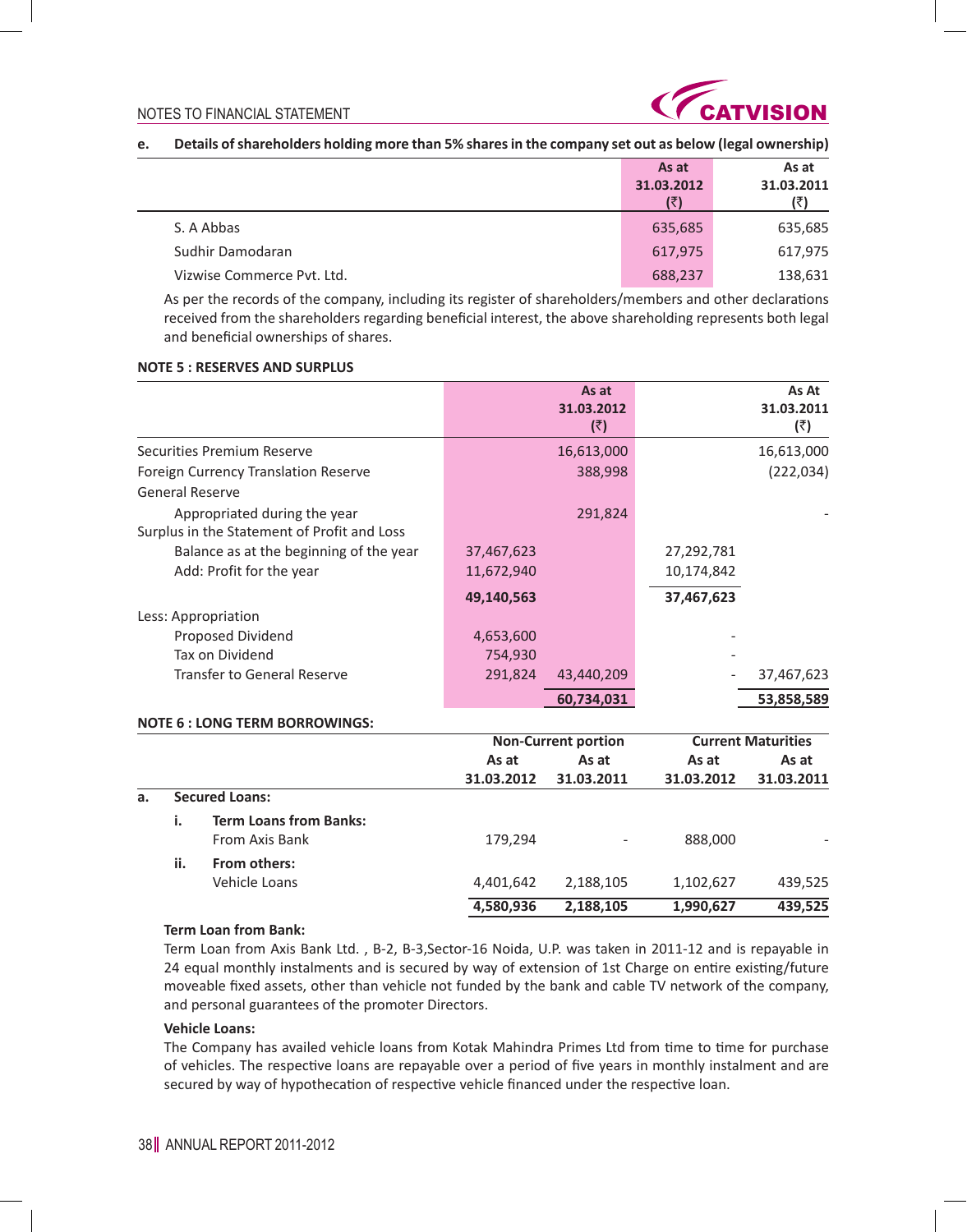

### **NOTE 7 : DEFERRED TAX LIABILITY (NET):**

Deferred Tax has been provided in accordance with Accounting Standard- 22 "Accounting for Taxes on Income" issued by the Institute of Chartered Accountants of India. The computation of Deferred Tax Assets/ Deferred Tax Liabilities as on 31st March 2012 is as follows:

|                                                                 | As at      | As at      |
|-----------------------------------------------------------------|------------|------------|
|                                                                 | 31.03.2012 | 31.03.2011 |
|                                                                 | (₹)        | (₹)        |
| Deferred Tax liability arising on Account of timing difference: |            |            |
| Difference between Book & Tax Depreciation                      | 7,194,502  | 7,778,689  |
| Sub Total - (A)                                                 | 7,194,502  | 7,778,689  |
| Deferred Tax Assets arising on account of timing difference:    |            |            |
| Unabsorbed Depreciation                                         |            |            |
| Sub Total - (B)                                                 |            |            |
| <b>Net Deferred Tax Liability (A-B)</b>                         | 7,194,502  | 7,778,689  |
| <b>NOTE 8: OTHER LONG TERM LIABILITIES:</b>                     |            |            |
| <b>Others</b><br>İ.                                             | 2,003,515  | 2,170,182  |
|                                                                 | 2,003,515  | 2,170,182  |

# **NOTE 9 : LONG TERM PROVISION:**

|                                         |                            | Long-term                  | Short-term                 |                            |  |
|-----------------------------------------|----------------------------|----------------------------|----------------------------|----------------------------|--|
|                                         | As at<br>31.03.2012<br>(₹) | As at<br>31.03.2011<br>(₹) | As at<br>31.03.2012<br>(₹) | As at<br>31.03.2011<br>(₹) |  |
| <b>Provisions for Employee Benefits</b> |                            |                            |                            |                            |  |
| <b>Employees Retirement Benefits</b>    | 3,269,391                  | 2,990,013                  | 236,023                    | 391,443                    |  |
| (Refer Note 33)                         | 3,269,391                  | 2,990,013                  | 236,023                    | 391,443                    |  |

### **NOTE 10 : SHORT TERM BORROWINGS:**

|    |                                | As at      | As at      |
|----|--------------------------------|------------|------------|
|    |                                | 31.03.2012 | 31.03.2011 |
|    |                                | (₹)        | (₹)        |
| а. | <b>Secured Loans:</b>          |            |            |
|    | From Bank                      |            |            |
|    | Cash credit from Axis Bank Ltd | 31,598,648 | 27,697,074 |
|    |                                | 31,598,648 | 27,697,074 |

The Cash credit facility from Axis Bank Ltd., B-2, B-3, sector -16, Noida, U.P is repayable on demand and is secured by first legal mortgage on land , building and plant and machinery of the company situated at Noida and Selaqui-Dehra Dun and hypothecation of Stock, Book Debts and personal guarantees of Promoter Directors.

### **NOTE 11 :TRADE PAYBLE:**

| Trade payable (Refer Note 34)                         | 33,419,667 | 24,552,154 |
|-------------------------------------------------------|------------|------------|
|                                                       | 33,419,667 | 24,552,154 |
| <b>NOTE 12: OTHER CURRENT LIABILITIES:</b>            |            |            |
| Income Received in Advance                            | 225,666    |            |
| <b>Advances from Customers</b>                        | 13,357,829 | 12,030,958 |
| <b>Other Current Liabilities</b>                      | 6,629,186  | 6,344,738  |
| Current Maturities of Long Term Debts (Refer Note. 6) | 1,990,627  | 439,525    |
|                                                       | 22,203,308 | 18,815,221 |

39 CATVISION LIMITED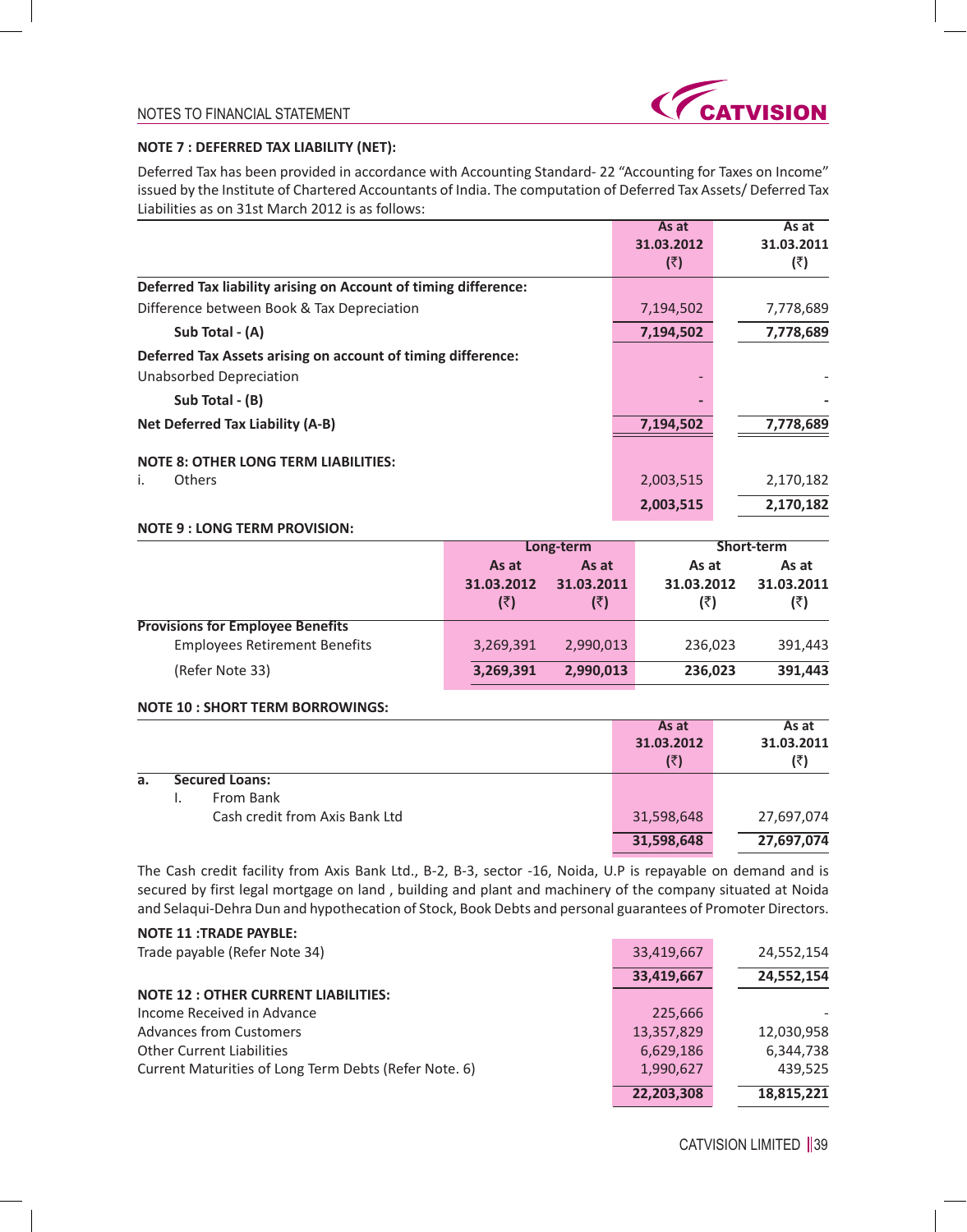

|                                             | As at      | As at      |
|---------------------------------------------|------------|------------|
|                                             | 31.03.2012 | 31.03.2011 |
|                                             | (₹)        | (₹)        |
| <b>NOTE 13 : SHORT TERM PROVISIONS:</b>     |            |            |
| Provisions for Employees Benefits (Note. 9) | 236,023    | 391,443    |
| <b>Provisions for Taxation</b>              | 5,016,869  | 2,407,587  |
| Provisions for Bill awaited                 | 291,012    | 234.326    |
| Proposed Dividend                           | 5,408,530  |            |
|                                             | 10,952,434 | 3,033,356  |

# **NOTE 14 : FIXED ASSETS :**

| <b>PARTICULARS</b>         | <b>GROSS BLOCK</b> |                                      |                                      |                   |                   |                   | DEPRECIATION/ AMORTIZATION           |                   |                   | <b>NET BLOCK</b>  |  |
|----------------------------|--------------------|--------------------------------------|--------------------------------------|-------------------|-------------------|-------------------|--------------------------------------|-------------------|-------------------|-------------------|--|
|                            | As at<br>01.04.11  | <b>Additions</b><br>During<br>Period | <b>Deletions</b><br>During<br>Period | As at<br>31.03.12 | As at<br>01.04.11 | For the<br>Period | <b>Deletions</b><br>During<br>Period | As at<br>31.03.12 | As at<br>31.03.12 | As at<br>31.03.11 |  |
| <b>TANGIBLE ASSETS</b>     |                    |                                      |                                      |                   |                   |                   |                                      |                   |                   |                   |  |
| Land                       | 1,056,904          |                                      | ٠                                    | 1,056,904         |                   |                   | $\overline{\phantom{a}}$             |                   | 1,056,904         | 1,056,904         |  |
| <b>Building</b>            | 11,548,663         |                                      | $\overline{\phantom{a}}$             | 11,548,663        | 3.010.094         | 385,726           | $\sim$                               | 3,395,820         | 8,152,843         | 8,538,569         |  |
| Plant & Machinery          | 15,121,157         | 2,331,312                            | $\overline{\phantom{a}}$             | 17,452,469        | 8,341,386         | 809,560           | $\sim$                               | 9,150,946         | 8,301,523         | 6,779,771         |  |
| <b>Electrical Fittings</b> | 2,205,637          |                                      | $\mathcal{L}$                        | 2,205,637         | 657,521           | 104,768           | $\sim$                               | 762,289           | 1,443,348         | 1,548,116         |  |
| Office Equipments          | 3,890,753          | 317,618                              | ÷                                    | 4,208,371         | 1,310,576         | 194,187           | $\sim$                               | 1,504,763         | 2,703,608         | 2,580,177         |  |
| Furniture & Fixtures       | 5,193,089          |                                      | ÷.                                   | 5,193,089         | 3,155,326         | 186,147           | $\sim$                               | 3,341,473         | 1,851,616         | 2,037,763         |  |
| Computers                  | 3,948,467          | 435,627                              | $\overline{\phantom{a}}$             | 4,384,094         | 3,263,388         | 299,760           | $\sim$                               | 3,563,148         | 820,946           | 685,079           |  |
| Vehicles                   | 7,657,307          | 6,085,655                            | ÷,                                   | 13,742,962        | 3,148,980         | 751,532           | ÷,                                   | 3,900,512         | 9,842,450         | 4,508,327         |  |
| Cable TV Networks          | 50,731,507         |                                      | ÷.                                   | 50,731,507        | 34,712,487        | 2,678,623         | ٠                                    | 37,391,110        | 13,340,397        | 16,019,020        |  |
| <b>TOTAL</b>               | 101,353,484        | 9,170,212                            | $\overline{\phantom{a}}$             | 110,523,696       | 57,599,758        | 5,410,303         |                                      | 63,010,061        | 47,513,635        | 43,753,726        |  |
| Previous Year              | 101,340,603        | 2,250,684                            | 2,237,803                            | 101,353,484       | 53,975,893        | 5,173,106         | 1,549,241                            | 57,599,758        | 43,753,726        | 47,364,710        |  |
| <b>INTANGIBLE ASSETS</b>   |                    |                                      |                                      |                   |                   |                   |                                      |                   |                   |                   |  |
| Computer Software          | 119,082            | 801,622                              |                                      | 920,704           | 107,552           | 100,720           |                                      | 208,272           | 712,432           | 11,530            |  |
| <b>TOTAL</b>               | 119,082            | 801,622                              | $\overline{\phantom{a}}$             | 920,704           | 107,552           | 100,720           | $\mathcal{L}$                        | 208,272           | 712,432           | 11,530            |  |
| Previous Year              | 119,082            | $\overline{a}$                       |                                      | 119,082           | 104,735           | 2,817             |                                      | 107,552           | 11,530            | 14,347            |  |
| <b>CAPITAL-WORK-IN-</b>    |                    |                                      |                                      |                   |                   |                   |                                      |                   |                   |                   |  |
| <b>PROGRESS</b>            |                    |                                      |                                      |                   |                   |                   |                                      |                   |                   |                   |  |
| Capital Work in            |                    |                                      |                                      |                   |                   |                   |                                      |                   |                   |                   |  |
| Progress                   | 644,363            | 207,248                              | 851,611                              |                   |                   |                   | $\overline{a}$                       |                   |                   | 644,363           |  |
| <b>TOTAL</b>               | 644,363            | 207,248                              | 851,611                              |                   |                   |                   | $\overline{a}$                       |                   |                   | 644,363           |  |
| Previous Year              |                    | 644,363                              |                                      | 644,363           |                   |                   |                                      |                   | 644,363           |                   |  |

|                                           | As at      | As at      |
|-------------------------------------------|------------|------------|
|                                           | 31.03.2012 | 31.03.2011 |
|                                           | (₹)        |            |
| <b>NOTE 15 : NON-CURRENT INVESTMENTS:</b> |            |            |
| - Bombay Mercantile Co-Op. Bank Ltd       | 4,980      | 4,980      |
|                                           | 4,980      | 4,980      |

 $\sim$  1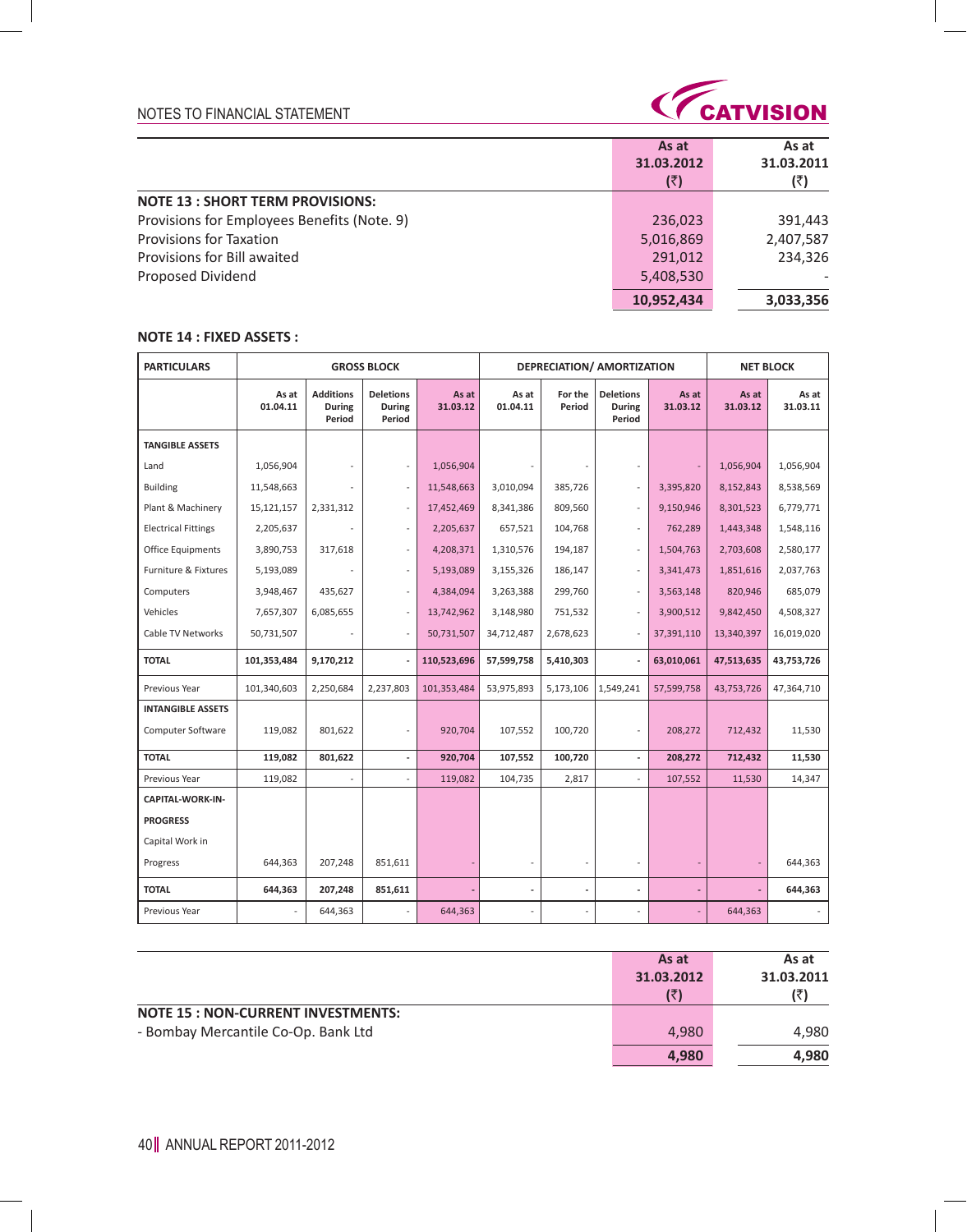$\overline{\phantom{a}}$ 

 $\mathcal{L}$ 



|                                                                     | As at<br>31.03.2012<br>(₹) | As at<br>31.03.2011<br>(3) |
|---------------------------------------------------------------------|----------------------------|----------------------------|
| <b>NOTE 16 : LONG TERM LOANS AND ADVANCES:</b>                      |                            |                            |
| (Unsecured but considered good)                                     |                            |                            |
| <b>Security Deposits</b>                                            | 2,128,532                  | 2,032,850                  |
|                                                                     | 2,128,532                  | 2,032,850                  |
| <b>NOTE 17: OTHER NON-CURRENT ASSETS:</b>                           |                            |                            |
| Long Term Receivables                                               |                            |                            |
| Debts due by directors or other officers of the company             | 451,502                    |                            |
|                                                                     | 451,502                    |                            |
| <b>NOTE 18: CURRENT INVESTMENTS:</b>                                |                            |                            |
| - Fidelity India Mutual Fund- units                                 | 30,000                     | 30,000                     |
|                                                                     | 30,000                     | 30,000                     |
| <b>NOTE 19: INVENTORIES:</b>                                        |                            |                            |
| (As taken, valued and certified by the management)                  |                            |                            |
| <b>Finished Goods</b>                                               | 14,601,267                 | 10,602,302                 |
| Stock-in-Trade                                                      | 20,529,541                 | 13,983,531                 |
| Raw Materials and Components                                        | 14,074,775                 | 18,650,972                 |
| <b>Stores and Spares</b>                                            | 456,355                    | 220,135                    |
| Semi- Finished Goods                                                | 1,817,407                  | 2,756,583                  |
|                                                                     | 51,479,345                 | 46,213,523                 |
| <b>NOTE 20: TRADE RECEIVABLES:</b>                                  |                            |                            |
| (Unsecured, considered good)                                        |                            |                            |
| - Debts outstanding for a period exceeding six months               | 18,568,898                 | 11,369,515                 |
| - Other Debts                                                       | 63,003,367                 | 64,679,992                 |
|                                                                     | 81,572,265                 | 76,049,507                 |
| <b>NOTE 21 : CASH AND CASH EQUIVALENT</b>                           |                            |                            |
| Cash in hand                                                        | 86,890                     | 53,722                     |
| <b>Balance with Scheduled Banks:</b>                                |                            |                            |
| In Current Accounts                                                 | 16,628,250                 | 5,120,362                  |
| In fixed Deposit Accounts                                           | 1,046,573                  | 1,178,273                  |
| Cheques in hand                                                     | 812,387                    | 100,000                    |
| <b>NOTE 22 : SHORT TERM LOANS AND ADVANCES</b>                      | 18,574,100                 | 6,452,357                  |
| (Unsecured, considered good)                                        |                            |                            |
| Advance recoverable in cash or in kind for the value to be received | 12,354,929                 | 9,539,318                  |
| <b>Prepaid Expenses</b>                                             | 1,198,042                  | 749,455                    |
| Advance Tax including Tax Deducted at Source                        | 4,373,474                  | 2,818,079                  |
| Balance of with Sales Tax Department                                | 35,249                     | 35,249                     |
| <b>Balance with Service Tax Department</b>                          | 287,299                    | 63,057                     |
| Claims for Refunds of Additional Customs Duty                       | 1,776,648                  | 1,221,389                  |
|                                                                     | 20,025,641                 | 14,426,547                 |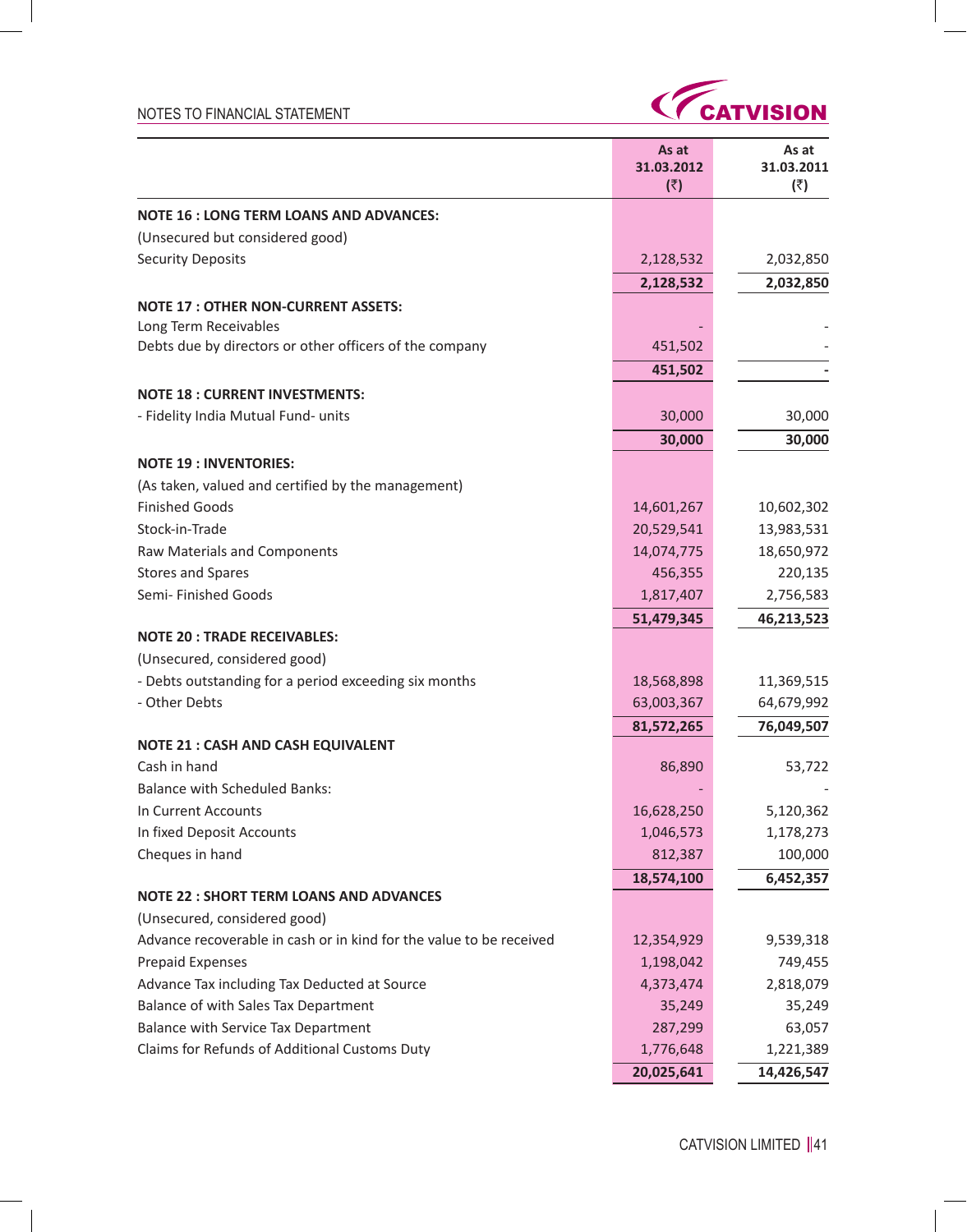

**Contract Contract** 

|                                                       | <b>Year Ended</b><br>31.03.2012<br>(3) | <b>Year Ended</b><br>31.03.2011<br>(₹) |
|-------------------------------------------------------|----------------------------------------|----------------------------------------|
| <b>NOTE 23: REVENUE FROM OPERATIONS:</b>              |                                        |                                        |
| Sales of Products                                     | 276,972,330                            | 187,552,938                            |
| Servicing Income                                      | 41,298,305                             | 49,158,082                             |
| <b>Other Operating Income</b>                         | 346,667                                | 558,037                                |
|                                                       | 318,617,302                            | 237,269,057                            |
| <b>NOTE 24: OTHER INCOME:</b>                         |                                        |                                        |
| <b>Interest Earned</b>                                | 123,831                                | 63,136                                 |
|                                                       | 123,831                                | 63,136                                 |
| <b>NOTE 25: MATERIAL CONSUMED:</b>                    |                                        |                                        |
| <b>Opening Stock</b>                                  | 18,650,972                             | 13,708,814                             |
| Add: Purchases                                        | 57,375,796                             | 61,791,202                             |
| Less: Closing Stock                                   | 14,074,775                             | 18,650,972                             |
|                                                       | 61,951,993                             | 56,849,044                             |
| <b>NOTE 26: PURCHASE OF STOCK-IN-TRADE:</b>           | 137,288,917                            | 78,673,903                             |
| <b>NOTE 27: CHANGE IN INVENTORIES:</b>                |                                        |                                        |
| <b>Opening Stocks</b>                                 |                                        |                                        |
| <b>Finished Goods</b>                                 | 10,602,302                             | 10,758,289                             |
| Semi-Finished Goods                                   | 2,756,583                              | 1,766,058                              |
| Stock in-Trade                                        | 13,983,531                             | 10,286,703                             |
| (i)                                                   | 27,342,416                             | 22,811,050                             |
| <b>Closing Stocks</b>                                 |                                        |                                        |
| <b>Finished Goods</b>                                 | 14,601,267                             | 10,602,302                             |
| Semi-Finished Goods                                   | 1,817,407                              | 2,756,583                              |
| Stock-in-Trade                                        | 20,529,541                             | 13,983,531                             |
| (ii)                                                  | 36,948,215                             | 27,342,416                             |
| Sub Total-(i) - (ii)                                  | (9,605,799)                            | (4,531,366)                            |
| <b>NOTE 28: OTHER MANUFACTURING EXPENSES :</b>        |                                        |                                        |
| Store and Spares Consumed                             | 2,110,372                              | 1,613,973                              |
| Power and Fuel                                        | 462,109                                | 245,646                                |
| <b>Other Manufacturing Expenses</b>                   | 1,922,223                              | 2,786,572                              |
|                                                       | 4,494,704                              | 4,646,191                              |
| <b>NOTE 29 : EMPLOYEES REMUNERATION AND BENEFITS:</b> |                                        |                                        |
| Salary, Wages and Other Benefits                      | 37,583,907                             | 28,061,918                             |
| <b>Staff Welfare Expenses</b>                         | 636,914                                | 565,751                                |
| Contribution to Provident Fund and other Funds        | 2,255,437                              | 1,952,461                              |
|                                                       | 40,476,258                             | 30,580,130                             |

 $\sim$   $\,$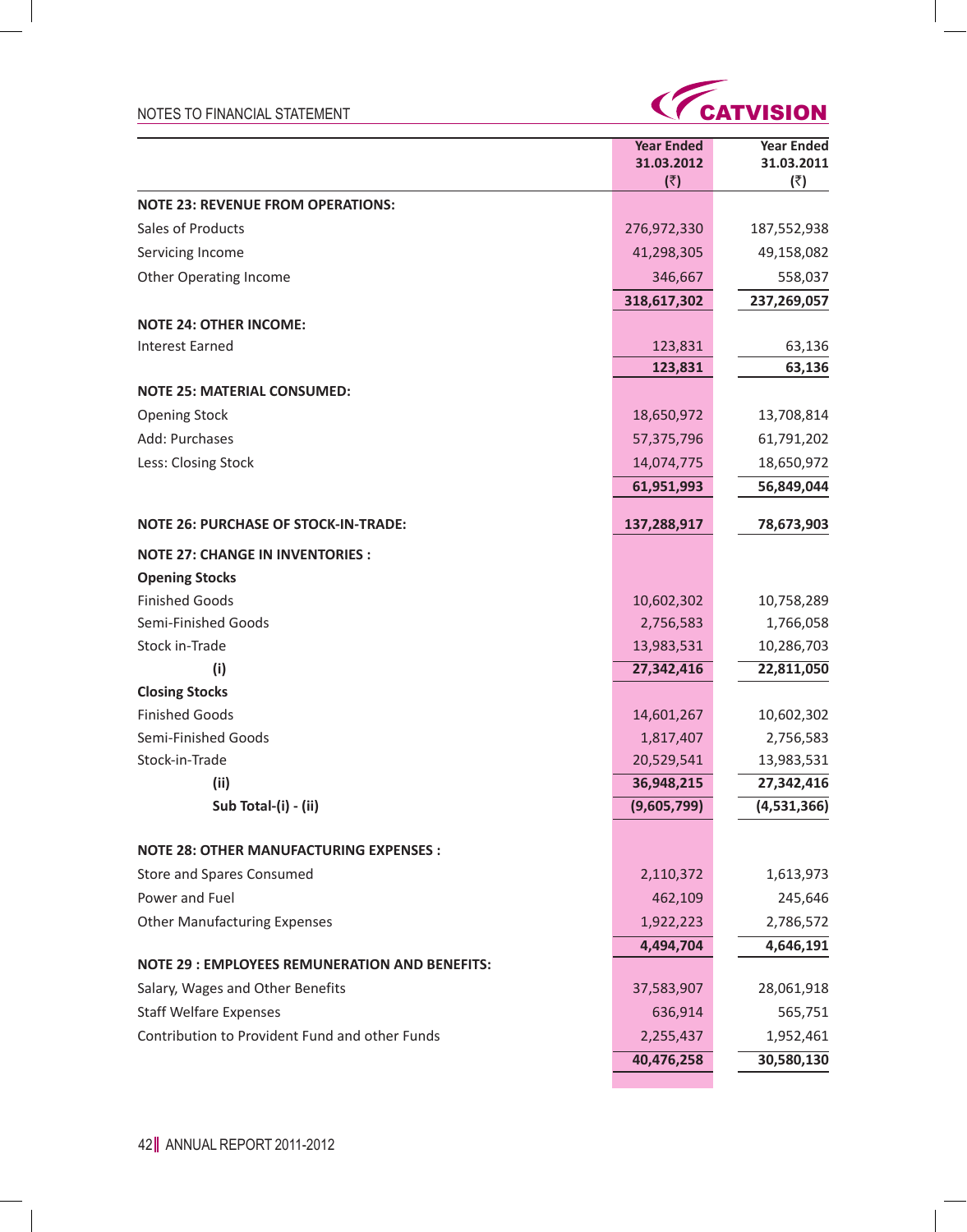$\sim$   $\,$ 



|                                                      | <b>Year Ended</b><br>31.03.2012<br>(5) | <b>Year Ended</b><br>31.03.2011<br>(₹) |
|------------------------------------------------------|----------------------------------------|----------------------------------------|
| <b>NOTE 30 : FINANCE COST</b>                        |                                        |                                        |
| Interest                                             | 4,475,983                              | 2,565,946                              |
| <b>Bank Charges</b>                                  | 948,127                                | 688,234                                |
|                                                      | 5,424,110                              | 3,254,180                              |
| NOTE 31 : OTHER ADMINISTRATIVE AND SELLING EXPENSES: |                                        |                                        |
| Insurance                                            | 443,416                                | 310,046                                |
| Rent and Hire Charges                                | 4,397,179                              | 3,932,212                              |
| <b>Travelling and Conveyance</b>                     | 11,937,132                             | 9,952,272                              |
| Vehicles Running and Maintenance                     | 536,145                                | 562,128                                |
| Advertisement, Selling and Distribution              | 303,219                                | 941,391                                |
| Loss on Sale of Fixed Assets                         |                                        | 183,561                                |
| Freight and Distribution Charges                     | (917, 130)                             | 754,575                                |
| <b>Trade and Business Discount</b>                   | 49,950                                 | 4,250                                  |
| <b>Business Promotion</b>                            | 2,422,342                              | 323,414                                |
| Postage and Telephone                                | 1,886,642                              | 2,000,699                              |
| <b>Projects Execution Expenses</b>                   | 1,289,793                              | 2,651,133                              |
| Sales Incentives                                     | 5,294,380                              | 2,490,654                              |
| Miscellaneous Expenses                               | 751,852                                | 4,074,667                              |
| Meetings and Celebration                             | 406,756                                | 334,609                                |
| <b>Security Services</b>                             | 607,214                                | 559,980                                |
| Legal and Professional Charges                       | 3,275,372                              | 2,319,011                              |
| Pay Channel Charges to Broadcasters                  | 18,080,951                             | 15,729,022                             |
| Fee and Subscription Expenses                        | 522,628                                | 362,489                                |
| Water and Electricity Expenses                       | 705,100                                | 941,525                                |
| <b>Printing and Stationery</b>                       | 368,644                                | 362,116                                |
| Bad Debts written off                                | 2,148,537                              |                                        |
| Expired/ Dis-allowed Additional Duty Written off     | 171,789                                | 202,126                                |
| Loss due to Foreign Currency Fluctuation             | (3,631)                                | 124,168                                |
| <b>Auditors' Remuneration</b>                        |                                        |                                        |
| - Audit Fee                                          | 104,785                                | 93,755                                 |
| - Taxation Matters                                   | 22,060                                 | 16,545                                 |
| - Management Consultancy/Certification               | 67,416                                 | 16,545                                 |
| <b>Repair and Maintenance:</b>                       |                                        |                                        |
| - Building                                           | 503,315                                | 86,905                                 |
| - Plant and Machinery                                | 76,609                                 | 16,777                                 |
| - Others                                             | 1,646,731                              | 1,731,697                              |
|                                                      | 57,099,196                             | 51,078,272                             |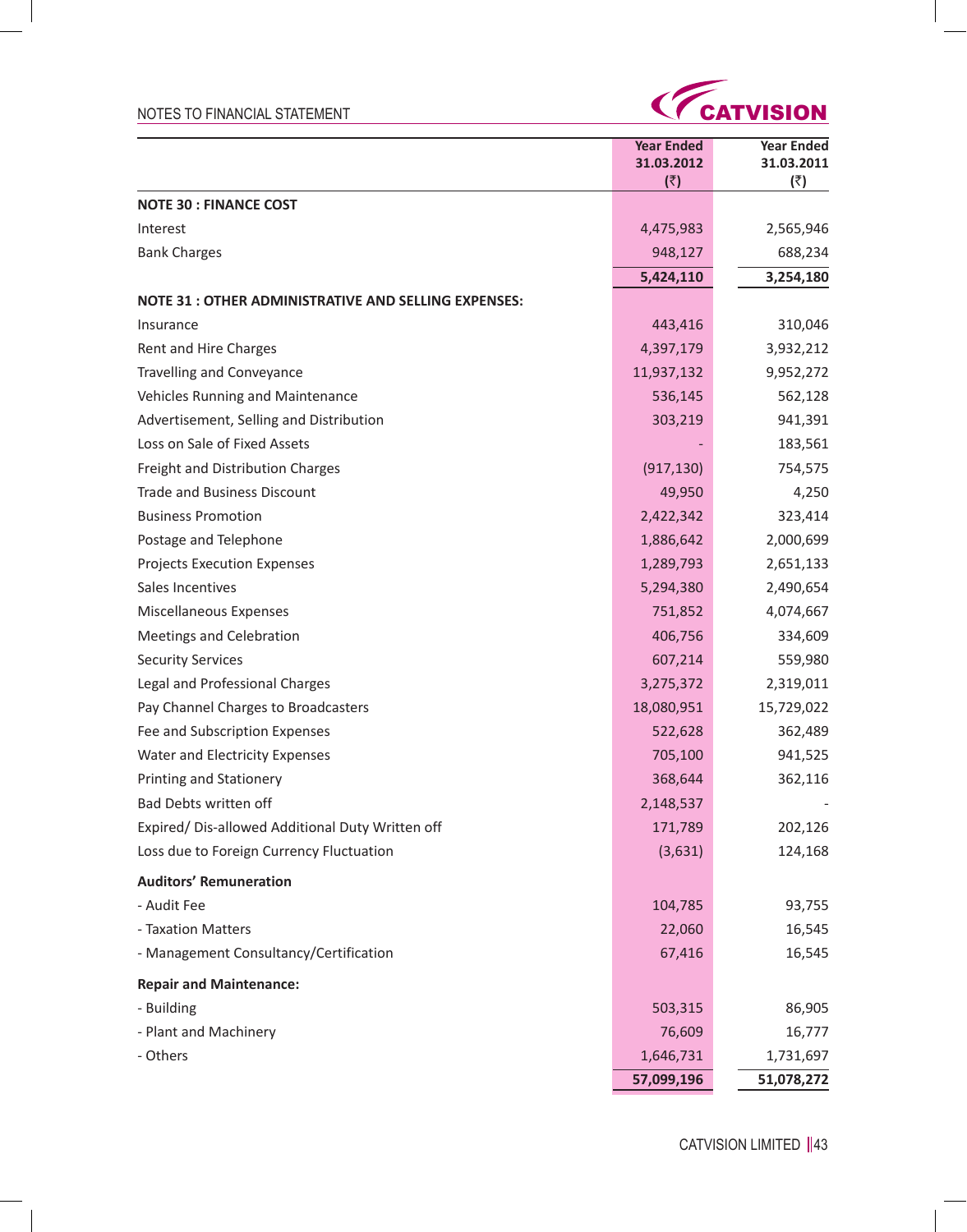

|      |                                                       | As at<br>31.03.2012 | As at<br>31.03.2011 |
|------|-------------------------------------------------------|---------------------|---------------------|
|      |                                                       | (₹)                 |                     |
|      | NOTE 32 : CONTINGENT LIABILITIES AND COMMITMENT:      |                     |                     |
| i)   | <b>Unexpired Bank Guarantees</b>                      | 3,073,168           | 4.294.074           |
| ii)  | Claims against the company not acknowledged as debts* | 7,488,227           | 5,850,053           |
| iii) | Unexpired Letter of Credits                           |                     | 1,599,900           |

- a. Claims against the company comprise of a deduction of Rs. 3,386,003 by Telecommunication Consultants India Ltd. (TCIL) on account of alleged past dues. The said claim for dedecution is not only illegal but also time barred. The Company has suitbaly defended the said claim before the appropriate court.
- b. Based on the favorable decisions in similar cases/legal opinions taken by the company/discussion with its legal advisors etc. the company believes that it has good cases in respect of the item no. (ii) and hence no provision there against is considered necessary.

#### **NOTE 33 : EMPLOYEES BENEFIT:**

- a) The Company has adopted the revised Accounting Standard (AS) 15, 'Employee Benefits' issued by the Institute of Chartered Accountants of India w.e.f. 1st April 2007.
- b) **Contribution to Provident Fund :** Amount of Rs. 1720532/- (Previous year Rs. 1655238/- ) is recognised as an expense and included in Employees Remuneration and benefits (Refer Schedule 15) in the Statement of Profit & Loss for the year ended 31st March 2012.
- c) **Gratuity :** The following table sets out the status of the Defined Benefits Plan as at 31st March 2012 which is based on the report submitted by an Independent Actuary :

|                                                          | 31.03.2012<br>(3) | 31.03.2011<br>(₹) |
|----------------------------------------------------------|-------------------|-------------------|
| <b>Amount recognised in Balance Sheet</b>                |                   |                   |
| Present value of the obligation at the end of the year   | 4,087,827         | 3,907,483         |
| Fair value of plan assets                                | 582,414           | 526,028           |
| Net Liability recognised in Balance Sheet                | 3,505,413         | 3,381,455         |
| Expenses recognised in the Statement of Profit and Loss  |                   |                   |
| <b>Current Service Cost</b>                              | 403,457           | 401,368           |
| <b>Interest Cost</b>                                     | 341,905           | 310,641           |
| Expected return on plan asset                            | (36, 829)         | (24, 340)         |
| Net actuarial (gain) / loss recognised                   | (173, 576)        | (270, 691)        |
| Expenses recognised in the Statement of Profit and Loss  | 534,957           | 416,978           |
| <b>Changes in Defined Benefit Obligation</b>             |                   |                   |
| Present Value of obligation at the beginning of the year | 3,907,483         | 3,775,685         |
| <b>Interest Cost</b>                                     | 341,905           | 310,641           |
| <b>Current Service Cost</b>                              | 403,457           | 401,368           |
| <b>Benefits Paid</b>                                     | (391, 442)        | (309, 519)        |
| Actuarial (gain) / loss on obligation                    | (173, 576)        | (270, 692)        |
| Present Value of obligation at the end of the year       | 4,087,827         | 3,907,483         |

*Contd....*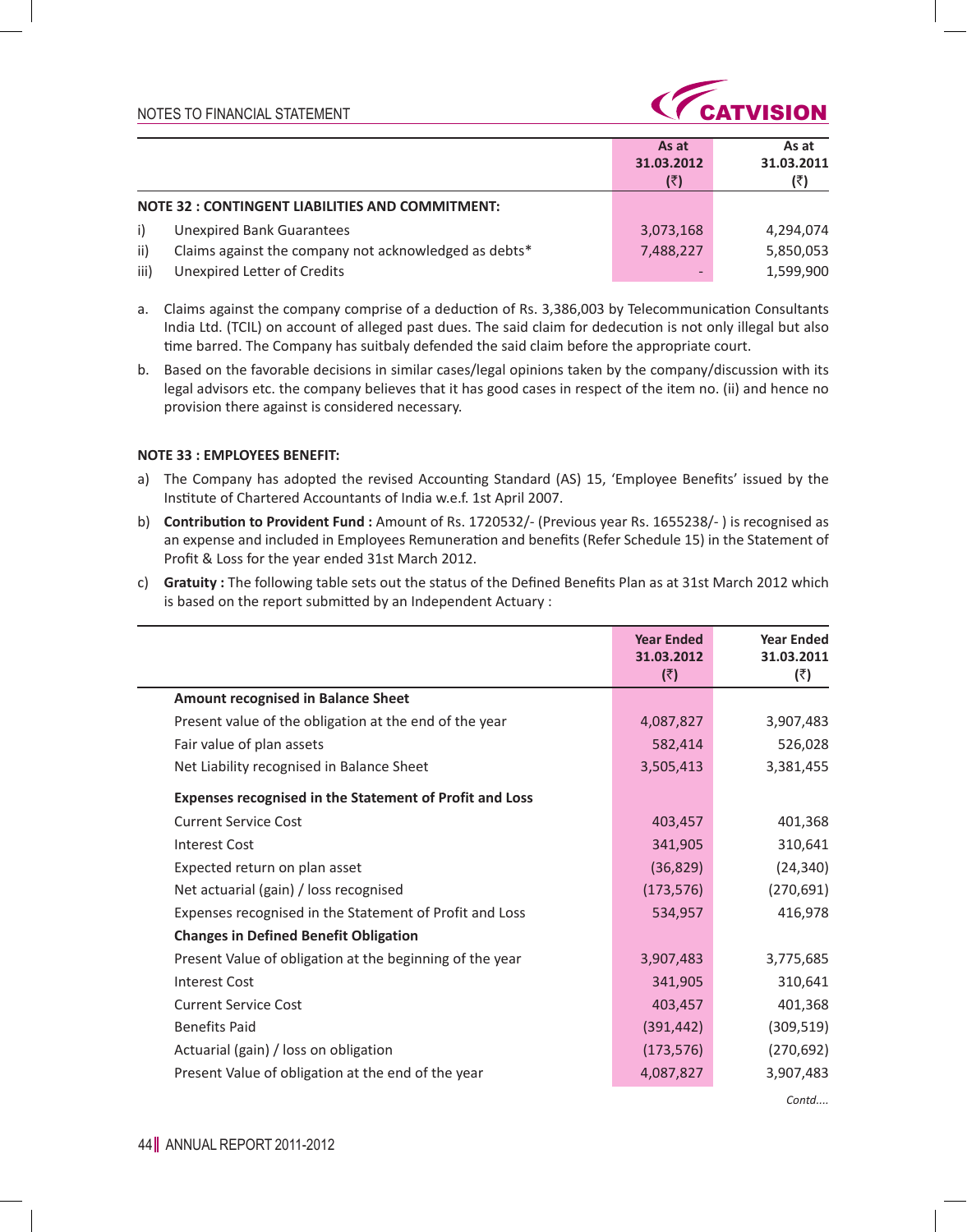

|                                                            |                   | Contd             |
|------------------------------------------------------------|-------------------|-------------------|
|                                                            | <b>Year Ended</b> | <b>Year Ended</b> |
|                                                            | 31.03.2012        | 31.03.2011        |
|                                                            | (₹)               | (₹)               |
| <b>Changes in Fair Value of Planned Assets</b>             |                   |                   |
| Fair value of plan asset at the beginning of the year      | 526,028           | 85,621            |
| Expected return on plan asset                              | 36,829            | 24,340            |
| Contributions                                              | 410,999           | 725,586           |
| <b>Benefits Paid</b>                                       | (391, 442)        | (309, 519)        |
| Actuarial (gain) / loss on plan asset                      |                   |                   |
| Fair value of plan asset at the end of the year            | 582,414           | 526,028           |
| <b>Actuarial (Gain) / Loss recognised</b>                  |                   |                   |
| Actuarial (Gain) / Loss on obligation                      | (173, 576)        | (270, 691)        |
| Actuarial (Gain) / Loss on plan assets                     |                   |                   |
| Total Actuarial (Gain) / Loss                              | (173, 576)        | (270, 691)        |
| Actuarial (Gain) / Loss recognised                         | (173, 576)        | (270, 691)        |
| Outstanding Actuarial (Gain) / Loss at the end of the year |                   |                   |
| Assumptions used in accounting for gratuity plan           |                   |                   |
| Discount Rate (p.a.)                                       | 8.75%             | 8.25%             |
| <b>Salary Escalation Rate</b>                              | 5.00%             | 5.00%             |
| Expected rate of return (p.a.)                             | 9.15%             | 9.00%             |
| Withdrawal rate (p.a.)                                     | 5.00%             | 5.00%             |
| Average outstanding service of employees upto retirement   | 25.1 years        | 24 years          |

### **NOTE 34 :**

The Company has initiated the process of obtaining confirmation from suppliers who have registered themselves under Micro and Small Medium Enterprises Development Act. 2006 (MSMED Act, 2006). Based on the information available with the Company, the balance due Micro and Small Medium Enterprises as defined under the MSMSED Act, 2006 is Nil. Further no interest during the year has been paid or payable under the terms of the MSMED Act. 2006.

Some of the customers and suppliers accounts are pending confirmation/reconciliation and the same have been taken as the balances appearing in the books. Any differences arising on account of such reconciliation, which are not likely to be material, will be accounted for as and when these reconciliations are completed.

### **NOTE 35 : RELATED PARTY DISCLOSURE**

As per Accounting Standard (AS- 18) issued by the Institute of Chartered Accountants of India, information in terms of the said Standard, are disclosed below :

- i. The Company does not have any related party transaction, where control exists.
- ii. Related Parties with whom transactions have taken place during the year ended 31st March, 2012 :
	- **a) Key Managerial Personnel :**
		- Mr. S. A. Abbas
		- Mr. Sudhir Damodaran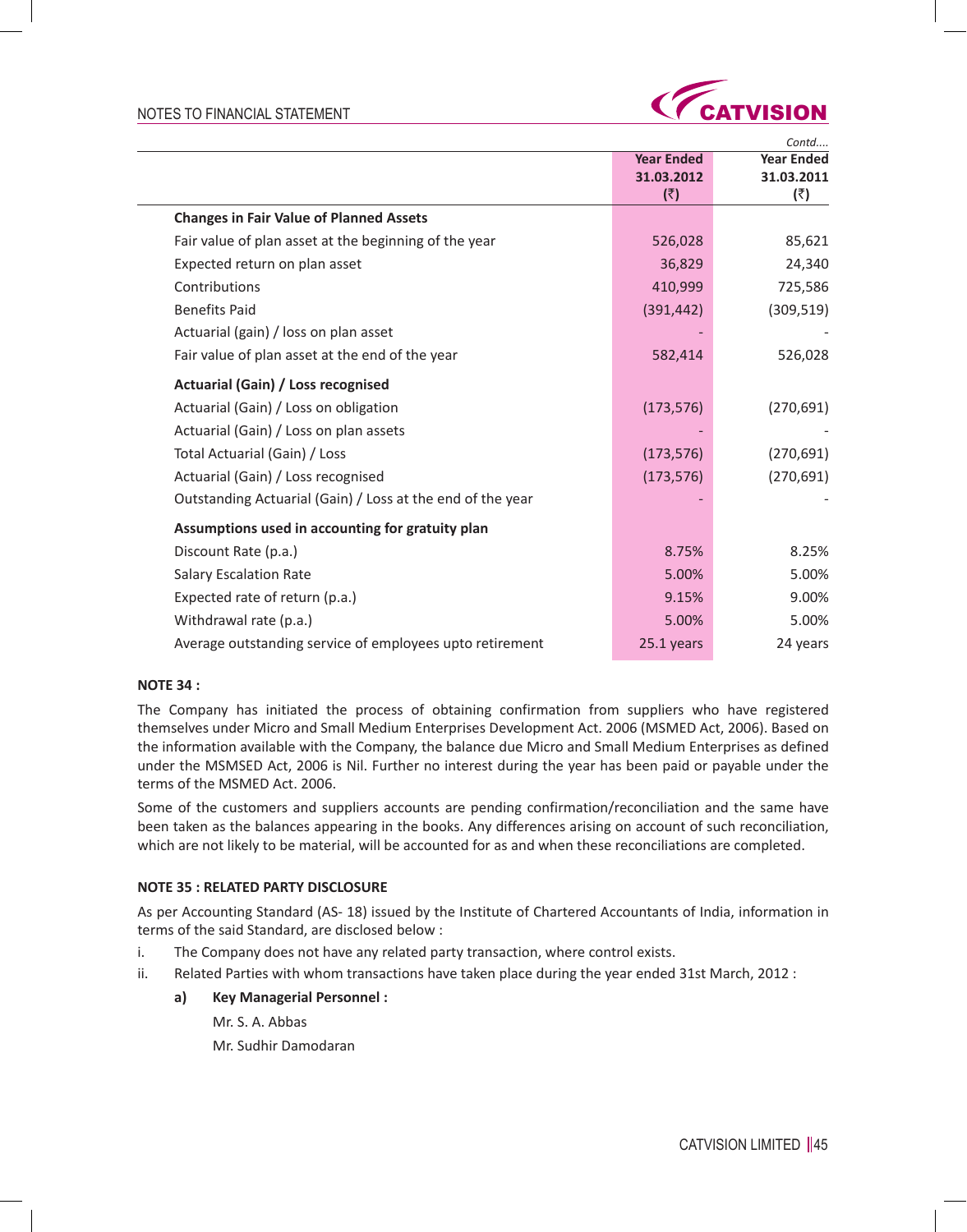

### iii. Transactions with Related parties during the year ended 31st March, 2012 :

|              | <b>Key Managerial</b> | <b>Relatives of Key</b> |
|--------------|-----------------------|-------------------------|
|              | Personnel             | <b>Managerial</b>       |
|              |                       | Personnel               |
| Interest     | 357,262               |                         |
| Remuneration | 7,630,094             | -                       |

#### **NOTE 36:**

In the opinion of the Board of Directors, Current Assets, Loans and Advances are approximately of the value stated, if realised in the ordinary course of business.

### **NOTE 37 : EARNING PER SHARE :**

|                                                             | <b>Year Ended</b><br>31.03.2012<br>(₹) | <b>Year Ended</b><br>31.03.2011<br>(₹) |
|-------------------------------------------------------------|----------------------------------------|----------------------------------------|
| Profit after provision of Tax<br>i.                         | 11,672,940                             | 10,174,842                             |
| ii.<br>Weighted Average No. of Equity Shares of Rs. 10 each | 4,653,600                              | 4,653,600                              |
| iii.<br>Nominal Value of Equity Shares                      | 10                                     | 10                                     |
| Basic and diluted Earning Per Share (EPS)<br>iv.            | 2.51                                   | 2.19                                   |
| <b>NOTE 38 : MANAGERIAL REMUNERATION :</b>                  |                                        |                                        |
| Managing Director and other whole time Directors:<br>i)     |                                        |                                        |
| a) Salary                                                   | 3,297,600                              | 2,745,600                              |
| b) Contribution to Provident Fund                           | 395,712                                | 329,472                                |
| c) Allowances and Perquisites                               | 3,936,782                              | 2,667,600                              |
|                                                             | 7,630,094                              | 5,742,672                              |
| il)<br>Non-whole time Directors:                            |                                        |                                        |
| a) Sitting fee                                              | 21,000                                 | 3,400                                  |
|                                                             | 21,000                                 | 3,400                                  |

Notes: The above figures do not include provision for gratuity as separate acturial valuation is not available for whole time directors.

### **NOTE 39 : SEGMENT REPORTING POLICIES :**

#### a) **Primary Segment:**

 Based on the guiding principle given in the Accounting Standard - 17 "Segment Reporting" issued by the Institute of Chartered Accountants of India, the company has identified two business segments as primary segments. The reportable business segments are "Products" and "Services". These segments have been identified considering the nature of the products and the internal financial reporting systems.

 Revenue and expenses have been accounted for based on the basis of their relationship to the operating activities of the segments. Revenue and expenses, which relate to the enterprise as whole and are not allocable to segments on a reasonable basis, have been included under Unallocable Revenue and Expenses. Assets and Liabilities, which relate to the enterprise as a whole and are not allocable to segments on a reasonable basis, have been included under Unallocable Assets/Liabilities.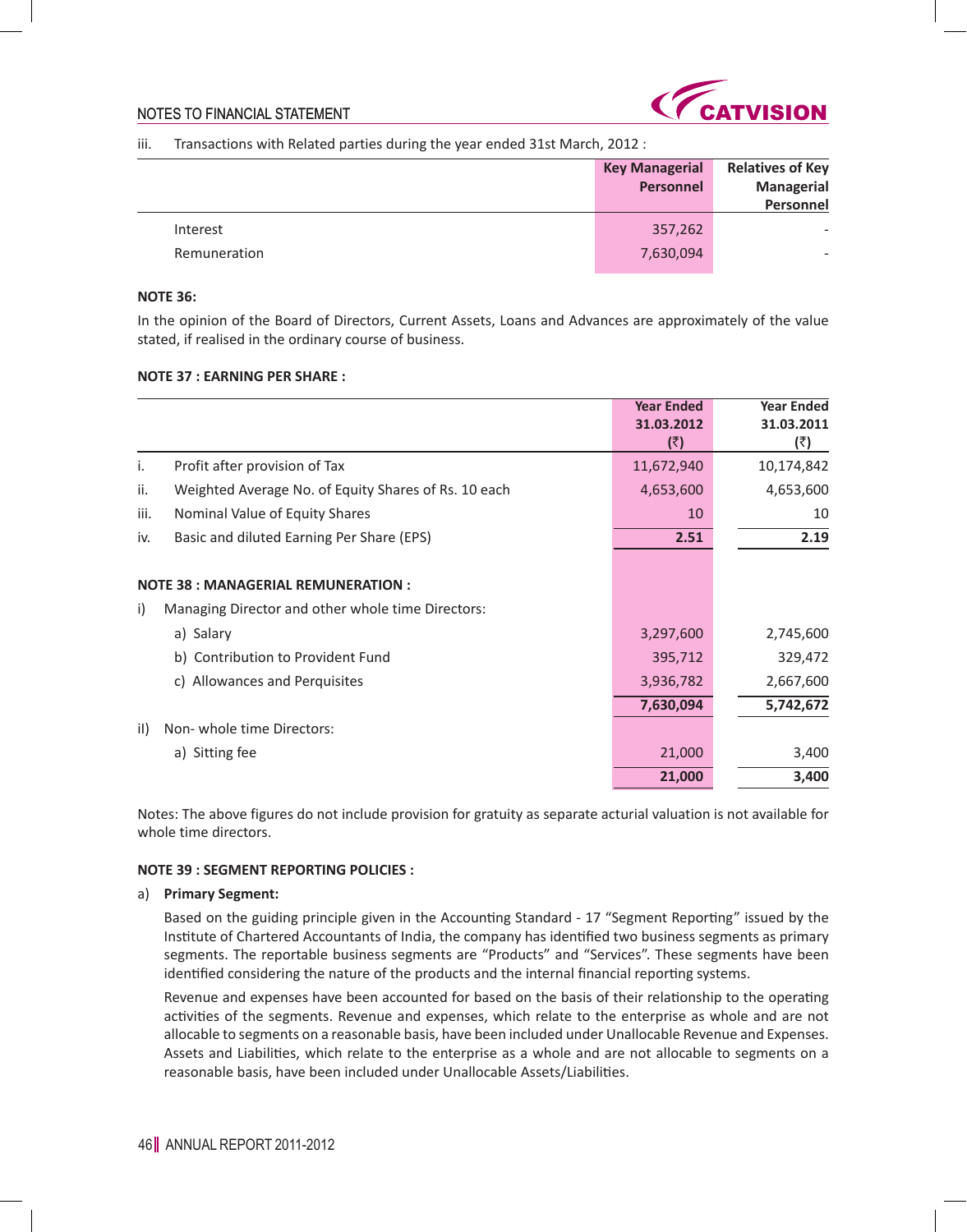

| <b>PARTICULARS</b> |                                     |           | <b>Sales of Products</b> |          | <b>Services</b> |           | <b>TOTAL</b>          |
|--------------------|-------------------------------------|-----------|--------------------------|----------|-----------------|-----------|-----------------------|
|                    |                                     | 2011-12   | 2010-11                  | 2011-12  | 2010-11         | 2011-12   | 2010-11               |
| 1.                 | <b>REVENUE:</b>                     |           |                          |          |                 |           |                       |
|                    | Segment Revenue                     | 276972330 | 187,552,938              | 41644972 | 49,476,119      |           | 318617302 237,029,057 |
|                    | <b>Total Revenue</b>                | 276972330 | 187,552,938              | 41644972 | 49,476,119      | 318617302 | 237,029,057           |
| 2.                 | <b>RESULTS:</b>                     |           |                          |          |                 |           |                       |
|                    | Segment Result                      | 45533737  | 28,538,017               | 2392549  | 6,477,094       | 47926286  | 35,015,111            |
|                    | Less: Unallocable Expenses          |           |                          |          |                 |           |                       |
|                    | Interest                            |           |                          |          |                 | 4516161   | 2,685,053             |
|                    | <b>Other Unallocable Expenses</b>   |           |                          |          |                 | 27433225  | 21,027,268            |
|                    | Add: Unallocable Income             |           |                          |          |                 | 123831    | 303,136               |
|                    | Less: Provision for Tax including   |           |                          |          |                 |           |                       |
|                    | Deferred Tax                        |           |                          |          |                 | 4427791   | 1,431,074             |
|                    | <b>Net Profit after Tax</b>         | 45533737  | 28,538,017               | 2392549  | 6,477,094       | 11672940  | 10,174,852            |
| 3.                 | <b>OTHER INFORMATION:</b>           |           |                          |          |                 |           |                       |
|                    | <b>Segment Assets</b>               | 156894557 | 148,606,660              | 21149292 | 18,409,337      | 178043849 | 167,015,997           |
|                    | <b>Unallocable Corporate Assets</b> |           |                          |          |                 | 44448582  | 22,603,387            |
|                    | <b>Total Assets</b>                 | 156894557 | 148,606,660              | 21149292 | 18,409,337      | 222492431 | 189,619,384           |
|                    | <b>Segment Liabilities</b>          | 42873976  | 36,303,259               | 8249921  | 8,383,462       | 51123897  | 44,686,721            |
|                    | Unallocable Corporate Liabilities   |           |                          |          |                 | 51495471  | 36,759,384            |
|                    | <b>Total Liabilities</b>            | 42873976  | 36,303,259               | 8249921  | 8,383,462       | 102619368 | 81,446,105            |
|                    | Capital Expenditure                 |           |                          |          |                 |           |                       |
|                    | Depreciation                        | 1145214   | 1,018,832                | 2705193  | 2,774,508       | 3850407   | 3,793,340             |
|                    | <b>Unallocable Depreciation</b>     |           |                          |          |                 | 1660616   | 1,382,583             |

# **b) Secondary Segment :**

 The following is the distribution of company's consolidated revenue by geographic market, regardless of where the goods were produced / procured.

|                                            | <b>Year Ended</b> | <b>Year Ended</b> |
|--------------------------------------------|-------------------|-------------------|
|                                            | 31.03.2012        | 31.03.2011        |
|                                            | (₹)               | (₹)               |
| Geographic Segment:                        |                   |                   |
| Revenue - Domestic Market                  | 216,919,746       | 173,523,047       |
| Revenue - Overseas Market                  | 101,697,826       | 63,506,010        |
|                                            | 318,617,302       | 237,029,057       |
| <b>NOTE 40 : SALE OF GOODS:</b>            |                   |                   |
| <b>Modulators</b>                          | 20,492,114        | 21,864,687        |
| Amplifiers                                 | 25,345,236        | 23,683,660        |
| Power Supplies                             | 2,744,255         | 4,859,440         |
| <b>Optical Node &amp; Transmiters</b>      | 69,743,997        | 55,637,924        |
| Tap Offs/Splitters                         | 13,256,008        | 7,035,938         |
| Digital Satelite Receivers & Set Top Boxes | 17,044,055        | 6,353,439         |
| Dish Antennas & other equipments           | 4,904,131         | 2,198,896         |

*Contd....*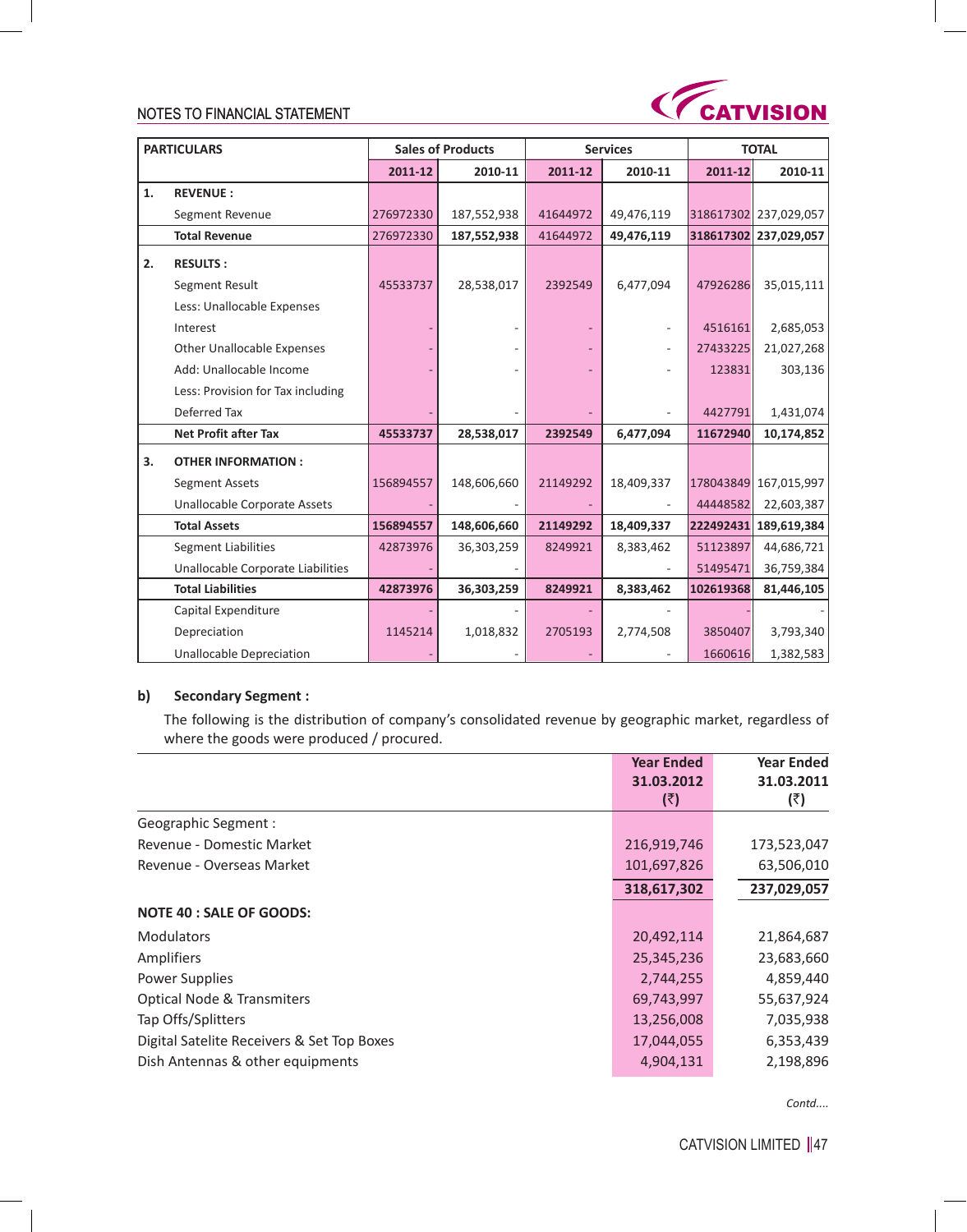- 1



|                                                        |                   | Contd             |
|--------------------------------------------------------|-------------------|-------------------|
|                                                        | <b>Year Ended</b> | <b>Year Ended</b> |
|                                                        | 31.03.2012        | 31.03.2011        |
| CATV, ITV & MATV Systems & Equipments                  | (₹)<br>61,889,002 | (₹)<br>28,710,166 |
| Cables                                                 | 19,097,307        |                   |
|                                                        |                   | 14,429,097        |
| <b>CCTV Camras &amp; Monitoring Equipments</b>         | 271,830           | 1,258,910         |
| Energy Control System & Equipments                     | 31,121,820        | 11,570,473        |
| <b>Other Miscellaneous Items</b>                       | 11,062,575        | 9,950,308         |
|                                                        | 276,972,330       | 187,552,938       |
| <b>NOTE 41 : DETAILS OF MATERIAL CONSUMED</b>          |                   |                   |
| Integrated Circuits (Ics)                              | 22,032,025        | 19,201,025        |
| Transistors                                            | 1,151,632         | 806,757           |
| Transformers                                           | 7,819,639         | 7,387,498         |
| Crystals                                               | 167,140           | 156,298           |
| <b>Printed Circuit Boards</b>                          | 3,493,833         | 2,556,877         |
| <b>Diodes</b>                                          | 558,744           | 399,605           |
| Attenutators                                           | 773,527           | 824,315           |
| Housings                                               | 11,016,609        | 9,107,910         |
| Connectors                                             | 1,084,629         | 1,062,671         |
| <b>SMPS</b>                                            | 399,441           | 294,629           |
| Others (Including consumables and semi-finished-goods) | 13,724,180        | 12,835,179        |
| Packing material                                       | 2,780,142         | 2,839,728         |
|                                                        | 65,001,541        | 57,472,492        |
| <b>NOTE 42 : DETAILS OF PURCHASE OF TRADED GOODS</b>   |                   |                   |
| Modulators                                             | 6,439,823         | 7,976,372         |
| Amplifiers                                             | 4,215,393         | 804,443           |
| <b>Power Supplies</b>                                  | 319,921           | 2,025,743         |
| <b>Optical Node &amp; Transmitters</b>                 | 6,438,110         | 9,187,208         |
| Tap-Offs/Splitters                                     | 5,757,235         | 73,192            |
| Digital Sattelite Receivers & Set Top Boxes            | 12,984,549        | 3,345,236         |
| Dish Antennas & other equipments                       | 3,531,350         | 1,357,466         |
| CATV, ITV & MATV Systems & Equipments                  | 49,165,538        | 22,545,085        |
| Cables                                                 | 14,062,586        | 12,510,228        |
| <b>CCTV Camras &amp; Monitoring Equipments</b>         | 234,580           | 1,292,433         |
| Energy Control System & Equipments                     | 26,888,292        | 8,397,516         |
| <b>Other Miscellaneous Items</b>                       | 7,251,539         | 9,158,981         |
|                                                        | 137,288,916       | 78,673,903        |

 $\sim$  1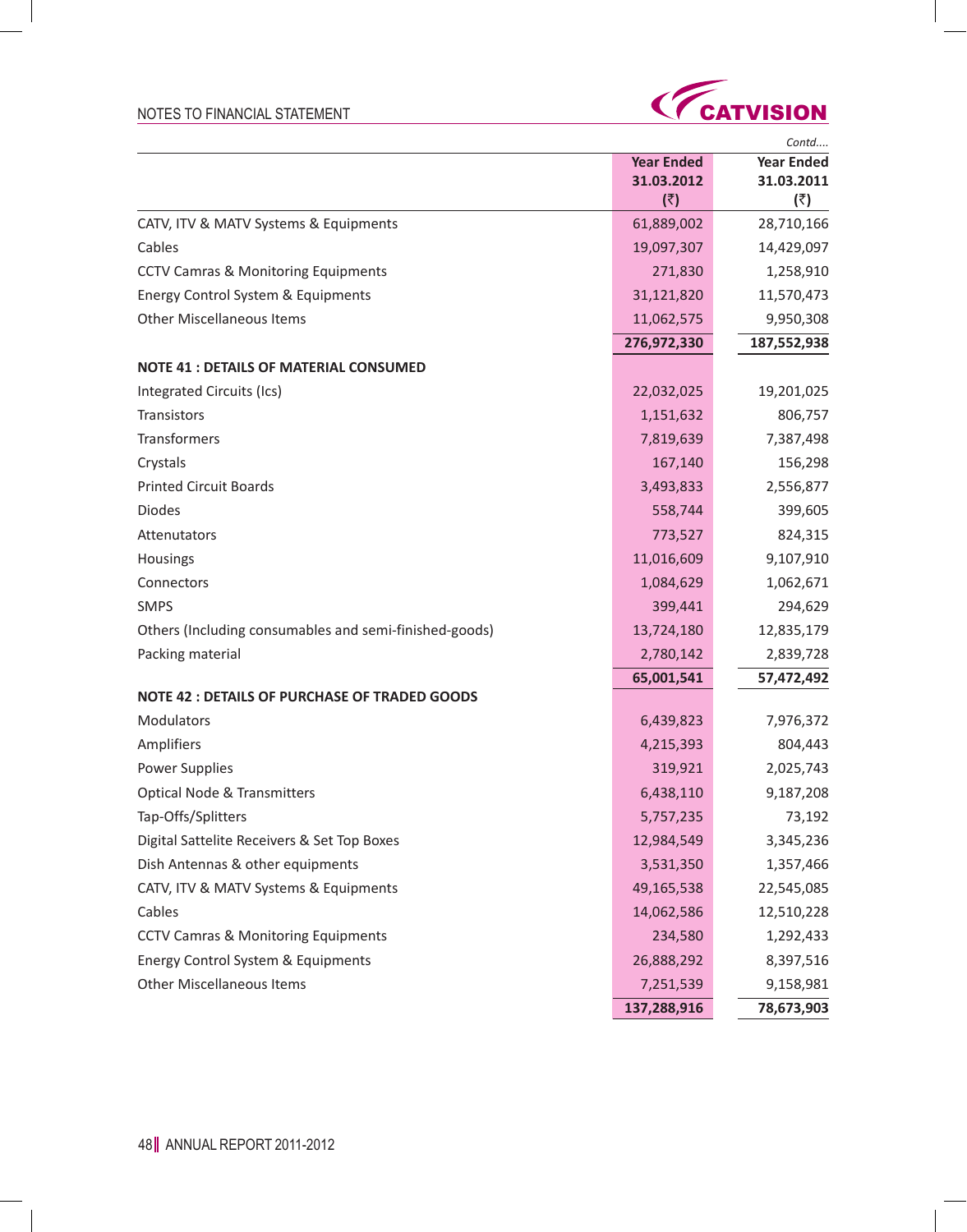

# **NOTE 43 : VALUE OF IMPORTED AND INDIGENOUS RAW MATERIAL AND COMPONENTS CONSUMED**

|            | <b>Year Ended 31.03.2012</b> |              |                    | <b>Year Ended 31.03.2011</b> |
|------------|------------------------------|--------------|--------------------|------------------------------|
|            | % of Total                   | <b>Value</b> | % of Total         | Value                        |
|            | <b>Consumption</b>           | (₹)          | <b>Consumption</b> | (₹)                          |
| Imported   | 18.96%                       | 12,326,886   | 17.43%             | 10,020,297                   |
| Indigenous | 81.04%                       | 52,674,655   | 82.57%             | 47,452,195                   |
|            | 100.00%                      | 65,001,541   | 100.00%            | 57,472,492                   |

|                                                    | <b>Year Ended</b><br>31.03.2012<br>(₹) | <b>Year Ended</b><br>31.03.2011<br>(₹) |
|----------------------------------------------------|----------------------------------------|----------------------------------------|
| NOTE 44 : VALUE OF IMPORTS CALCULATED ON CIF BASIS |                                        |                                        |
| Raw Material & Traded Goods                        | 123,463,998                            | 70,367,198                             |
| <b>NOTE 45 : EXPENDITURE IN FOREIGN CURRENCY</b>   |                                        |                                        |
| Travelling & Other Administrative Expenses         | 2,866,199                              | 3,297,394                              |
| Salary & Other Benefits                            | 2,311,465                              | 2,049,912                              |
| Rent                                               | 867,713                                | 780,310                                |
|                                                    | 6,045,377                              | 6,127,616                              |
| <b>NOTE 46 : EARNING IN FOREIGN CURRENCY</b>       |                                        |                                        |
| FOB Value of Exports*                              | 7,066,681*                             | 7,413,842                              |
| Overseas Merchant Trade Sale                       | 87,676,145                             | 50,621,816                             |
| Channel Marketing & others                         | 6,955,000                              | 5,470,352                              |
|                                                    | 101,697,826                            | 63,506,010                             |
|                                                    |                                        |                                        |

\* Including value of exports made to Rupee Countries.

\*\* The figures given under note no. 43, 44 and 45 include the figures of overseas branch.

### **NOTE 47 :**

The financial statements for the year ended 31st March, 2011 had been prepared as per the then applicable, pre-revised Schedule VI to the Companies Act, 1956. Consequent to the notification of Revised Schedule VI under the Companies Act, 1956, the financial statements for the year ended 31st March, 2012 are prepared as per Revised Schedule VI. Accordingly, the previous year figures have also been reclassified to conform to this year's classification. The adoption of Revised Schedule VI for previous year does not impact recognition and measurement principles followed for preparation of financial statements. **NOTE 48 :**

Figures of the previous year have been regrouped/ reclassified whereever necessary.

#### **NOTE 49 :**

The figures have been rounded off to the nearest Rupee.

### For **GAUR & ASSOCIATES**

Place : Noida-UP Dated : 31st August, 2012

**R. K. Gaur G. S Butola S. A Abbas** Managing Director Partner Company Secretary **S. Damodaran** Executive Director Membership No. 72146 **Vinod Rawat Dr. Sunil Anand** Director Firm Regn. No. 005354C Chief Financial Officer **Raman Rajiv Misra** Director

Chartered Accountants For and on behalf of the Board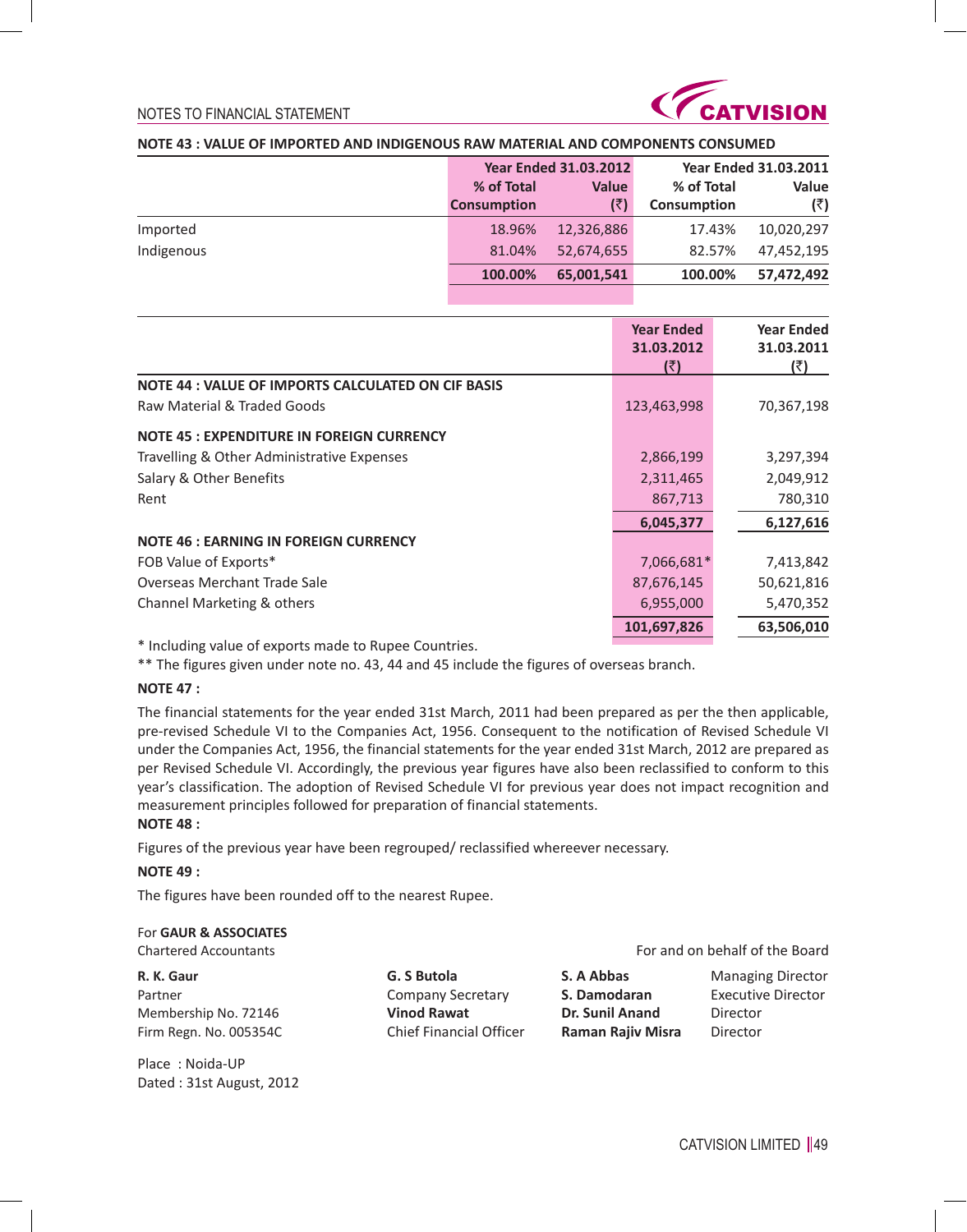

August 31, 2012

Dear Members,

### **Re: Green Initiative in Corporate Governance**

The Ministry of Corporate Affairs, vide its Circular No. 17/2011, dated 21.04.2011 followed and Circular No. 18/2011 dated 29.04.2012, has taken a "Green Initiatie" in Corporate Governance by allowing paperless compliances by the companies through electronic mode and introduced email address as one of the modes of sending communication to the shareholders under section 53 of the Companies Act, 1856.

The new arena of interface with the members is a welcome step as it would not only help to save the environment and facilitate fast communication but will also lead to cost-savings for your company.

To implement the above, the company proposes to send in future various documents, including Notices, Balance Sheet, Profit and Loss Account, Directors' Reports, Auditors' Report etc. to the members in electronic form to the email addresses of the members provided by them and made available to us by the Depositories (NSDL/CDESL). You are advised to update the same by registering changes, if any, in your email address from time to time with the concerned Depository.

The company shall also display full text of these communications/documents/reports in its website www.catvisionindia.com and physical copies of such communication/documents/reports will be made available at the registered office of the company for inspection by the shareholders during office hours on working days.

Please note that as members of the company, upon receipt of request, you will be entitled to receive free of cot, copy of such communication/documents/reports and all other documents required to be attached thereto.

In case you desire to receive the documents mentioned above in physical from, please write to us at catvision. gogreen@catvisionindia.com quoting your Folio No./Client ID and DPID.

All those members who have not yet registered their email address, or are holding shares in physical form, are requested to immediately register their email address with NSDL/CDSL and/or with the company at catvision. gogreen@catvisionindia.com along with Folio No./Client ID and DPID.

Thanking you,

Your faithfully,

For **Catvision Limited**

**(S. A. Abbas)** Managing Director